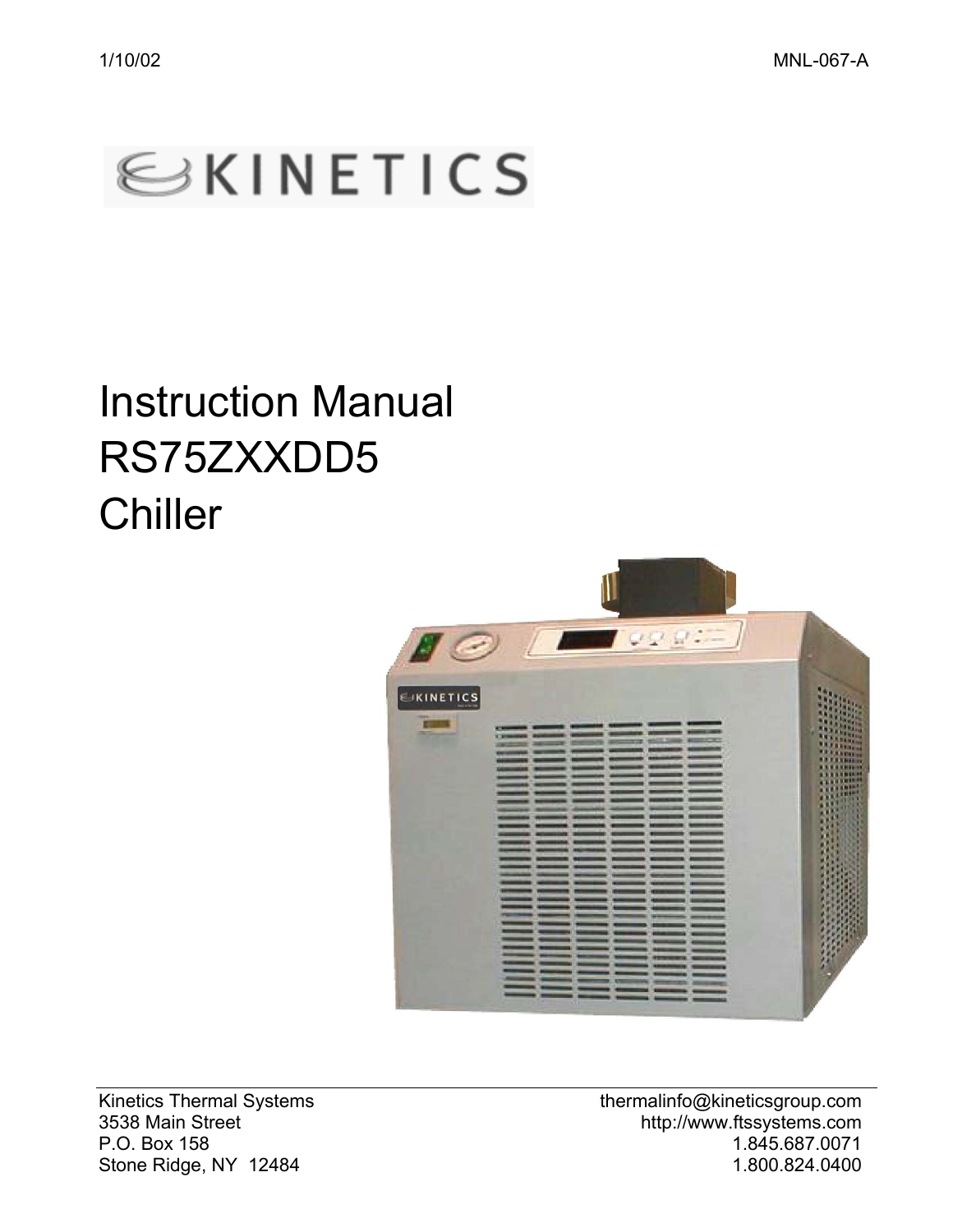Copyright © 2000-02 Kinetics All rights reserved.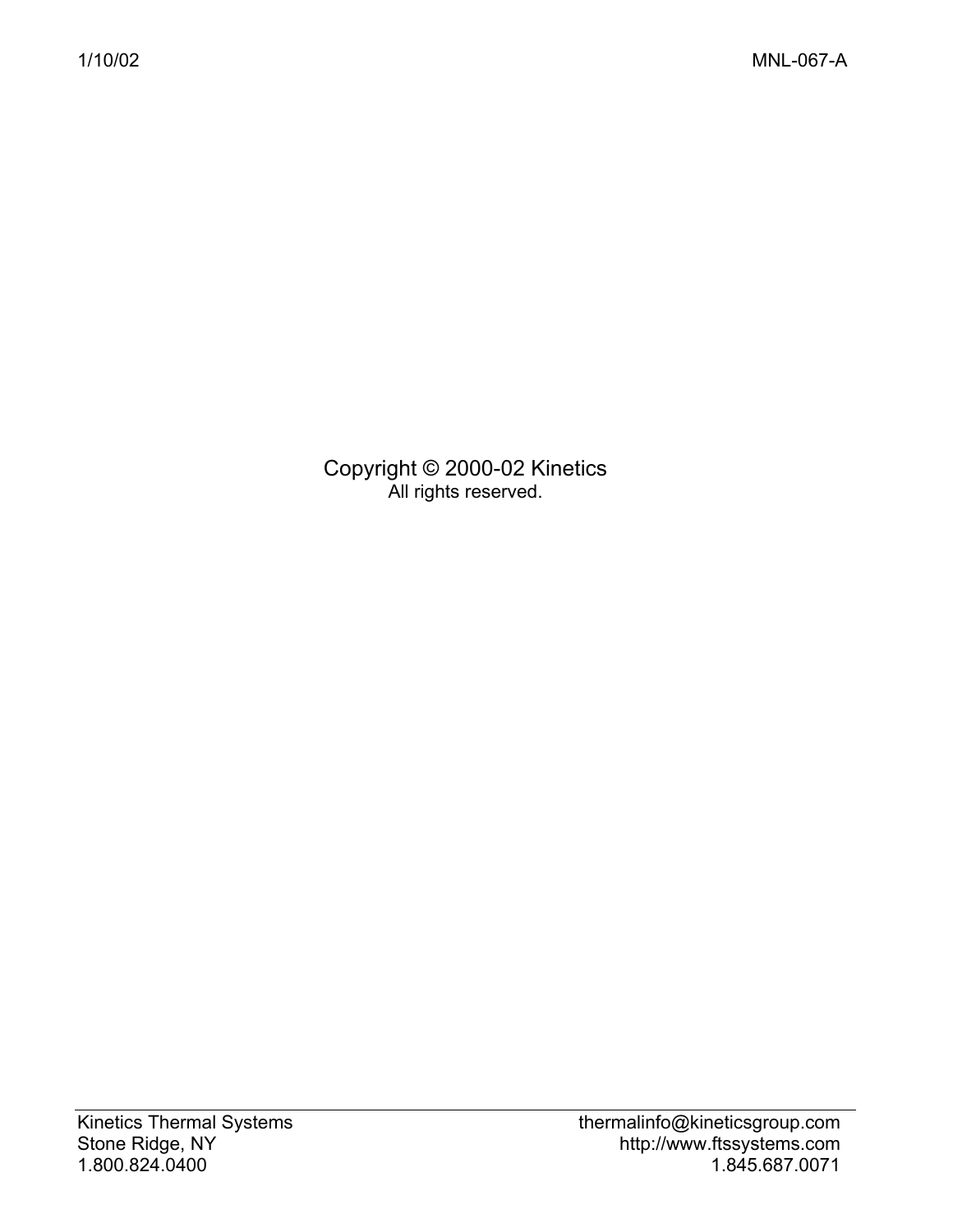# **Table of Contents**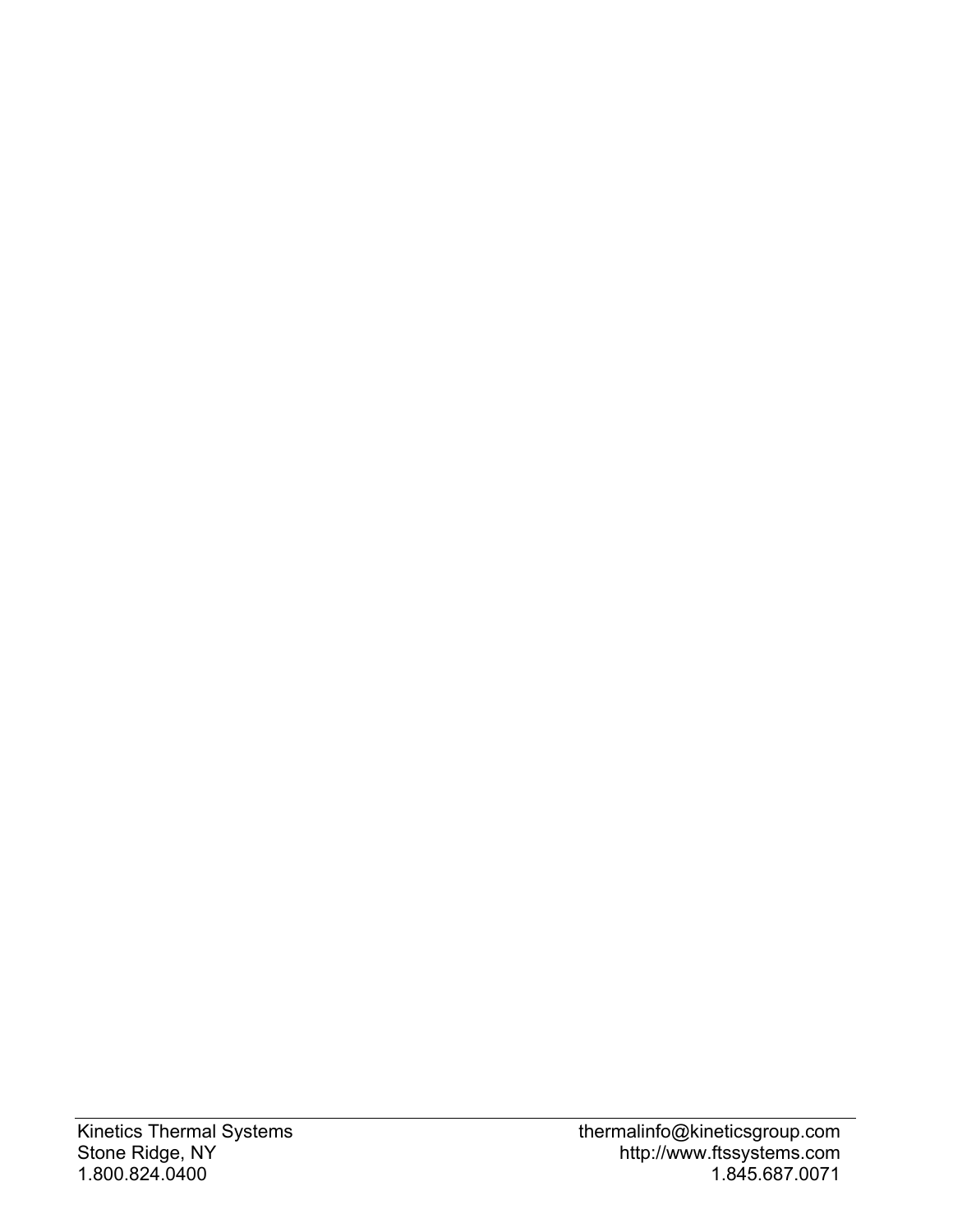# **Product Description**

The RS75ZXXDD5 is a specially-designed, application-specific re-circulating chiller that provides temperature-controlled fluid over a -10º C to +110º C range. All Kinetics Thermal Systems chillers feature innovative design, high-quality construction and high reliability components.

Features include: Small Footprint

 Digital / RS-232 Control +/- 0.5°C stability Wide Temperature Range Air-cooled mechanical refrigeration

#### **Model Number and Information**

| Model:                          | RS75ZXXDD4                                              |
|---------------------------------|---------------------------------------------------------|
| Refrigeration:                  | 3/4HP Compressor                                        |
| Pump:                           | 4.3 gpm turbine, 50 psi                                 |
| Heat:                           | 2000W                                                   |
| Control:                        | Electronic Digital Controller (EDC)                     |
| Operating Voltage:              | 208-240V, 50/60Hz, Single-phase                         |
| Start up current draw           | 36 A approx.                                            |
| Operating current draw:         | 15A                                                     |
| Line plug:                      | NEMA L21-30P (only uses X, Y & ground pins)             |
| Temperature range:              | $-10^{\circ}$ C to $+110^{\circ}$ C                     |
| <b>Ambient Operating range:</b> | +15 $\degree$ C to +25 $\degree$ C                      |
| Weight:                         | Approximately 120 lbs.                                  |
| Miscellaneous features:         | Flexible stainless-steel hose, hour meter, refill float |
|                                 |                                                         |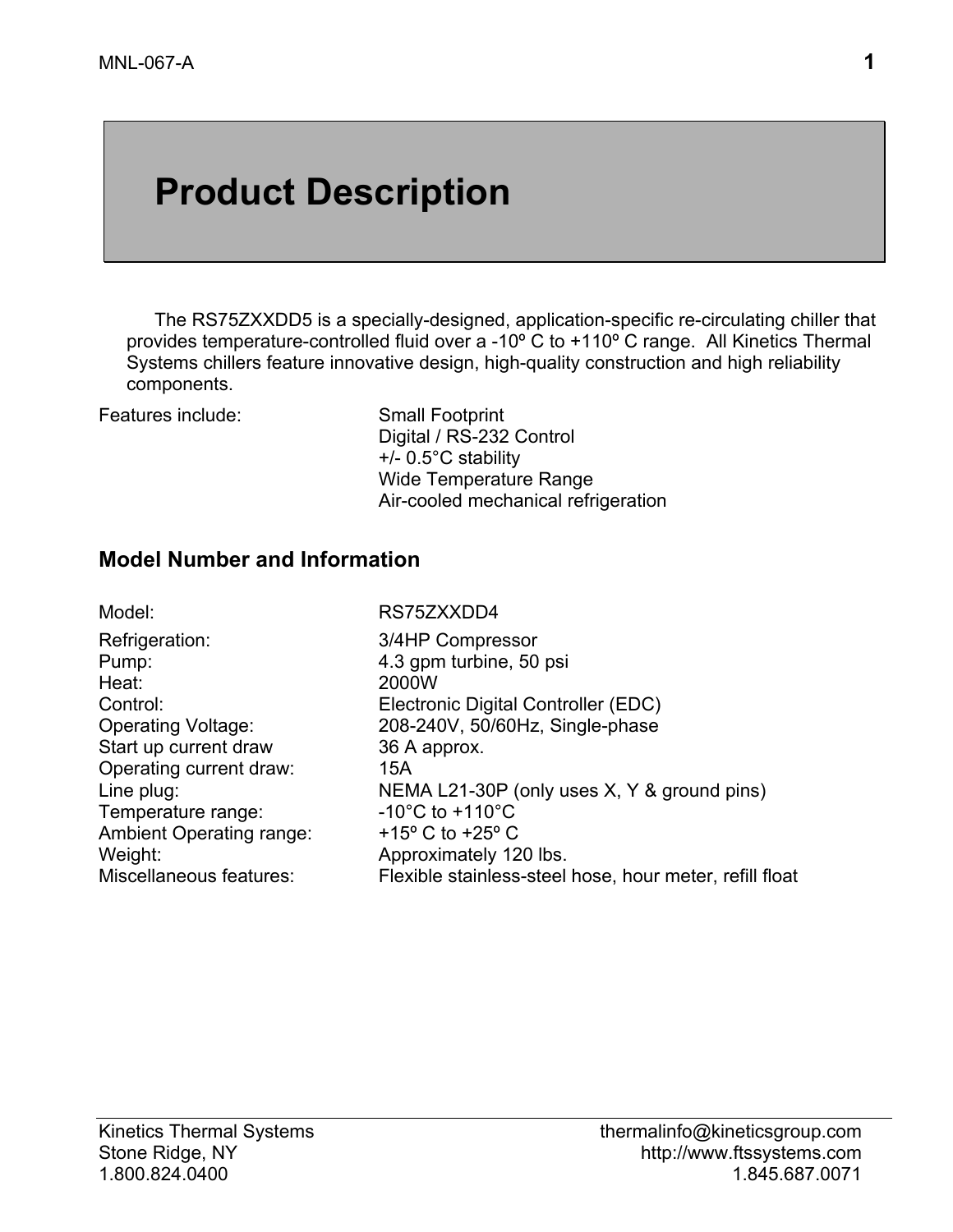# **Safety Overview**

The following symbols can be found on or within a system and its documentation. Please become familiar with them and their meanings.



**General Alert** symbol indicates the potential of personal hazards or equipment



**Electric Shock / High Voltage** symbol indicates the presence of high voltage or current and the potential for injury or death.



**Hazardous Chemicals** denotes a hazard that may cause irritation or burns if the substance comes into contact with the skin. Always refer to the substance's Material Safety Data Sheet.



**Hot Surfaces** symbol indicates a hazard that could cause injury or burns.



**Eye Protection** symbol indicates a hazard that could cause injury or irritation to the eyes. Eye protection must be worn.



**High Pressure** symbol indicates the potential for personal hazard or equipment failure if safe procedures are not followed.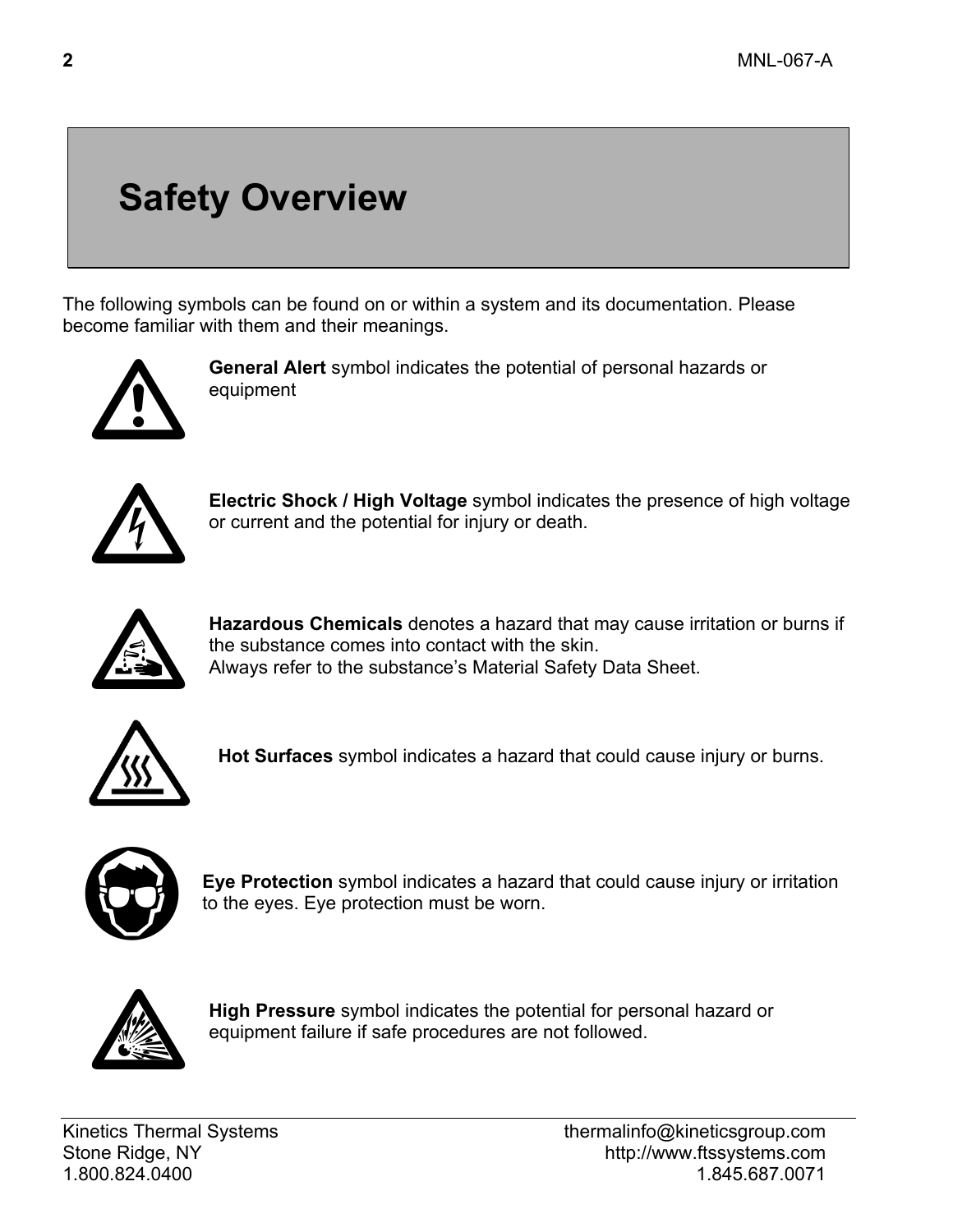#### **Sound Levels**

In testing, a maximum sound level pressure of 80 dB(A) was obtained at three feet from the right (pump) side of the unit with a background noise level of 57dB(A). This falls within OSHA (1910.95) and most international regulations for unprotected sound exposure. However, because of the variations in work site conditions, all DD5 installations should be sound level tested on-site to determine the possible need for hearing protection.

# **Environmental Concerns**

The fluid used in this chiller wears out and needs to be changed on a periodic basis. Old fluid should not be recycled for re-use by the customer. It should be properly disposed of in accordance with local regulations.

Some service procedures may require breaking the sealed integrity of the refrigeration system. Reclamation of refrigerant is required by law and may only be undertaken by EPA-certified technicians. Please contact the Delta Design Service Division for further information or assistance.

The packaging materials for this system may be saved and reused for future shipping of the system. The foam can also be reused as carton fill. All materials are produced without CFCs or HCFCs and can be disposed of with regular municipal waste, subject to local regulations.





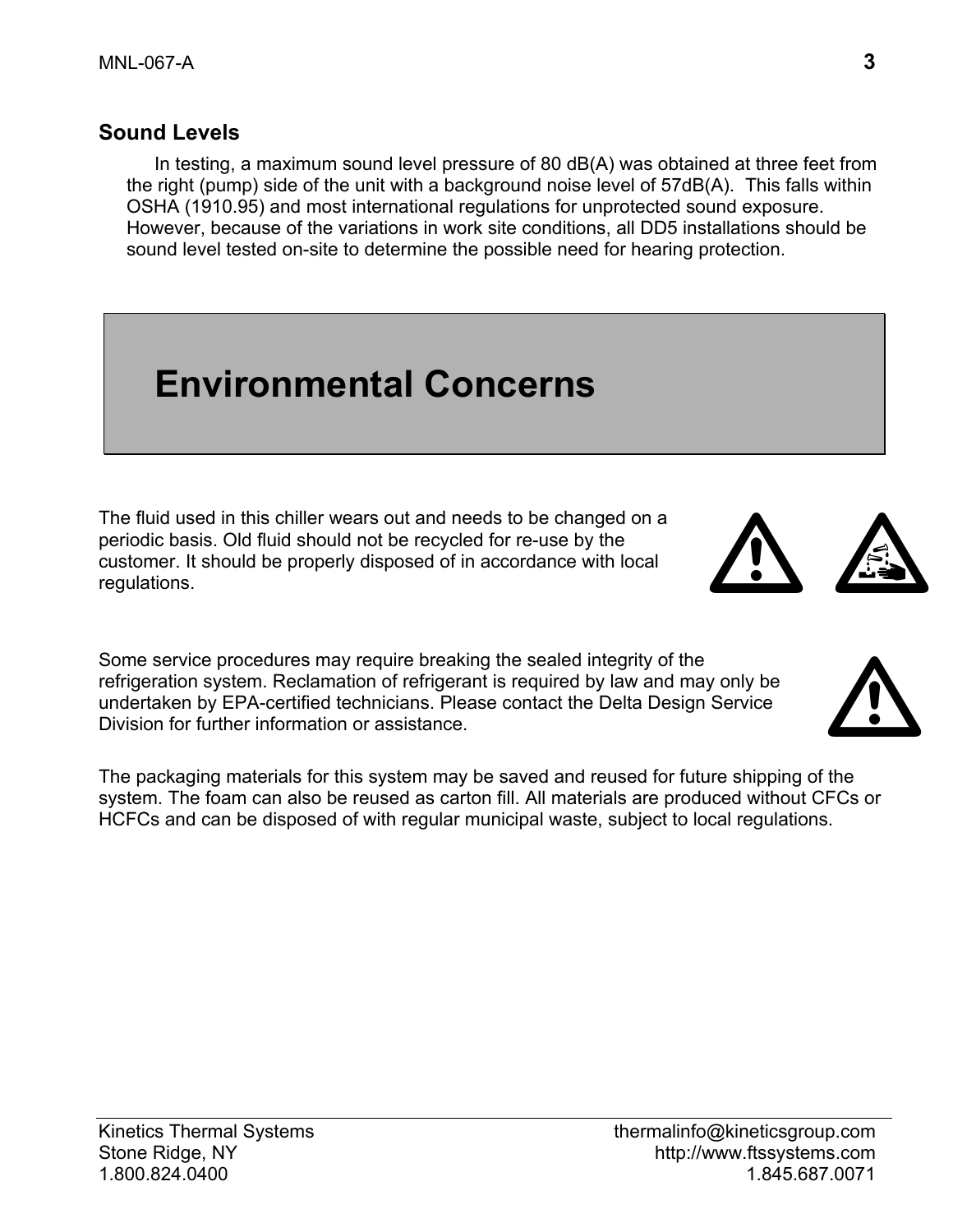# **Installation**



This unit weighs over 100 lbs. (45 kg). Any movement or handling of the unit must be done with a mechanical assistor.

#### **Ambient Air Requirements**

The environment should be well ventilated to prevent excessive build up of heat. Normal room air circulation and ventilation is usually adequate.

Space should be provided so that air can properly circulate around the unit. If obstacles are blocking the airflow, the compressor may overheat. This reduces performance, and can lead to early compressor failure.

This unit is designed for operation in a normal indoor environment. (Units should not be mounted outside or otherwise exposed to the elements). The environment should be free from air containing large amounts of moisture, salt or sulfur.

The ambient air temperature requirements are as follows:

| <b>Temperature Range</b>               | <b>Status</b>                                                                                                                                          |
|----------------------------------------|--------------------------------------------------------------------------------------------------------------------------------------------------------|
| 59°F to 69°F (15°C to 21°C)            | Acceptable                                                                                                                                             |
| 70°F to 74°F (21°C to 23°C)            | <b>Ideal</b>                                                                                                                                           |
| 75°F to 77°F (24°C to 25°C)            | Acceptable, but a reduction in the cooling capacity of<br>the unit is to be expected (about a 1% cooling<br>capacity reduction per degree above 72°F). |
| Above $77^{\circ}$ F (26 $^{\circ}$ C) | Expected reduced reliability. Warranty may be voided.<br>Unit will not meet ramp-time specifications.                                                  |

#### **Seismic Data**

The unit has four aluminum standoffs supporting the base. The upper end of each has a 3/8-16 external thread which is inserted through the base and secured with a lock washer and a nut. The lower end of each standoff has a 1/4-20 internal thread which is used to secure the unit to the parent unit.

The maximum sustainable shear reaction load has been determined to be a theoretical 720 lb. f.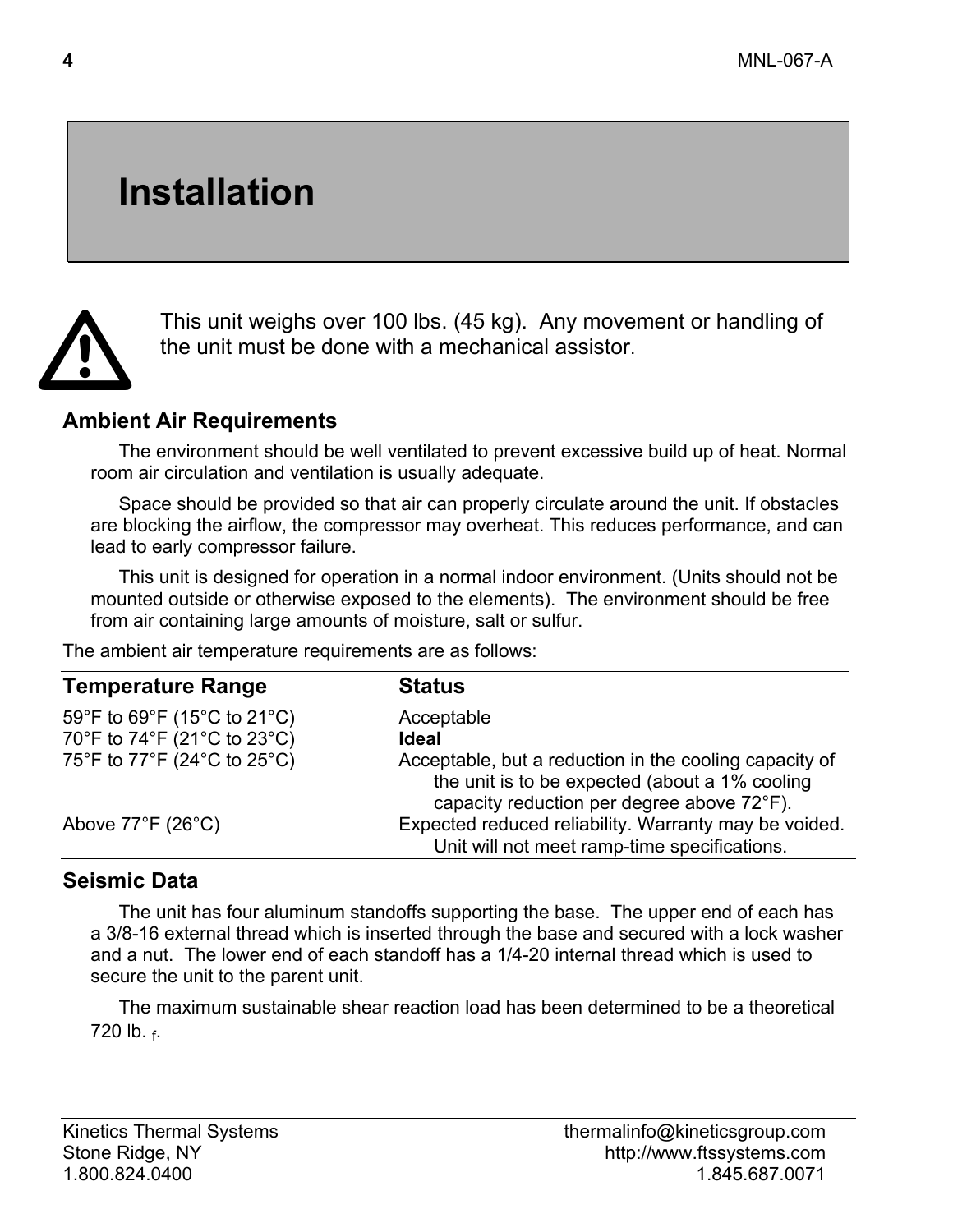# **Electrical Requirements**

**Cautions and Warnings** 

- **Caution! Installation of this unit should only be undertaken by qualified personnel!**
- **The RS75ZXXDD5 is designed as a sub-assembly and should NOT be used as a stand-alone unit.**
- **The RS75ZXXDD5 should NOT be powered directly from a facility connection.**
- **This unit must be connected to a mains supply containing a 10,000 Amp Interrupting Capacity Ground Fault Interrupt circuit breaker.**
- **This unit must be connected to the parent system's Emergency Machine Off (EMO) circuit. This can be accomplished by using a mains supply for the chiller that is tied into the EMO.**
- **To lessen potential hazards in the servicing of the unit, the power outlet receptacle for the chiller MUST be readily accessible and within line-ofsight of the unit.**



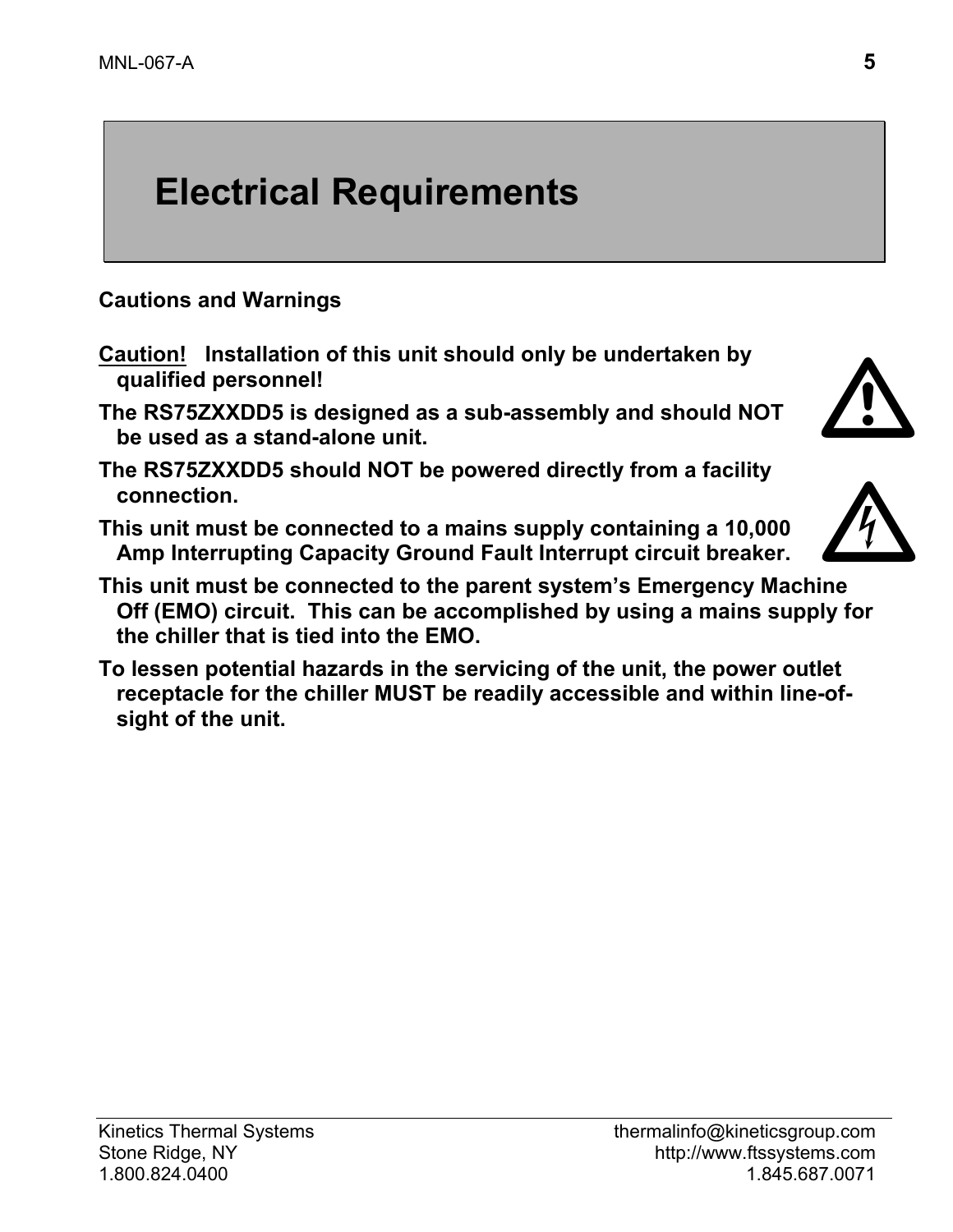### **Electrical Connections**

The voltage and frequency requirements for this unit are specified on the serial tag on the rear of the unit. Standard variances in frequency (+/-3 Hz) and voltage (-5%/ +10%) are allowed.

Verify that the facility voltage matches the requirement for the unit.

The electric service wiring for the unit must be of a large enough wire gauge to maintain the rated voltage even when a full load is applied to the receptacle. The receptacle voltage should be measured while that receptacle is under load.

This unit has a NEMA L21-30P plug on the line cord. Install an appropriate receptacle (NEMA L21-30R) in the location where the unit is to be run.

When the unit is plugged in and the breaker switch turned on, the amber "Mains" LED on the front panel should illuminate.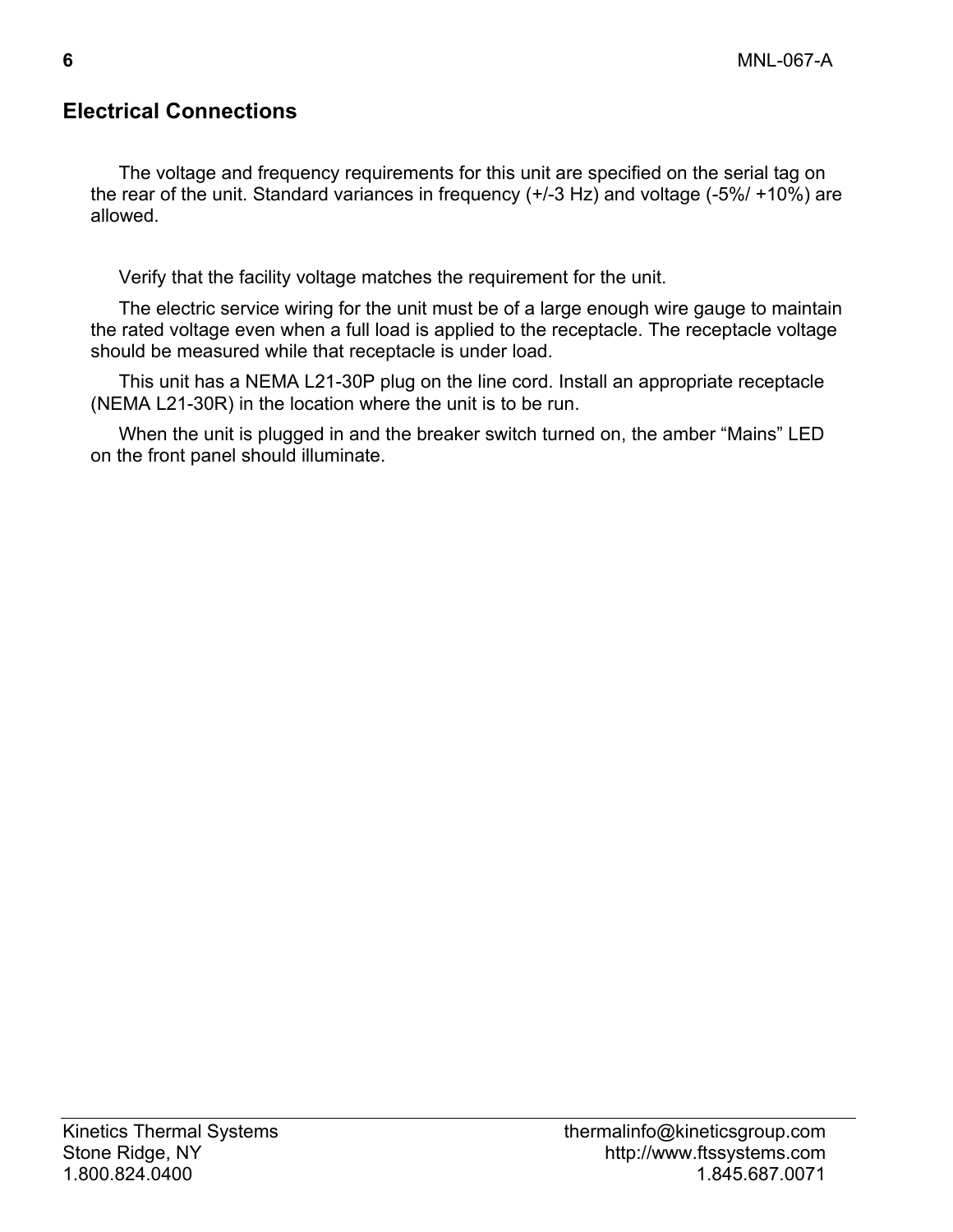# **Connection to the Process**

#### **Connection Lines**



- 1. Splash Guard
- 2. Splash Guard drain line
- 3. Process Fluid ports ( labeled IN and OUT )
- 4. Reservoir Drain line
- 5. High-pressure bypass adjustment (See page 26)
- 6. RS-232 Communications receptacle
- 7. Mains power
- 8. High-pressure release line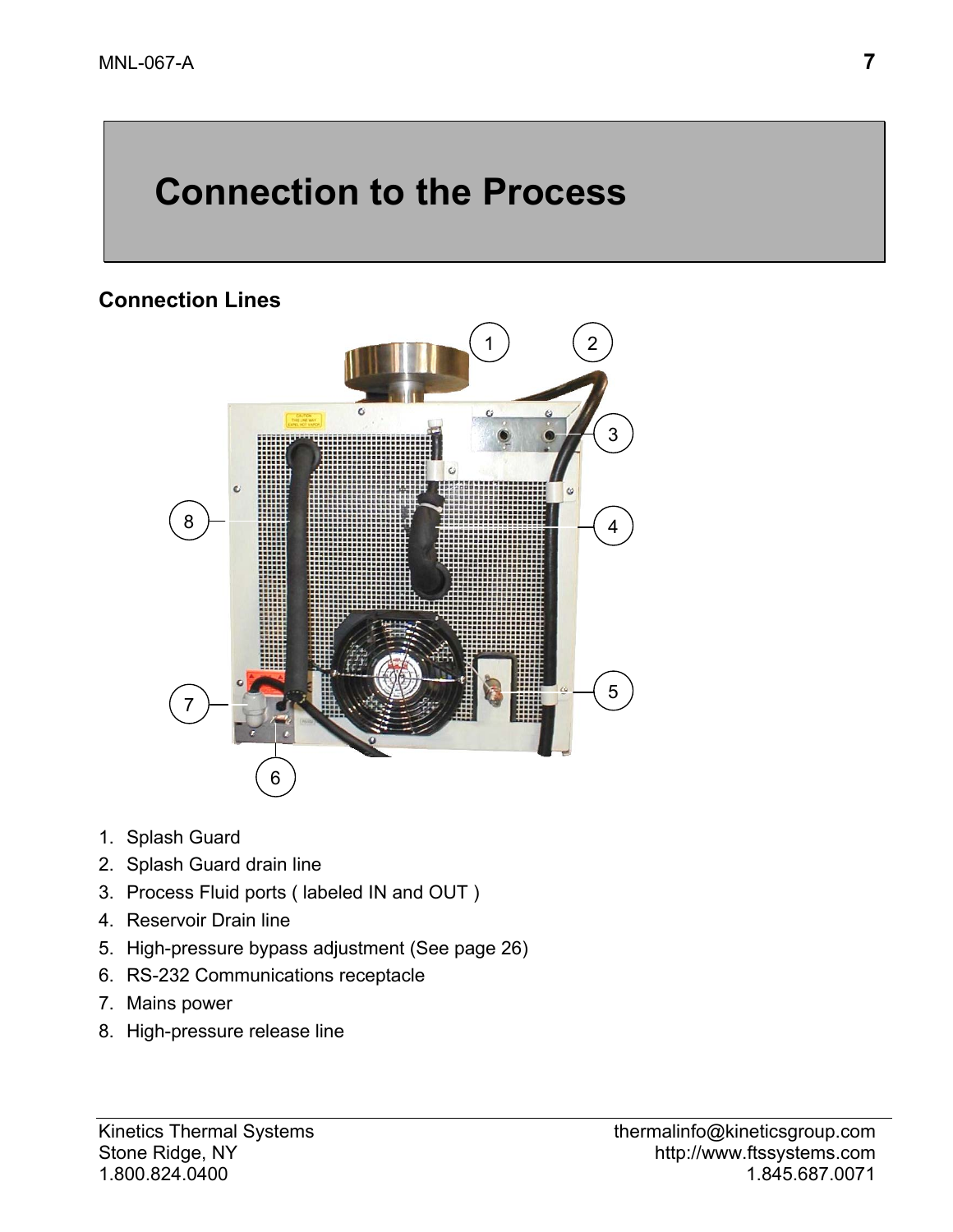### **Connecting the Fluid Lines**

The DD5 is provided with input and output connections for the process fluid.

To tie these lines into your process, you will need:

3/8" Fittings for 3/8" male pipe thread on the Fluid I/O

1/2" ID tubing

Pipe insulation (Closed-cell pipe insulation will work for most applications. It can be purchased from any local refrigeration or plumbing supply house.)

Insulation glue (for the seams of the pipe insulation).

Pipe sealant appropriate to the application to seal all fittings.

Make sure that the "Liquid Out" port of the unit is connected to the inlet of the system to be cooled and that the "Liquid In" port is connected to the outlet of the system to be cooled.

### **Reservoir High-Pressure Release line**

The reservoir High-pressure-release line is a valved outlet provided as a pressure safety blow-off for the unit's reservoir. Any vapor expelled through this line could be extremely hot (up to 110ºC) and could provide exposure to the process fluid.  $\sum_{i=1}^{n}$ 





**Because of these potential hazards, this line must be plumbed or securely connected to an appropriate containment vessel.** 



### **Fluid Containment**

The unit must be installed in such a way that fluid spills from any cause will be contained. This secondary containment must be of adequate size and configuration to handle 110% of the combined volume of the chiller and process fluids.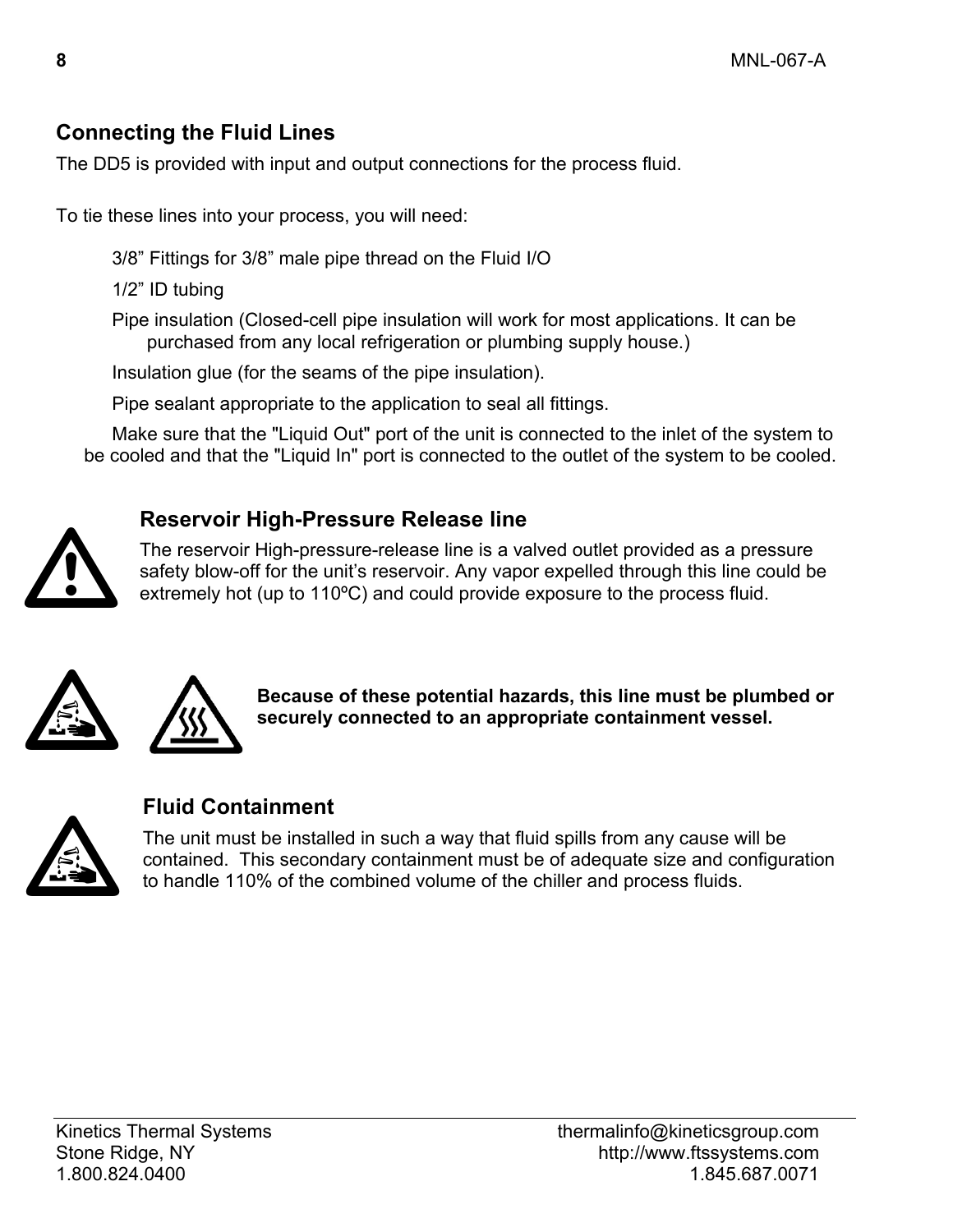# **Selecting a Process Fluid**

This re-circulator is designed for operation with a mixture of 50% Dow Frost™ HD and 50% distilled water. Some basic properties of the fluid are as follows:

Temperature Range  $(^{\circ}C)$  -33.8 / +162 Flammability Non-flammable Toxicity Low Dielectric Strength Medium

## **Process Fluid Properties**

#### **Expansion/Contraction**

It is important to note that some fluids expand as much as 14% from +25ºC to +125ºC. Do not confuse contraction of the fluid with fluid losses.

#### **Dissolved Gases**

At room temperature the fluid contains dissolved gas. As the fluid temperature is increased the amount dissolved gas that the fluid can hold decreases dramatically causing excess gas to be released from the fluid. This released gas should not be mistaken for boiling of the fluid.

#### **Water Solubility**

Process fluids are water-soluble. After long periods of operation at low temperatures, water from the air will condense on and mix with the fluid. This decreases the performance of the unit. To remove the excess water, warm the fluid to room temperature and pump the fluid through a molecular sieve or desiccant material. Alternately, in units that are capable of temperatures over 100ºC, run the unit at temperatures over 100ºC. This will boil off any water present in the fluid.

#### **Low Surface Tension and High Vapor Pressure**

The fluid evaporates very easily and any improperly sealed joints will leak.

The red vent screw on the reservoir lid should be kept closed *unless you are in the process of adjusting the setpoint* to prevent excessive evaporation of the fluid.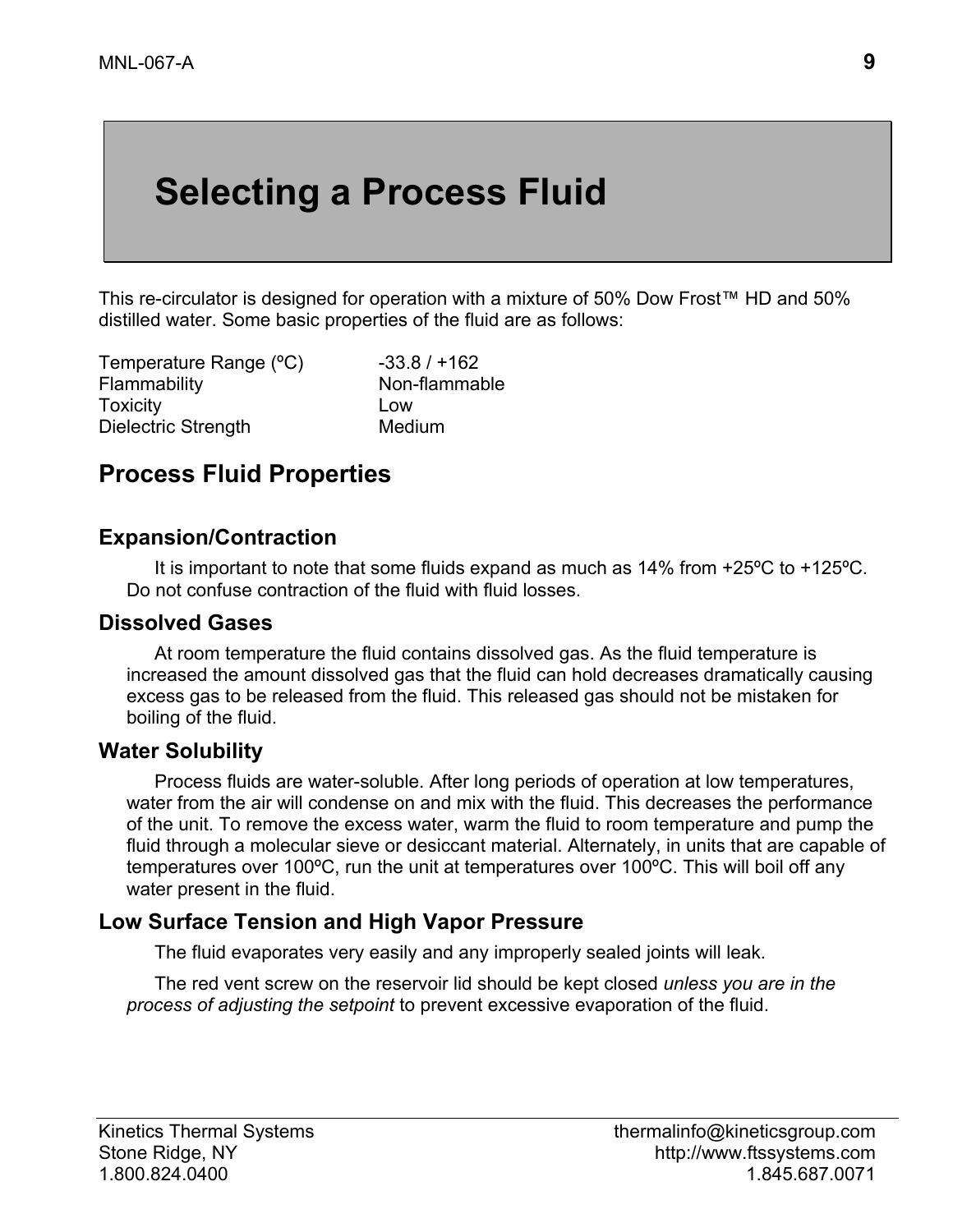# **Adding Fluid and Priming the System**





**Caution!** Always use care when handling fluids, filling or draining the reservoir, or working in or around the chiller. Always wear protective eyewear when operating the chiller.



**Warning!** Reservoir cap must only be removed after bringing the unit to ambient temperature. System fluid may be at high temperature and under pressure. Breaking the fluid system seal (e.g. via reservoir cap) could result in serious injury from spraying fluid and vapor.

Once the fluid supply loop that runs to the process and back to the RS75ZXXDD5 is in place and sealed, fluid can be added to the reservoir and the unit primed.

The RS75ZZXXDD5 is equipped with a splash guard and funnel to facilitate the filling of the reservoir.



The funnel fits into the unit's reservoir opening in the splash guard. The splash guard is supplied with a plugged drain hose to ease clean-up and disposal of fluid spills.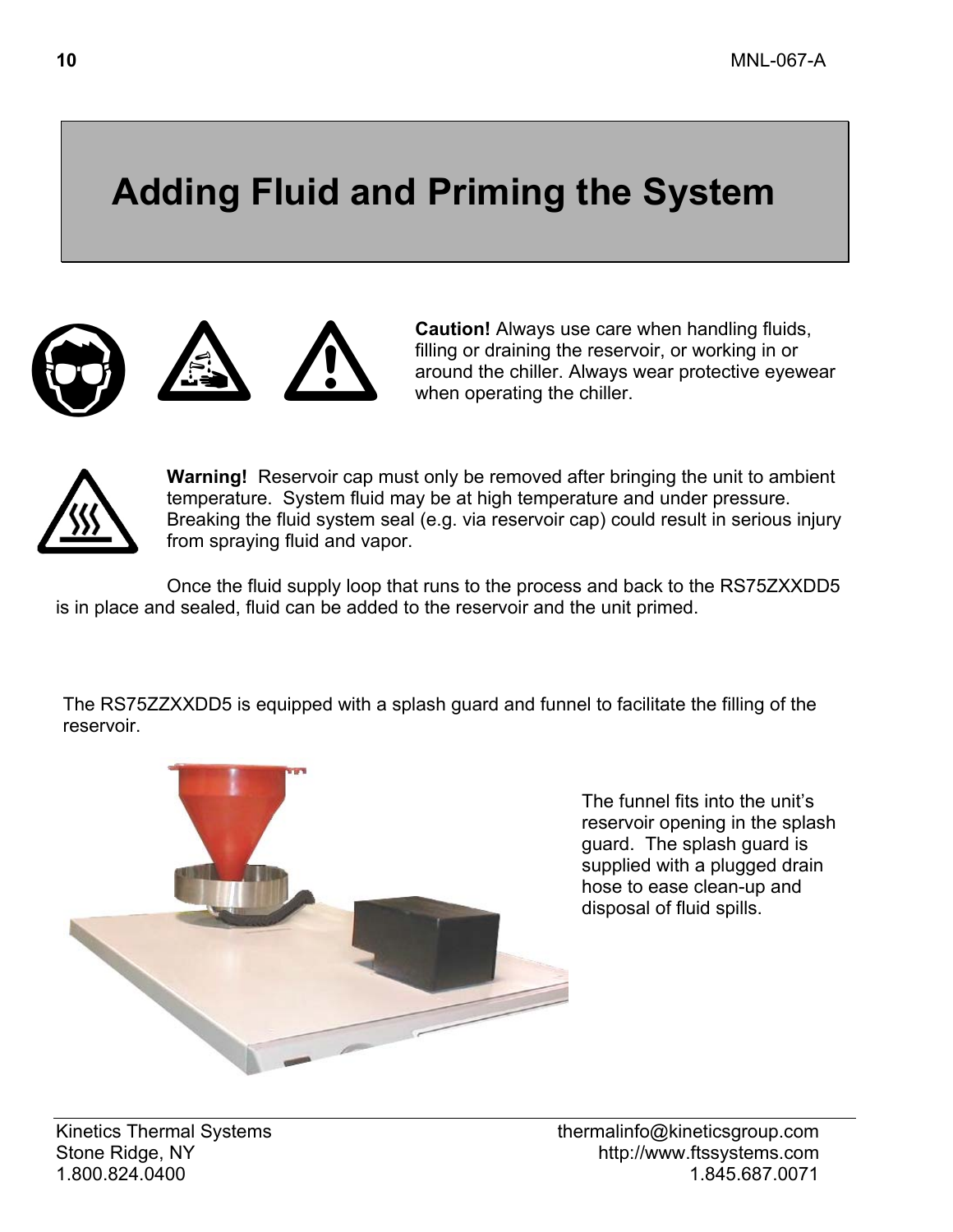### **Filling and Priming Procedure:**

- 1. Remove the reservoir cap (with the plugged drain line in place).
- 2. Place the filling funnel, fitted with a clean filter, in the neck of the splash guard. See the image on the facing page.
- 3. Press and hold either the up  $\blacktriangle$  or the down  $\nabla$  button on the front panel to enter the programming routine.
- 4. Press either the up  $\blacktriangle$  or the down  $\nabla$  button to scroll through the menu headings until "**Etc**" is displayed.
- 5. Press the **O/I** button until "**rEFL**" is displayed (This is the first option in the **Etc** menu).
- 6. Press the up  $\triangle$  or the down  $\nabla$  buttons to change the value to 1.
- 7. Press the **O/I** button to enter the value and to step through the remaining options and exit the menu.
- 8. Begin pouring fluid into the reservoir. Before fluid is added the display will have one horizontal bar illuminated. After filling to above the low fluid safety level the second and third bars will illuminate simultaneously. When the reservoir is full a fourth bar will illuminate.
- 9. Remove funnel.
- 10. Replace the reservoir cap.
- 11. Repeat steps 3 through 5, above
- 12. Press the up or down buttons to set **rEFL** to 0
- 13. Press the **O/I** button to enter the value and to step through the remaining options and exit the menu.
- 14. After starting the pump and circulating the fluid, additional fluid may be needed. If so, repeat steps 1 through 13, above.

**Note:** If fluid has been spilled into the splash guard, it should be drained into a container by removing the plug from the drain hose and allowing the fluid to flow out. Replace the drain plug and dispose of fluid according to proper material handling procedure.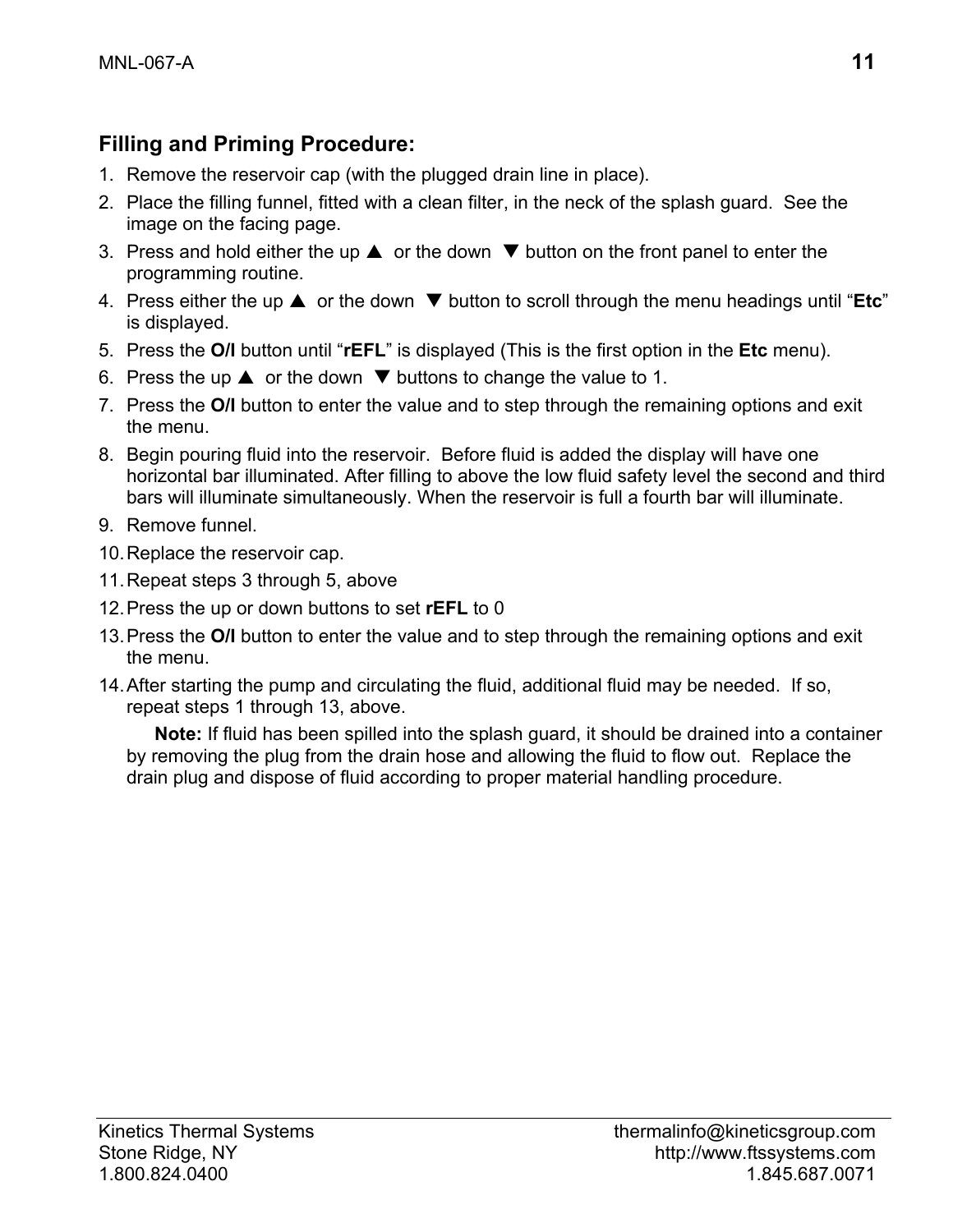# **Unit Controls**

### **Controls Panel**



- 4. Setpoint controls ( $\blacktriangle \blacktriangledown$  Buttons)
- 5. O/I Button
- 6. Indicator lights—Amber -------- Power

Green -------- Cool/Run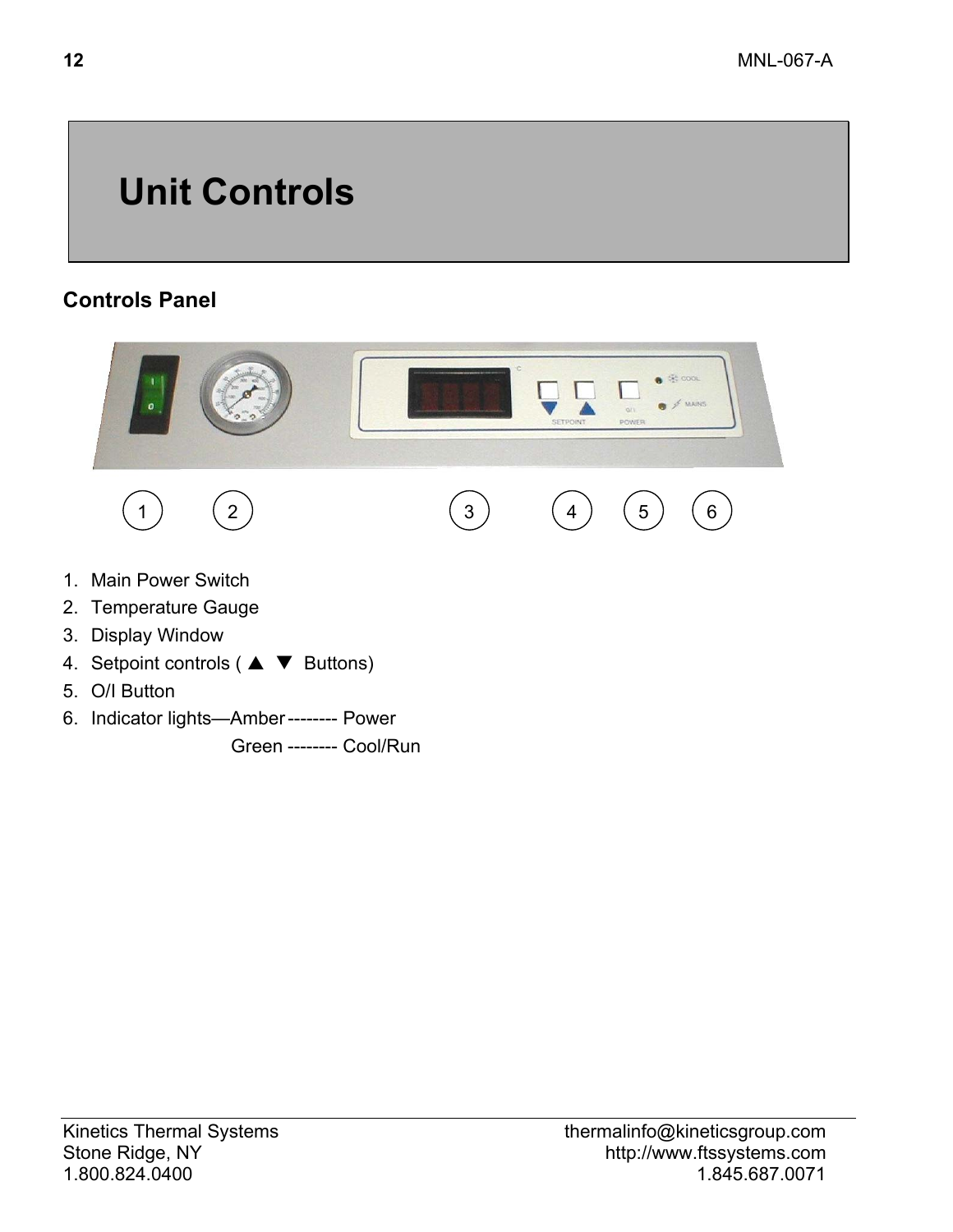# **Operation**

## **Unit Preparation and Start-up**

In most situations the operation of this unit is accomplished via the RS-232 communications system. The following information is provided in the unlikely event direct access to the unit control panel is required.

#### **Preparation**

- ♦ Turn on the Green Main Power switch in the front panel.
- ♦ The unit is now in Idle. The display will be blank and the amber Power light will be illuminated.

#### **Start Up**

- ♦ Press the **O/I** button.
- ♦ The display will alternately flash **SP** (setpoint) and the current setpoint temperature for five seconds. (The setpoint is the temperature at which the unit will maintain the fluid.)

### **Adjusting Setpoint**

- ♦ Open the red vent screw on the reservoir lid.
- $\blacklozenge$  When the unit is running touch the  $\blacktriangle \blacktriangledown$  buttons to bring up the current setpoint.
- Adjust the setpoint using the  $\triangle$  or  $\nabla$  button.
- The new setpoint value is automatically accepted after 4 seconds of inactivity.
- ♦ Once the unit has stabilized at the new setpoint, tighten the red vent screw on the reservoir lid.

#### **Placing the Unit in Idle**

- ♦ Press the **O/I** button to place the unit into Idle.
- ♦ The refrigeration and pump will shut down and the display will blank.
- ♦ The amber Power light will remain lit.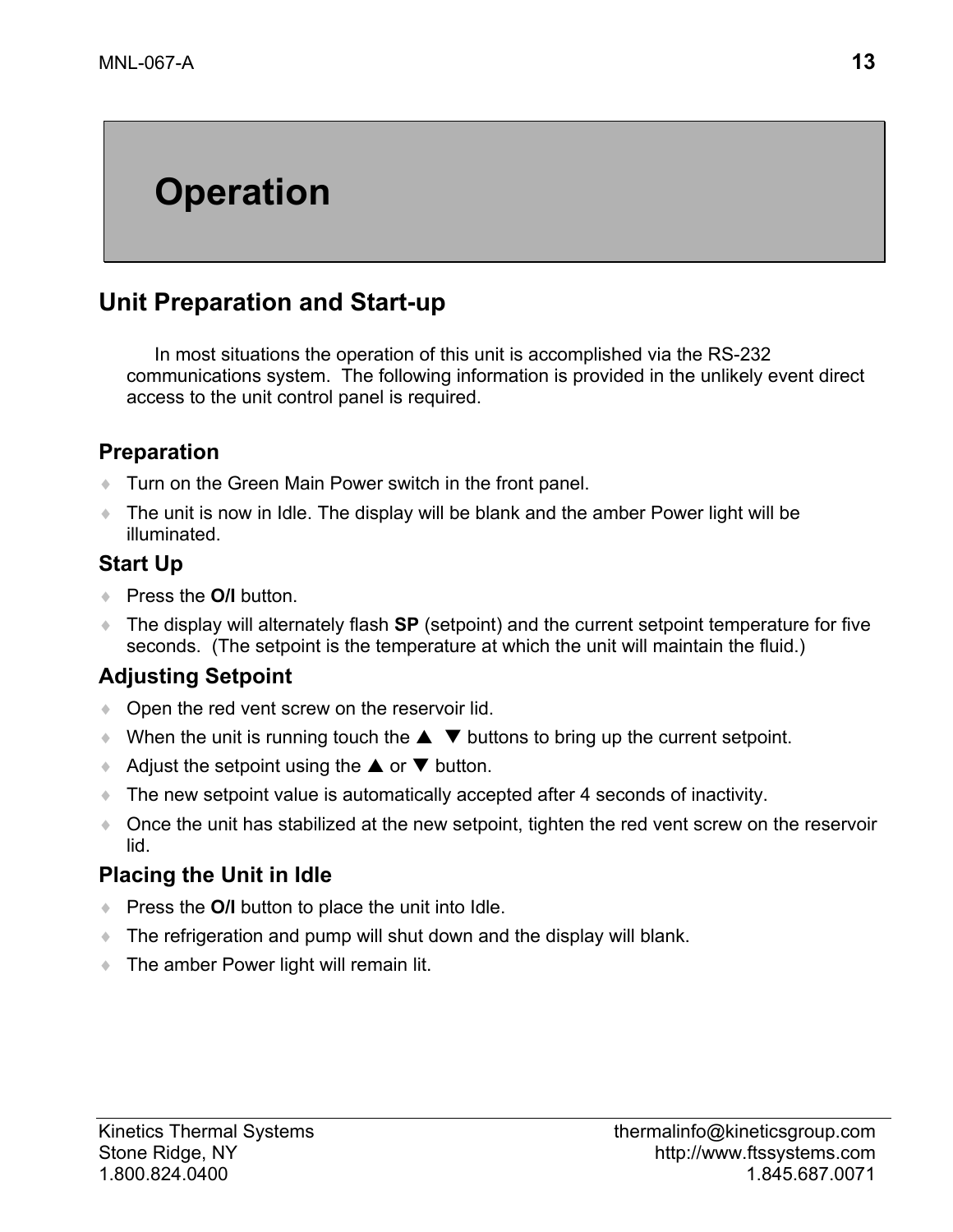# **EDC Controller User Menu**

This unit is equipped with an EDC digital control package. Varying the parameters in the EDC Controller's User Menu allows the operation of the unit to be fine-tuned to meet the needs of a specific application. A variety of parameters such as Ramp Rate, Auto-Power Recovery, High- and Low-Temperature Alarms, Parameter Lock, Setpoint Limits, readout options, Proportional Control parameters, and several Communications options can all be adjusted from the User Menus.

The layout of the menus and the parameters contained in those menus is shown on the following pages. They are navigated using the three buttons on the front panel of the EDC Controller.



### **Section Contents**

| Proportional Control Menu (Pid) 16 |                         |  |
|------------------------------------|-------------------------|--|
|                                    | Auto Tune (ATUN) Menu20 |  |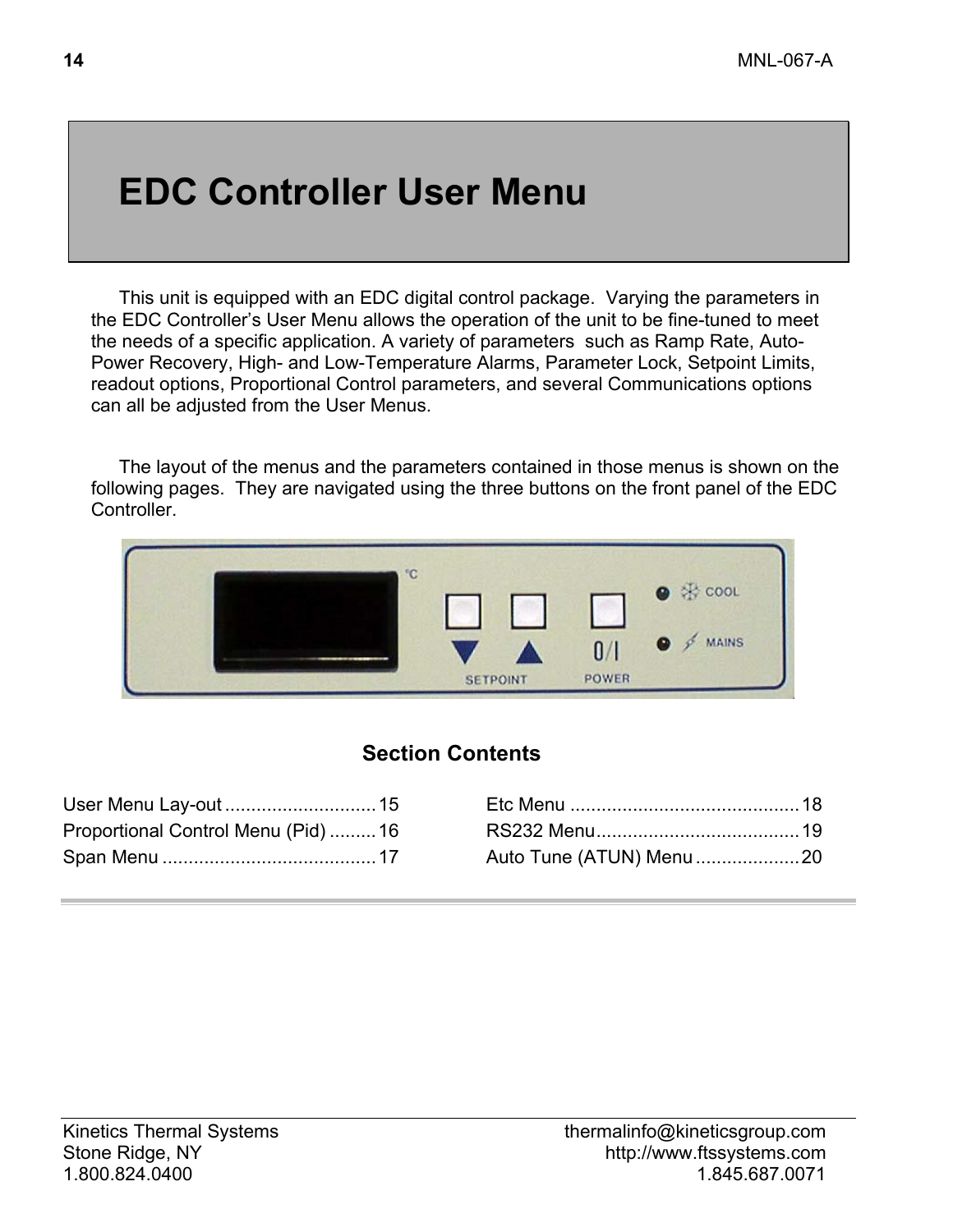## **User Menu Lay-out**

Press either the up  $\blacktriangle$  or the down  $\nabla$  button to enter the programming routine and view the menus. Use the O/I button to move down through a menu to the desired menu option. Use the up  $\triangle$  or the down  $\nabla$  button to adjust parameter values.

Use the O/I button again to lock in the setting and move onto the next option.

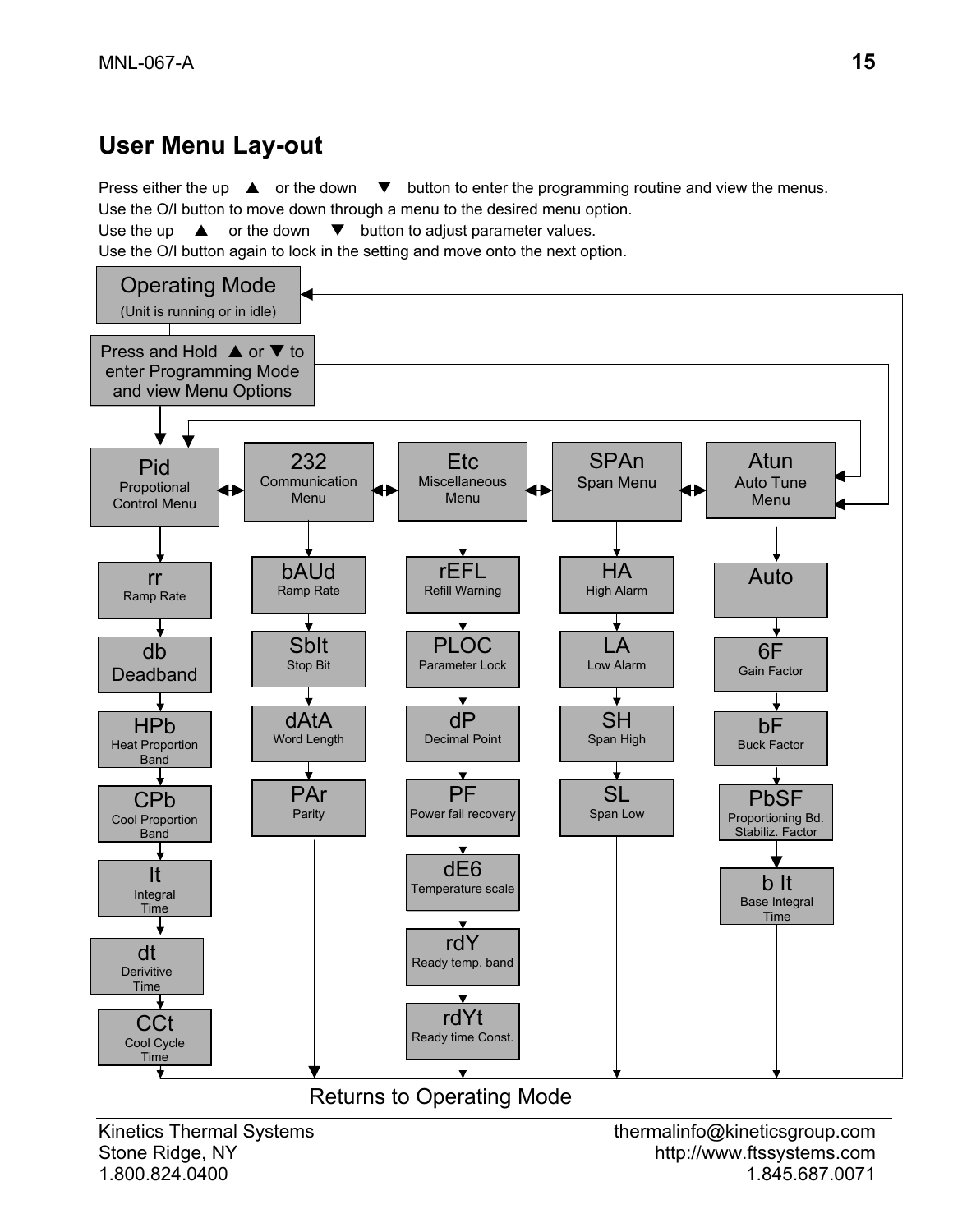# **Proportional Control Menu (Pid)**

Use the O/I button to move down through a menu to the desired option. Use the up  $\triangle$  or the down  $\nabla$  button to adjust parameter values. Use the O/I button again to lock in the setting and move onto the next option.



Programmed transition rate from old to new setpoint in degrees per minute. **rr** acts as a slew limiter since the available **rr** is limited by the thermal load and the pulldown capacities of the refrigeration system.

The no-control area between the heat and cool proportion bands. A negative deadband value causes an overlap between the heat and cool proportion bands

Width of the temperature span across which heating is proportionately applied to the process, in degrees.

Width of the temperature span across which cooling is proportionately applied to the process, in degrees.

Automatic reset time, in seconds. Time constant for adjustment of proportioning action that serves to correct deviations from setpoint.

Rate of change adjustment time, in seconds. Time constant for adjustment of proportioning action to reduce the slew rate of the process as it approaches the setpoint. **dt** is automatically limited to 1/4 of the Integral Time (It).

Period of operation of the cool/bypass refrigeration valves, in seconds. To reduce wear on the solenoids and valves, the period (total time on and off) may never be less than two (2) seconds. The duration of either on or off is never less than 0.25 seconds.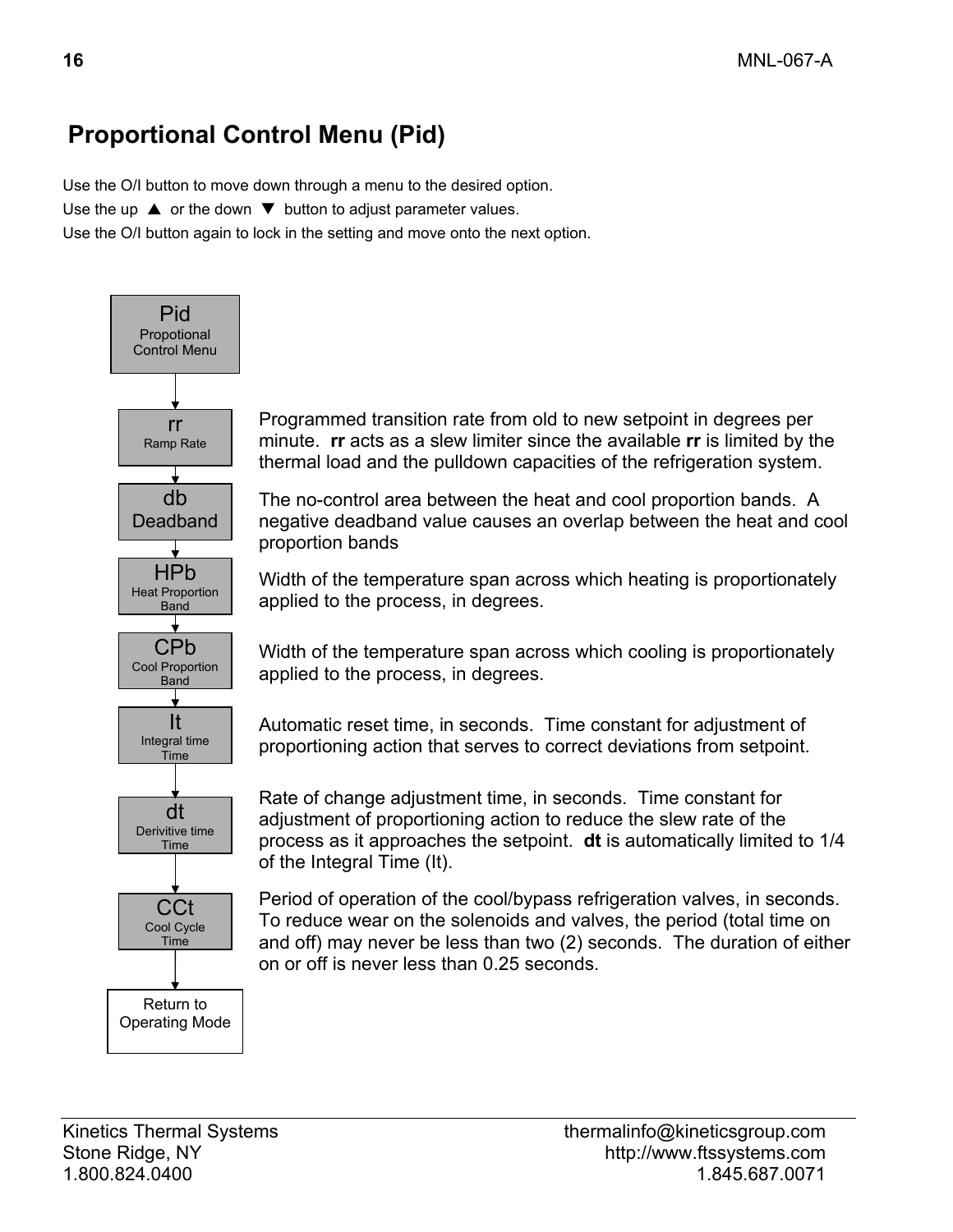# **Span Menu**

Use the O/I button to move down through a menu to the desired option. Use the up  $\triangle$  or the down  $\nabla$  button to adjust parameter values. Use the O/I button again to lock in the setting and move onto the next option.

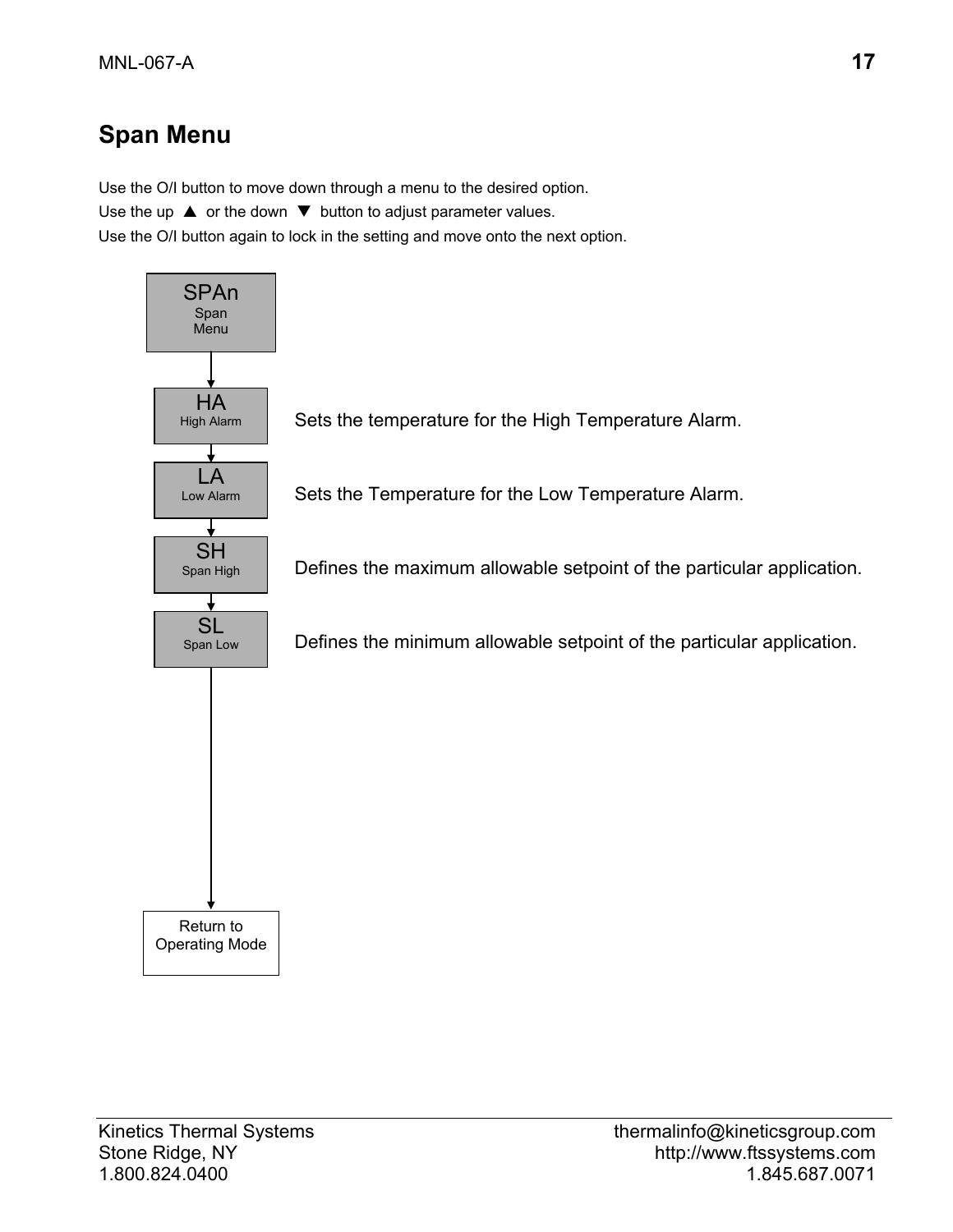# **Etc Menu**

Use the O/I button to move down through a menu to the desired option.

Use the up  $\triangle$  or the down  $\nabla$  button to adjust parameter values.

Use the O/I button again to lock in the setting and move onto the next option.



Forces display of fluid level when set to 1. Returns to 0 after five minutes and returns to normal display

Locks parameter settings when set to 1. Cannot be changed unless

If set to 1, displays decimal format. If set to 0, displays integer format. Note: setpoint should be corrected to xx.0 before setting to integer

Determines recovery action following a power failure. When set to 1, unit will return to pre-failure status. When set to 0 unit will remain in idle. A display of PF indicates that a power failure has occurred.

| Determines temperature scale. For Celsius: |                           | Set to 0. |
|--------------------------------------------|---------------------------|-----------|
|                                            | For Fahrenheit: Set to 1. |           |
|                                            | For Kelvin:               | Set to 2. |

Defines the tolerance band around the setpoint. The rdy value (0/I) is normally available via the RS-232. Note: The setpoint is the mid-point of the band. A value of 5.0 equates to +/- 2.5° from setpoint.

Determines the duration of and interval between sampling (monitoring?) of the process temperature to ensure stability within the tolerance band.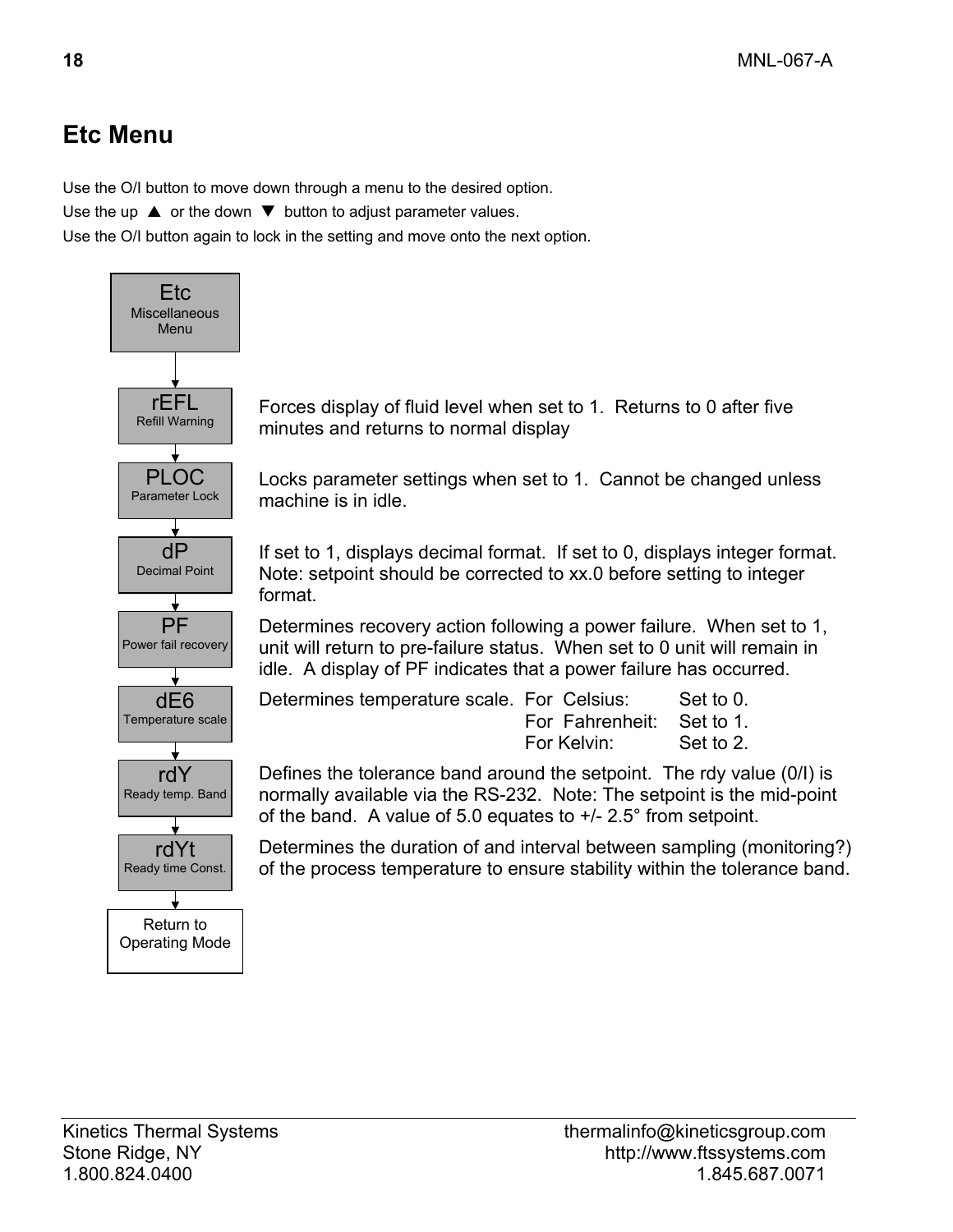## **RS232 Menu**

Use the O/I button to move down through a menu to the desired option.

Use the up  $\triangle$  or the down  $\nabla$  button to adjust parameter values.

Use the O/I button again to lock in the setting and move onto the next option.

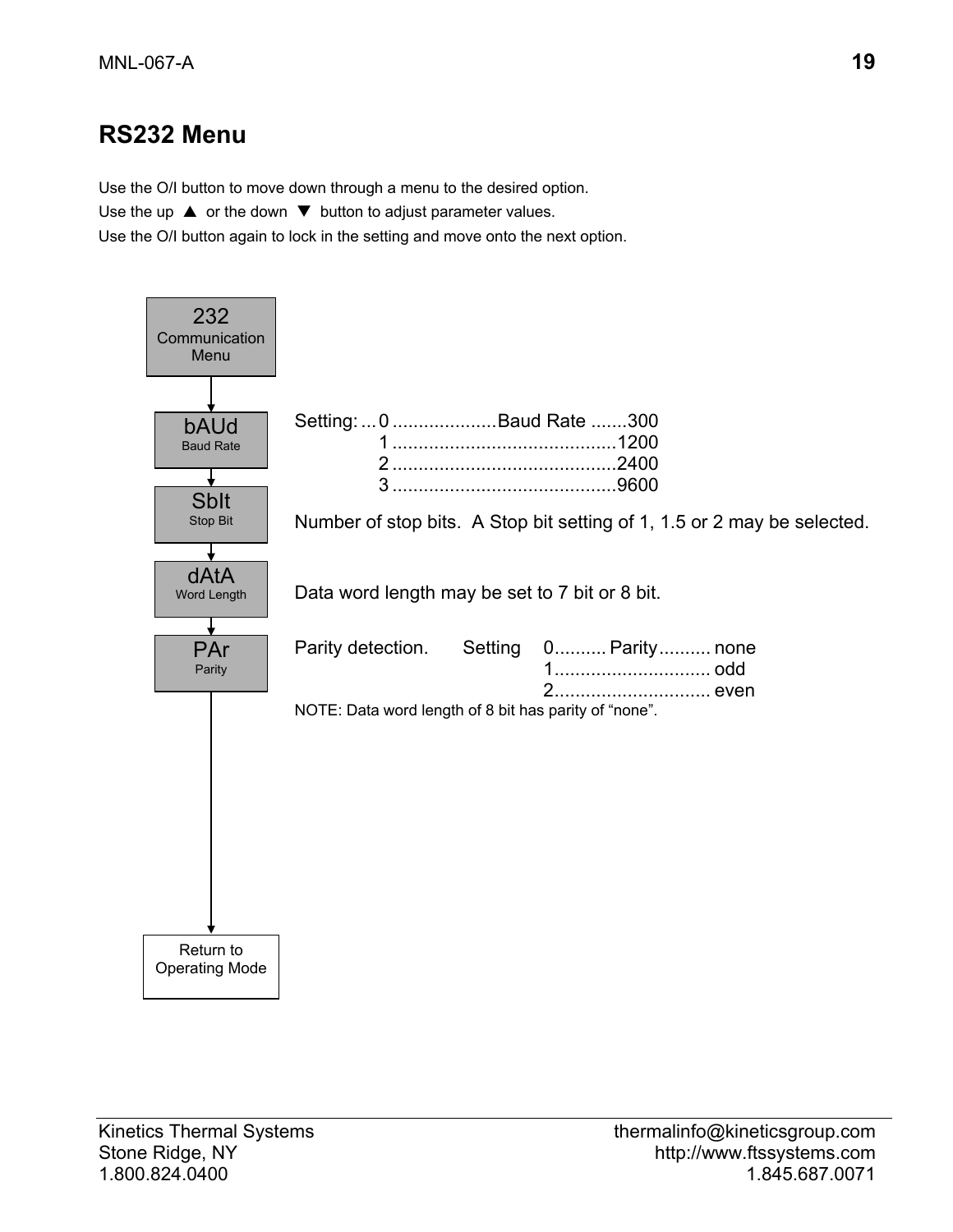# **Auto Tune Menu**

Use the O/I button to move down through a menu to the desired option.

Use the UP  $\triangle$  or the DOWN  $\nabla$  button to adjust parameter values.

Use the O/I button again to lock in the setting and move onto the next option.

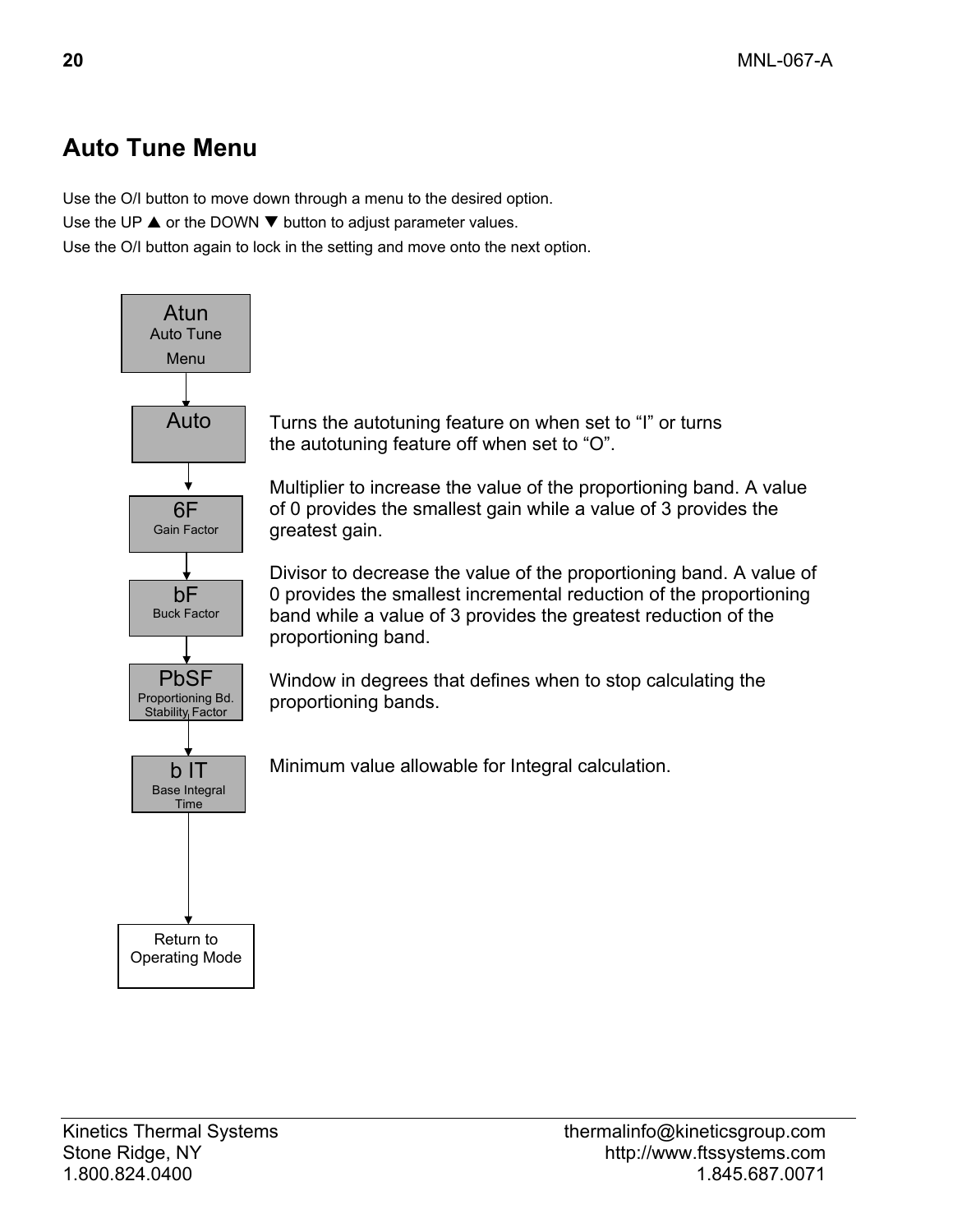# **Proportional Control Tuning**

#### **Section Contents**

| Heat Proportion band (HPb) 22   |  |
|---------------------------------|--|
| Cool Proportioning band (CPb)23 |  |

Integral Time (It) & Derivative Time (dt)24 Cool Cycle time (CCt) .........................25

Because each installation has unique requirements, the factory PID settings do not always provide optimum control.

The following pages contain the basics of how to begin with the default values and tune the unit for your specific application. (NOTE: In most cases it is sufficient to calculate a new Integral Time (It) and enter that value into the It menu option.

Refer to page 16 for menu layout and navigation.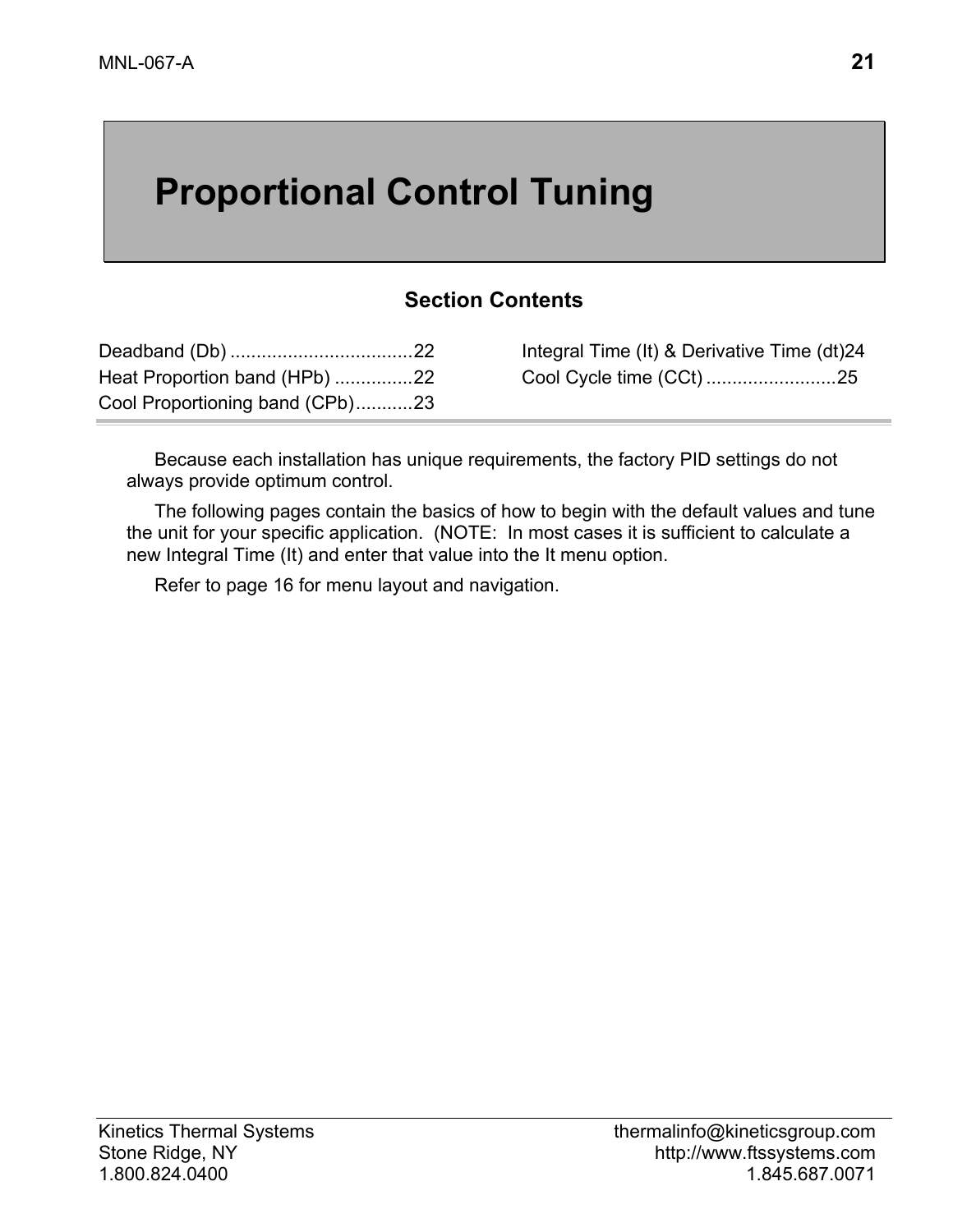# **Deadband (Db)**

The deadband should not exceed one-half of the smaller of the two values of CPb/HPb. See the following.

# **Heat Proportion band (HPb)**

Take note of the temperature swing **above** the setpoint. This variation from setpoint is used to calculate the Heat Proportioning band.

HPb = Temperature variation above setpoint + 10% of that variation



Enter the result into the in the HPb option in the Proportional Control Menu.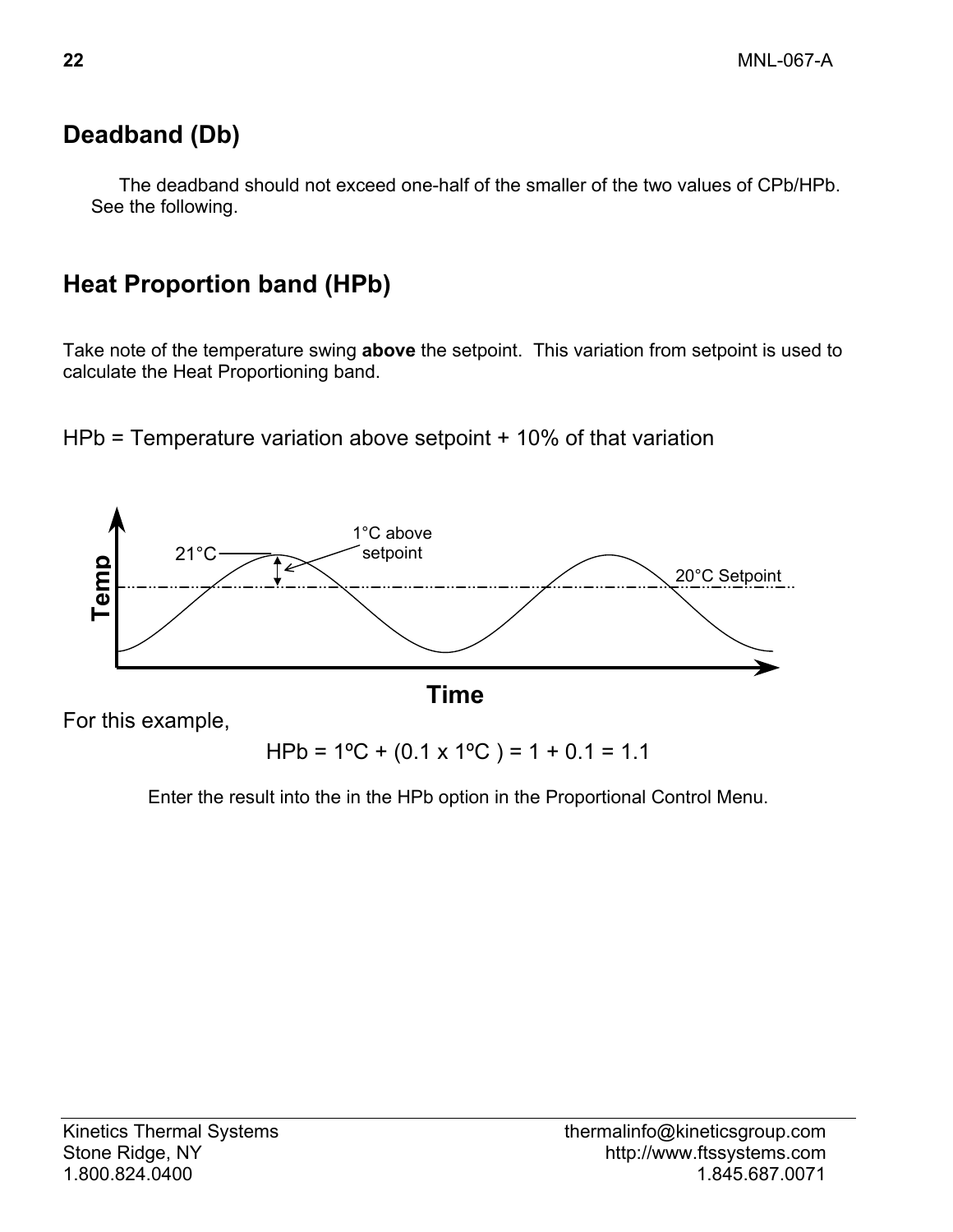# **Cool Proportioning band (CPb)**

Take note of the temperature swing **below** the setpoint. This variation from setpoint is used to calculate the Cool Proportioning band.

CPb = Temperature variation below setpoint + 10% of that variation.

Enter the results into the in the appropriate option in the Proportional Control Menu

## **Example:**



For this example,

 $CPb = 2 °C + (0.1 \times 2 °C) = 2 °C + 0.2 ° = 2.2 °C$ 

Enter the result into the in the CPb option in the Proportional Control Menu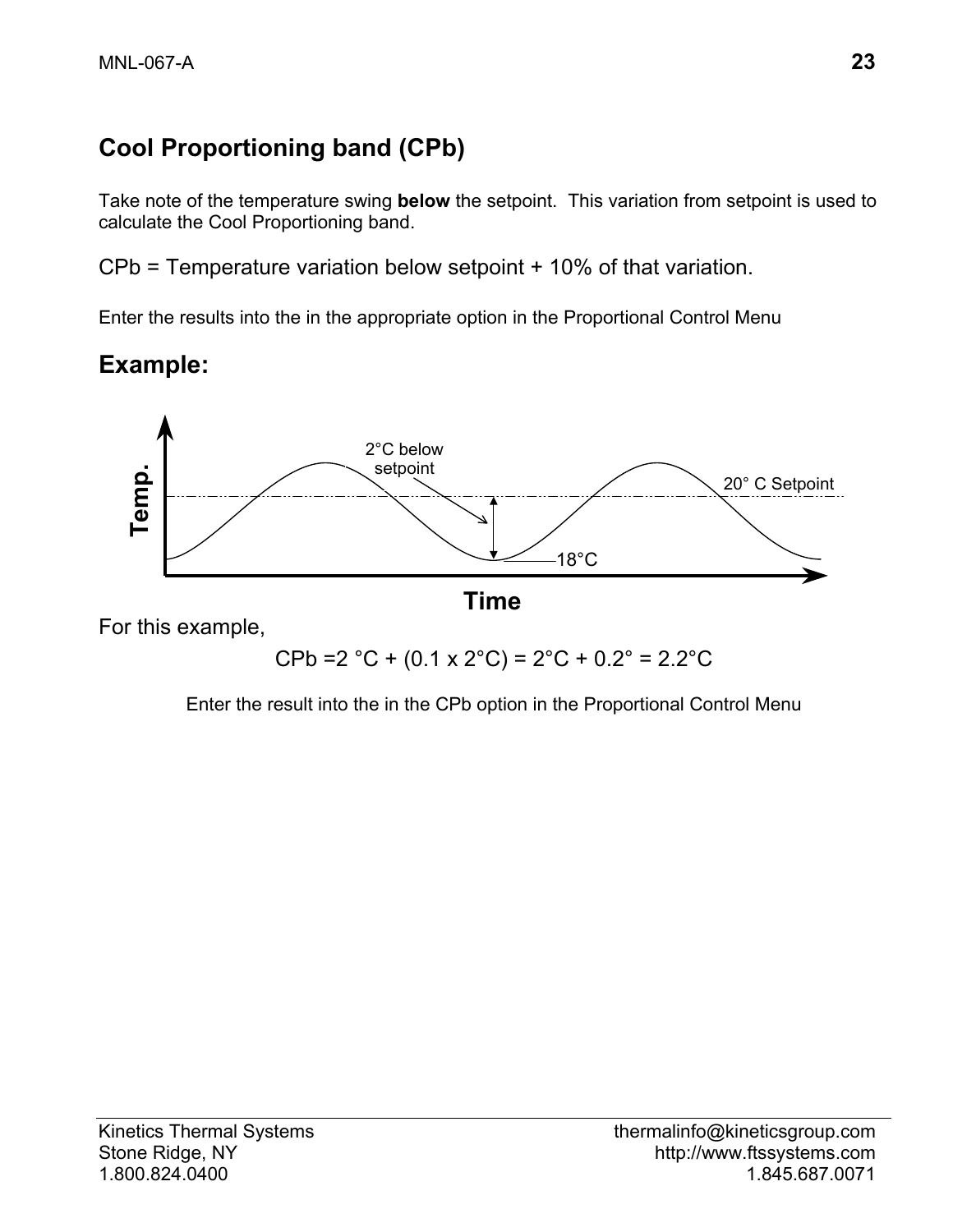# **Integral Time (It) & Derivative Time (dt)**

Measure the period of the temperature oscillation from peak temperature to peak temperature.



Enter the results into the appropriate options in the Proportional Control Menu.

NOTE: Re-circulating coolers, in general, respond negatively to derivative action. If any is desired, the value should be kept small.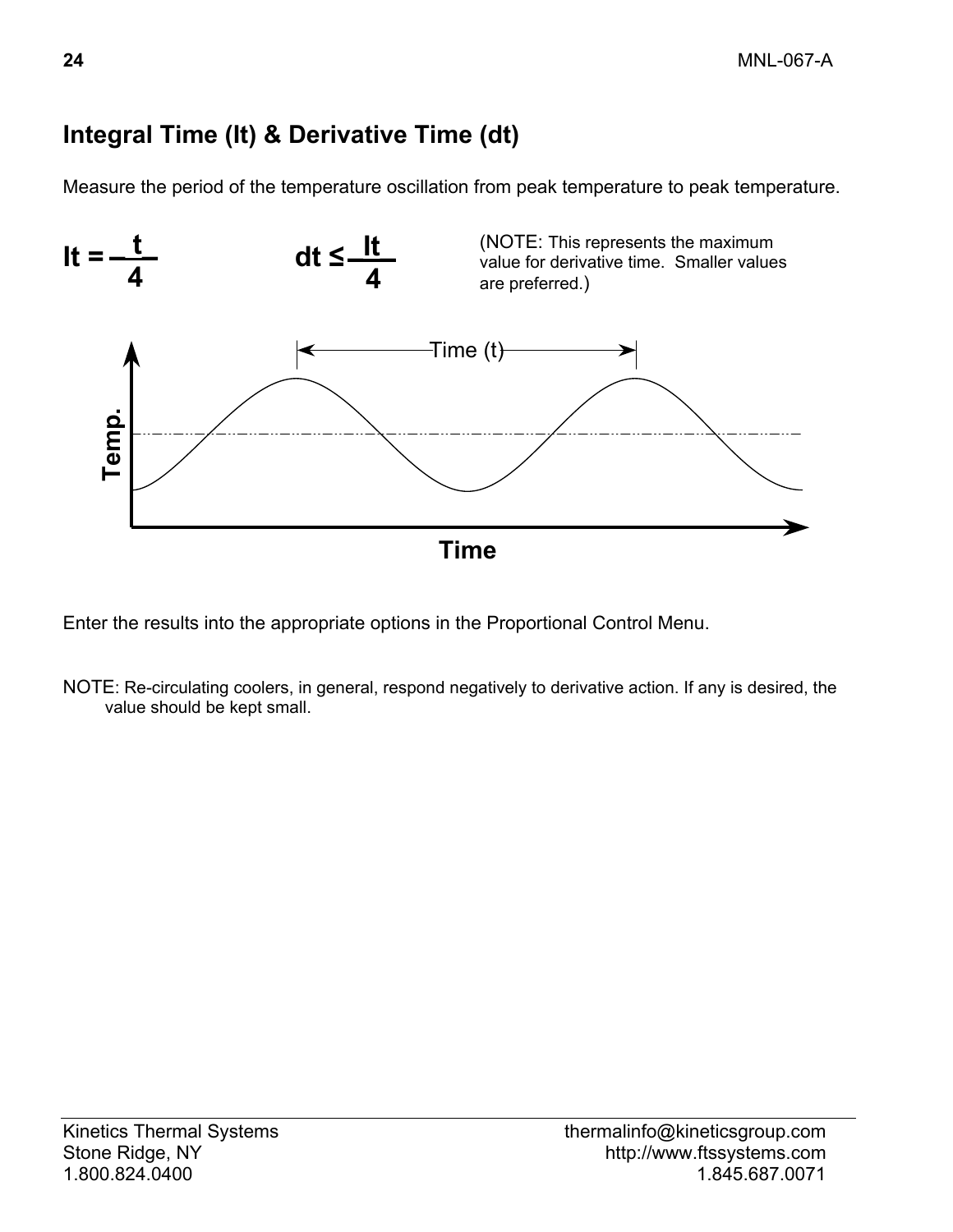# **Cool Cycle time (CCt)**

To determine the Cool Cycle Time (CCt):

- ♦ Run the unit at the temperature at which the process requires the greatest degree of control. There will be some fluctuation in temperature as the controller attempts to maintain the temperature at the setpoint.
- ♦ Watch the Cool Light
- ♦ When the Cool Light illuminates, begin timing with a stop-watch.
- ♦ When the Cool Light goes out and the temperature begins to rise, stop the stop-watch and record the time (t).
- ♦ Following the instructions on the Proportional Control Menu (See page 16), set the value of CCt to equal the time (t) recorded with the stop-watch.



NOTE: The CCt is primarily a function of system hardware and the factory setting should be correct.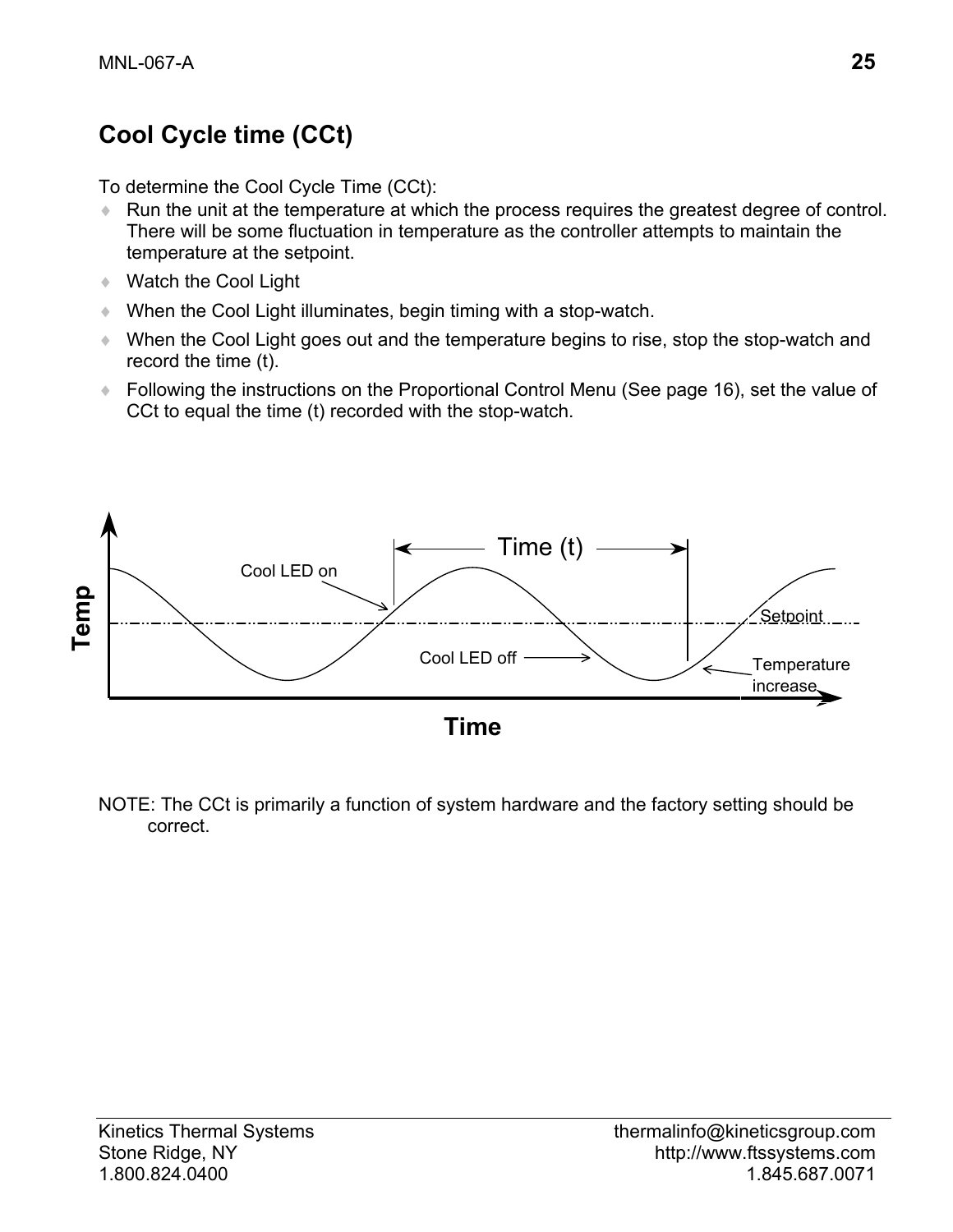# **High Pressure Bypass Adjustment**

The High-pressure Bypass adjustment is preset at the factory for optimum performance of the unit. It should NOT be adjusted from this setting without prior authorization from Kinetics Thermal Systems.

UNAUTHORIZED TAMPERING WILL VOID UNIT WARRANTY.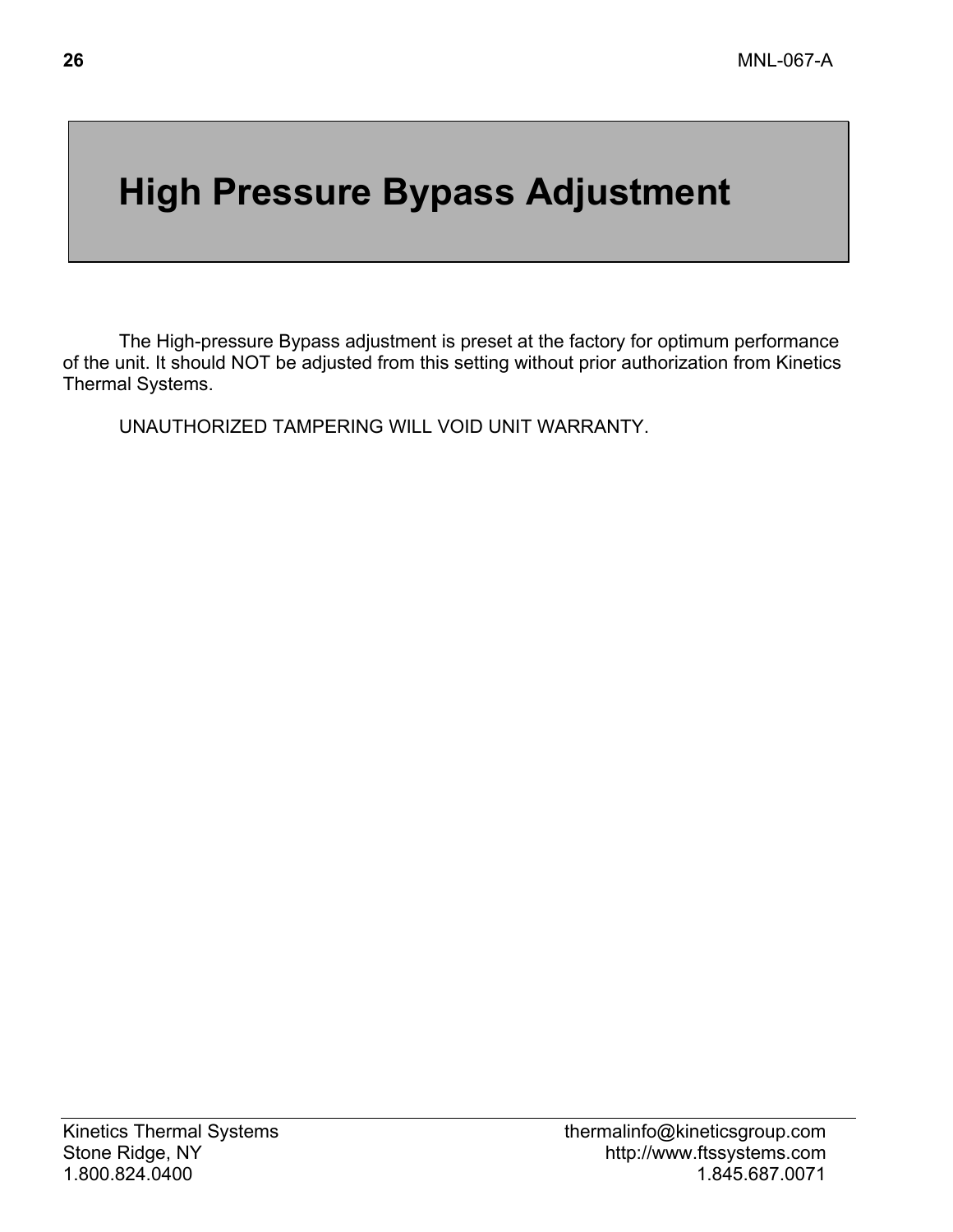# **Alarms**

### **Section Contents**

| Over temperature Alarm 29 |  |
|---------------------------|--|

High Temperature Alarm.....................30 Low Temperature Alarm .....................31

## **Refill Warning**

#### Display flashes **rEFL**.

**Description** The level of the process fluid in the reservoir has dropped below acceptable limits. A float switch installed in the reservoir triggers the alarm.

> Decreasing levels could result from normal evaporation, or could be the result of a leak in the chiller, the process equipment, or the lines in between. In addition, certain process fluids have extremely high coefficients of expansion. Low temperatures can cause a dramatic drop in the overall volume (See Process Fluid Properties, page 9).

#### **Appropriate Response**



**Warning!** Refer to Adding Fluid on page 13 prior to opening the reservoir or adding fluid.

**Action to Recover** Verify that the drop in fluid level is not due to any leaks. The operator should inspect the chiller, internally and externally, to ensure that there are no leaks that might be allowing fluid to escape the system. Once the system has been verified intact, additional coolant should be added to the reservoir.

> Add fluid to the reservoir to raise the level of the fluid to the acceptable level (See page 13). The warning will automatically clear when the reservoir fluid level is adequate.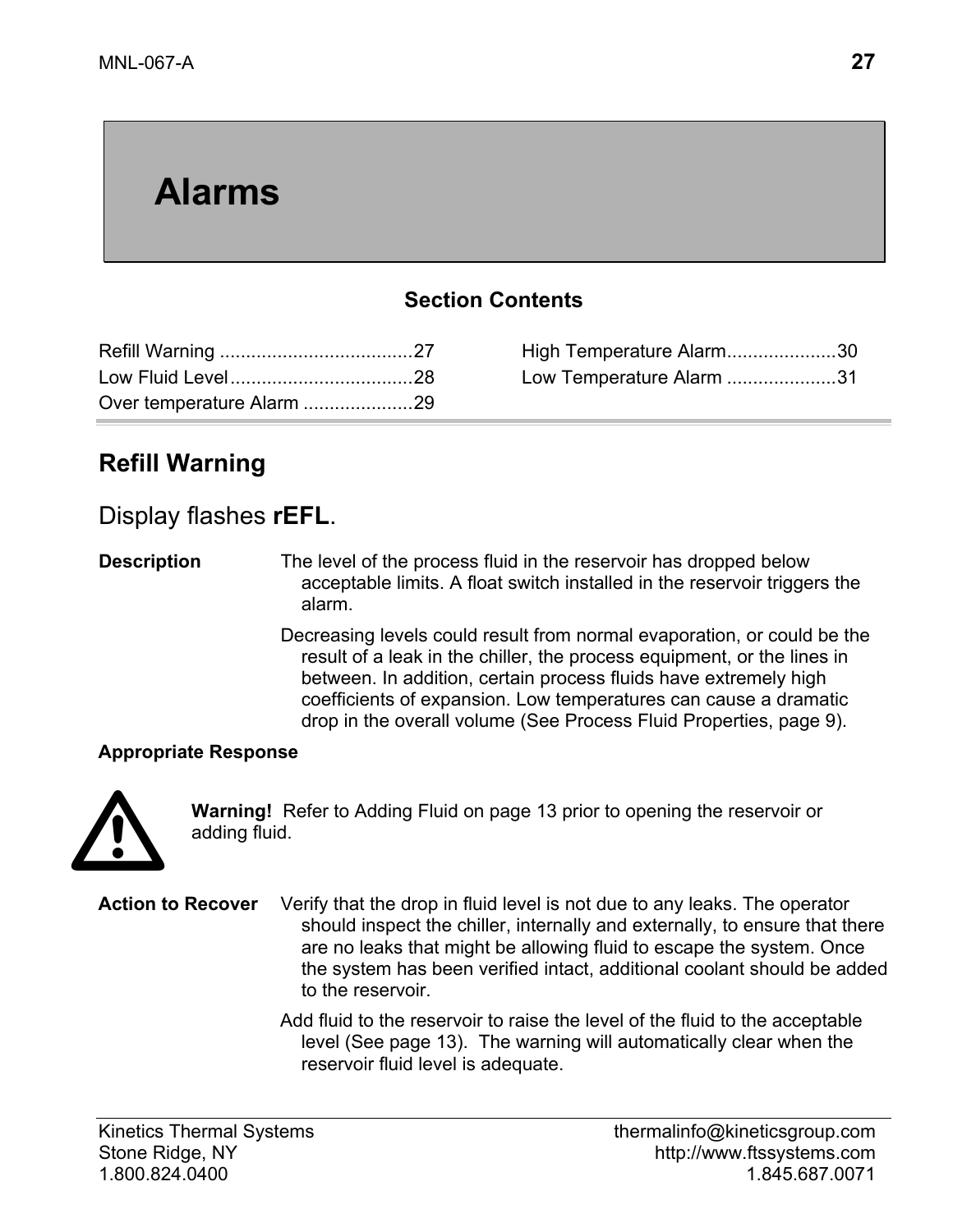## **Low Fluid Level**

### Display flashes **FLUi** and the pump, compressor and heater will shut down.

- **Description** The level of the process fluid in the reservoir has dropped to a dangerously low level. The Low Fluid alarm is designed to protect the pump, system and process equipment if the fluid level drops. A float switch installed in the reservoir triggers the alarm.
	- Decreasing levels could result from normal evaporation, or could be the result of a leak in the chiller, the process equipment, or the lines in between. In addition, certain process fluids have extremely high coefficients of expansion. Low temperatures can cause a dramatic drop in the overall volume.

#### **Appropriate Response**

**Warning!** Refer to Adding Fluid on page 13 prior to opening the reservoir or adding fluid.



**Action to Recover** Verify that the drop in fluid level is not due to any leaks. The operator should inspect the chiller, internally and externally, to ensure that there are no leaks that might be allowing fluid to escape the system. Once the system has been verified intact, additional coolant should be added to the reservoir.

The alarm requires a manual reset with the  $\nabla$  button.

 *Do not attempt to add fluid until the alarm goes away.*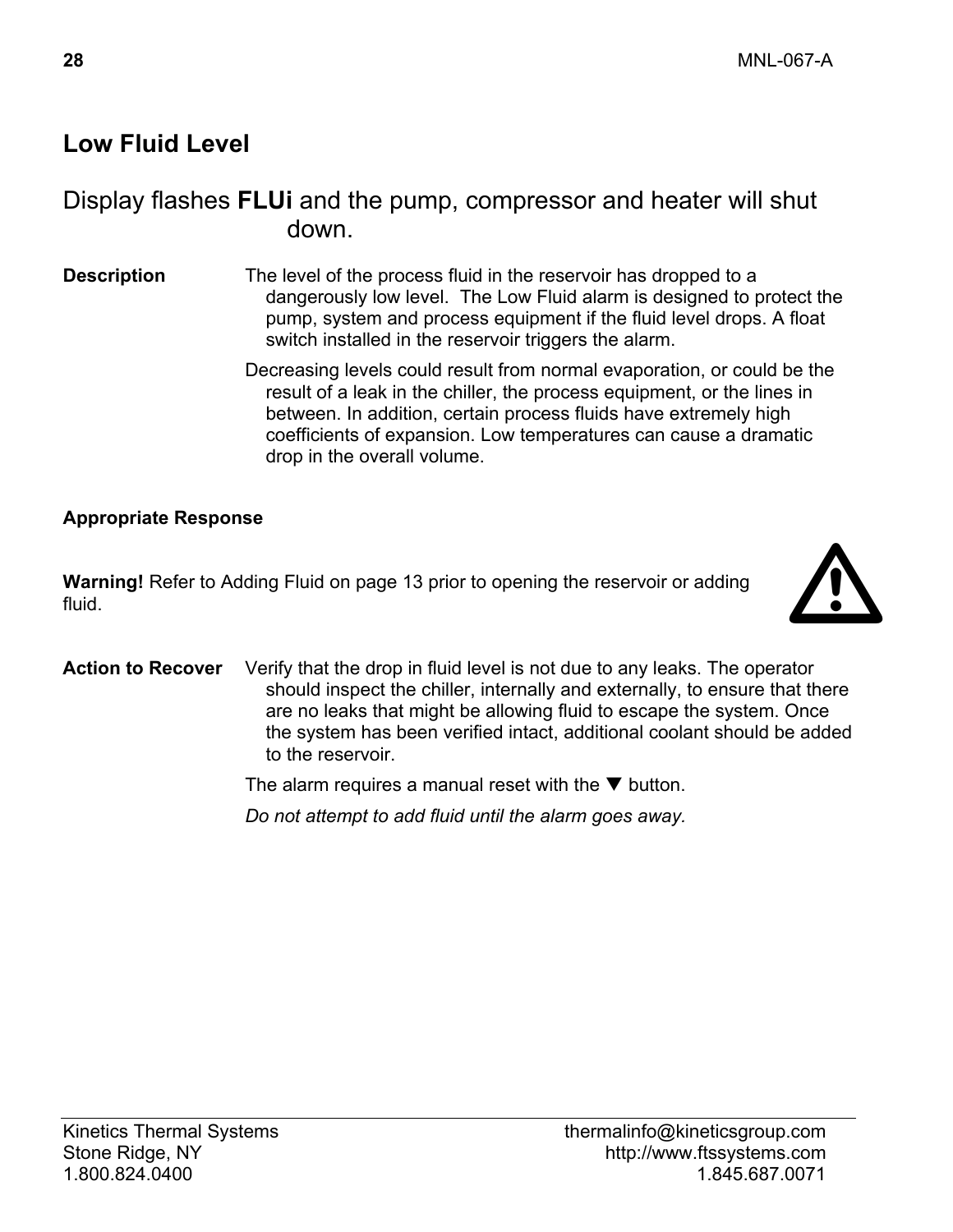# **Over Temperature Alarm**

Display flashes **OT** and the heater will shut off.

| <b>Description</b>       | This alarm indicates that the heater has reached an unsafe                                                                                                                                         |
|--------------------------|----------------------------------------------------------------------------------------------------------------------------------------------------------------------------------------------------|
|                          | temperature. This will generally be due to a component failure. Sensor(s) within the heater<br>and/or heater body trigger the alarm.                                                               |
|                          | Appropriate response The chiller and process should be brought to a controlled stop. Power<br>should be removed from the chiller and the Kinetics Thermal Systems<br>Service department contacted. |
| <b>Action to Recover</b> | After investigation and/or repair, the alarm must be manually cleared by<br>pressing the down-arrow button $\nabla$ .                                                                              |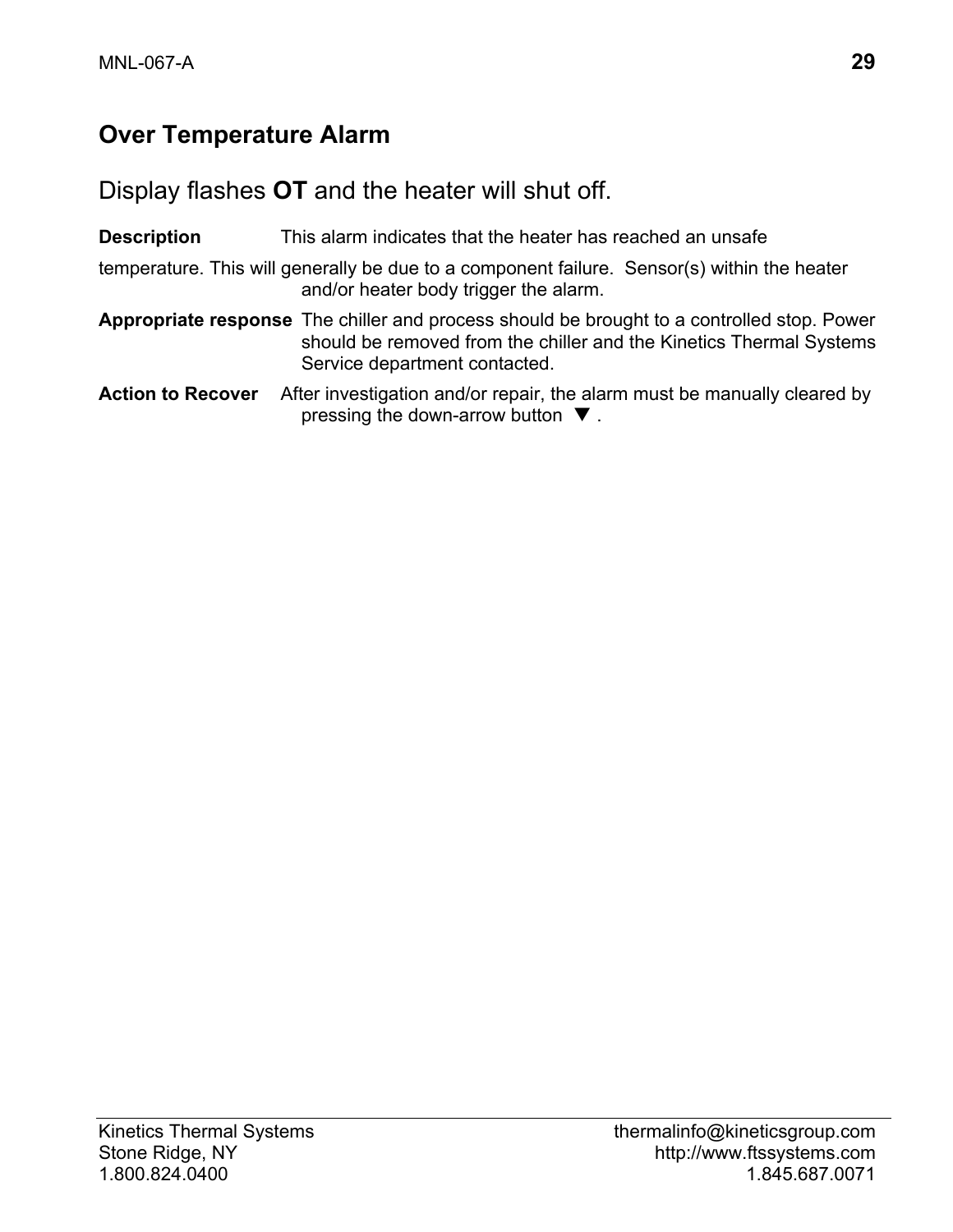## **High Temperature Alarm**

Display flashes **HA** and the unit will go to full cool.

**Description** This alarm indicates that the temperature of the process fluid going to the equipment is higher than the temperature of the High Alarm (HA) setting. An RTD which monitors the temperature of the fluid leaving the chiller triggers the alarm

> This is a user feature that can be adjusted to the desired temperature by altering the value of **HA** in the **SPAN** menu.

> If the thermal load is greater than the chiller's heat removal capacity, the unit will not be able to hold the setpoint temperature. This situation is potentially damaging to the equipment, so the High Alarm setting should be set to a value just above the maximum process setpoint.

**Appropriate response** Check the setting of the High Alarm.

- **Action to Recover** Press and hold either the ▼ or ▲ button to enter the programming mode.
	- Use the  $\blacktriangledown$   $\blacktriangle$  buttons to scroll through the menu headings until **SPAN** is displayed.

 Press the **O/I** button to scroll through the **SPAN** menu parameters until **HA** is displayed.

Use the  $\nabla$   $\triangle$  buttons to set the new **HA** value.

 Press **O/I** to enter the value. Continue pressing the **O/I** button to step through the remaining parameters and exit the menu.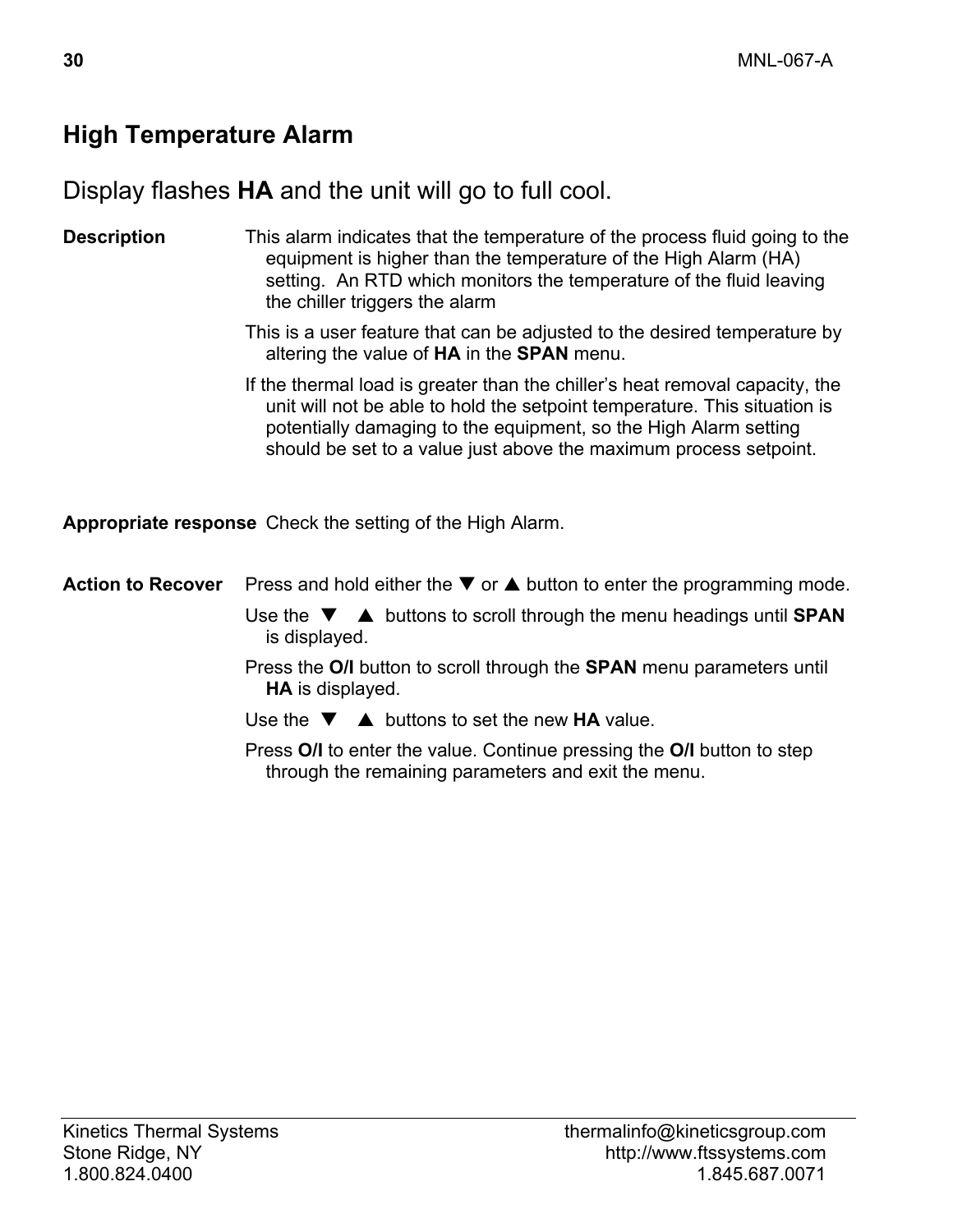## **Low Temperature Alarm**

### Display flashes **LA** and the unit will unconditionally stop cooling.

**Description** This alarm indicates that the temperature of the process fluid going to the equipment is lower than the temperature of the Low Alarm setting. An RTD which monitors the temperature of the fluid leaving the chiller triggers the alarm.

> This is a user feature that can be adjusted to the desired temperature by altering the value of **LA** in the **SPAN** menu.

**Appropriate response** Check the setting of the Low Alarm.

**Action to Recover** Press and hold either the **A** or ▼ button to enter the programming mode. Use the  $\triangle$  or  $\nabla$  button to scroll through the menu headings until **SPAN** is displayed.

- Press the **O/I** button to scroll through the **SPAN** menu parameters until **LA** is displayed.
- Use the  $\blacktriangle$  or  $\nabla$  button to set the new **LA** value that it is lower than the desired setpoint.
- Press **O/I** to enter the value. Continue pressing the **O/I** button to step through the remaining parameters and exit the menu.
- Contact the Delta Design Service Division if the condition persists.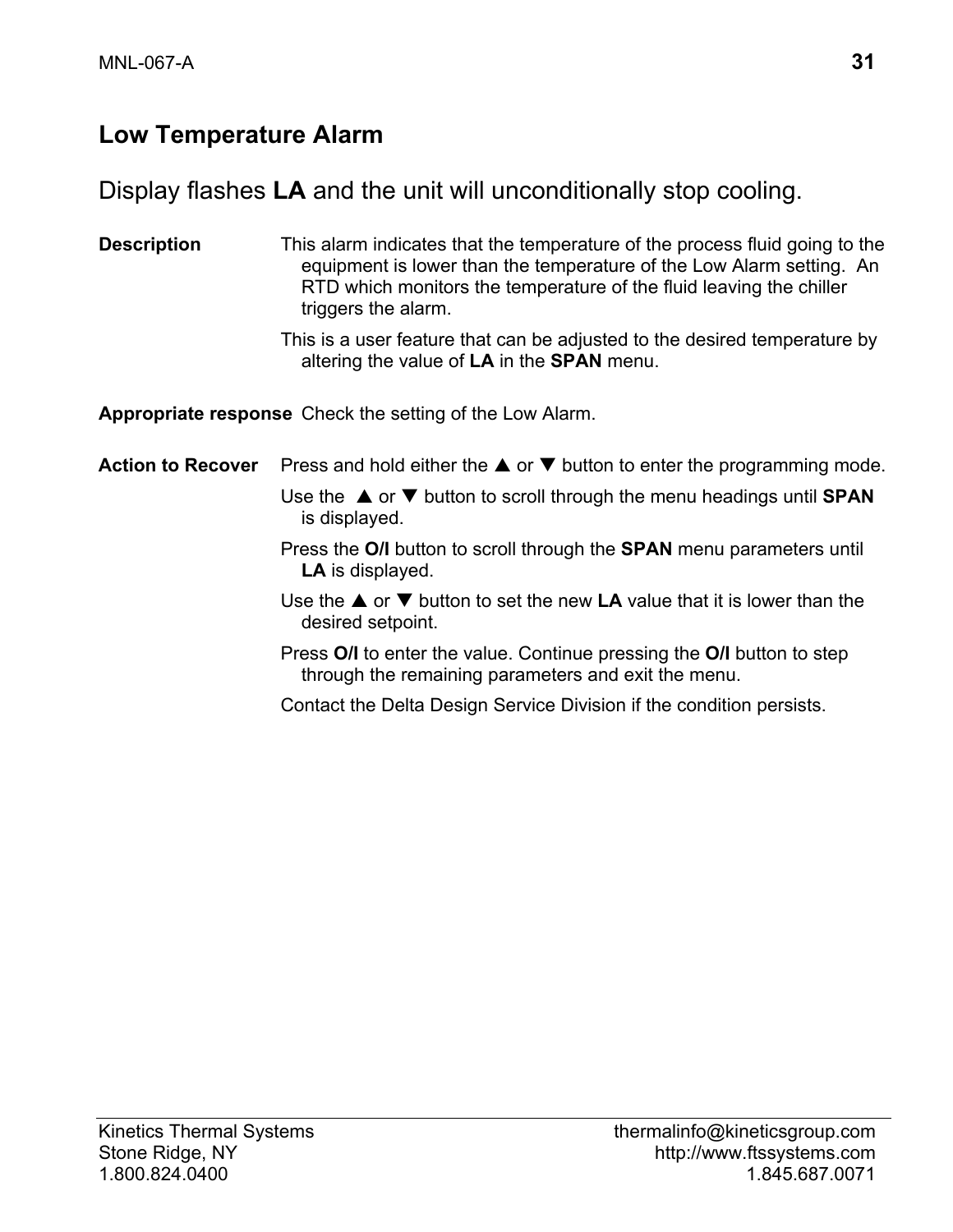Cleaning .............................................34 Draining Fluid .....................................35 Battery Replacement ..........................35

# **Maintenance**

### **Section Contents**

| Lock-out/Tag-out Procedure 33      |  |
|------------------------------------|--|
| Verification of Lock-out/Tag-out33 |  |
| Removal of Cabinet Panels33        |  |

Due to the specialized nature of this unit and the environmental hazards attendant on the mishandling of its components, it is strongly recommended that all maintenance functions be carried out only by *qualified and experienced technicians*.

**Caution**: This unit weighs over 100 lbs. (45 kg). Any movement or handling of the unit must be done with a mechanical assistor.

**Warning!** Hazardous voltages present. Risk of electric shock. Disconnect all power before servicing this unit. Refer servicing to qualified Service personnel.

**Notice!** Only qualified service personnel should perform maintenance on the refrigeration system itself. Only EPA certified technicians may evacuate or charge refrigerants.

**Hazardous Material/Contact Hazard!** The chemicals used in this unit are contained within fully enclosed systems. No maintenance activities involving the refrigeration system are to be performed by the end-user.

**Hot surface!** The compressor and associated tubing in the lower portion of the unit are likely to be hot and pose a potential burn hazard.







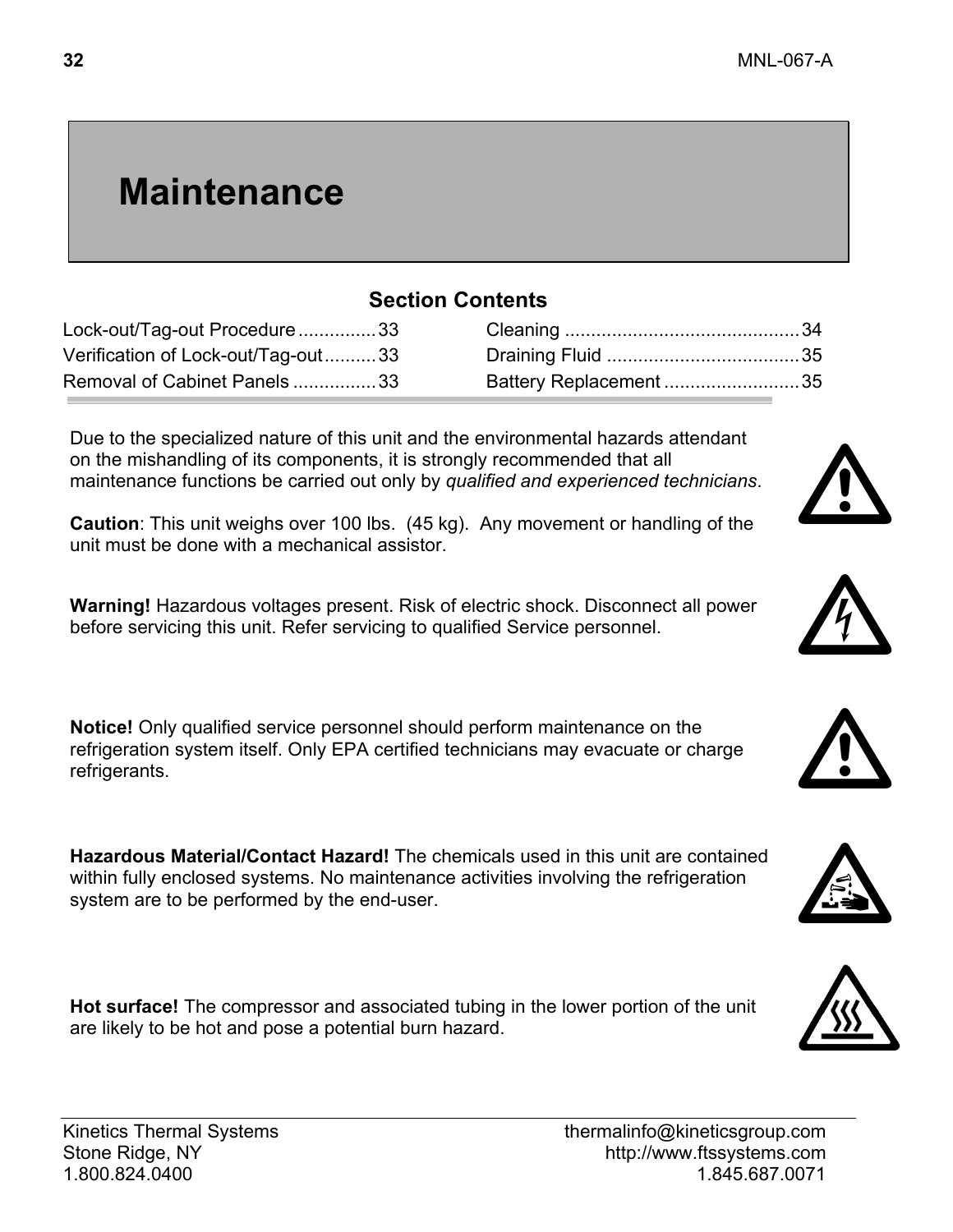## **Lock-out/Tag-out Procedure**



To prevent accidental or unauthorized starting of this unit during maintenance, disconnect the power cord and install an appropriate lock-out device on the end of the power cord. The necessary equipment should be available to allow the user to comply with OSHA 29 CFR 1910.147 (Control of Hazardous Energies, Lockout/Tag-out) and 29 CFR 1910.331-335 (Electrical Safety –Related Work Practices) as related to lock-out/tag-out.

### **Verification of Lock-out/Tag-out**

The best method of ensuring electrical system isolation is by disconnecting the plug from the power outlet and following proper lock-out/tag-out procedures.

To verify that the unit is de-energized, turn the Green Main Power switch ON. If the Green Main Power and the amber mains LED do not illuminate, then the unit is de-energized. Upon removal of case panels, the de-energized state of the unit can be further verified by applying an AC voltmeter across terminals 1 and 2 of TB1 (where the linecord enters the unit) or across the blue and brown wires at the Green Power switch.

## **Removal of Cabinet Panels**

Allow unit to come to ambient temperature. Remove panels in this order:

#### **Rear grill**

- ♦ Ensure that the line cord is unplugged and locked-out.
- ♦ Loosen and remove screws along edges of rear panel and grill.
- ♦ Pull off rear grill taking care not to stress the lines or cord.

#### **Top**

- ♦ Remove the reservoir fill/splash guard assembly.
- ◆ Remove screws in top.
- ◆ Carefully raise top and disconnect fan wires.
- ♦ Lift off top.

#### **Sides**

- ◆ Remove screws in sides
- ◆ Pull off sides.

To replace panels, follow the above procedure in reverse.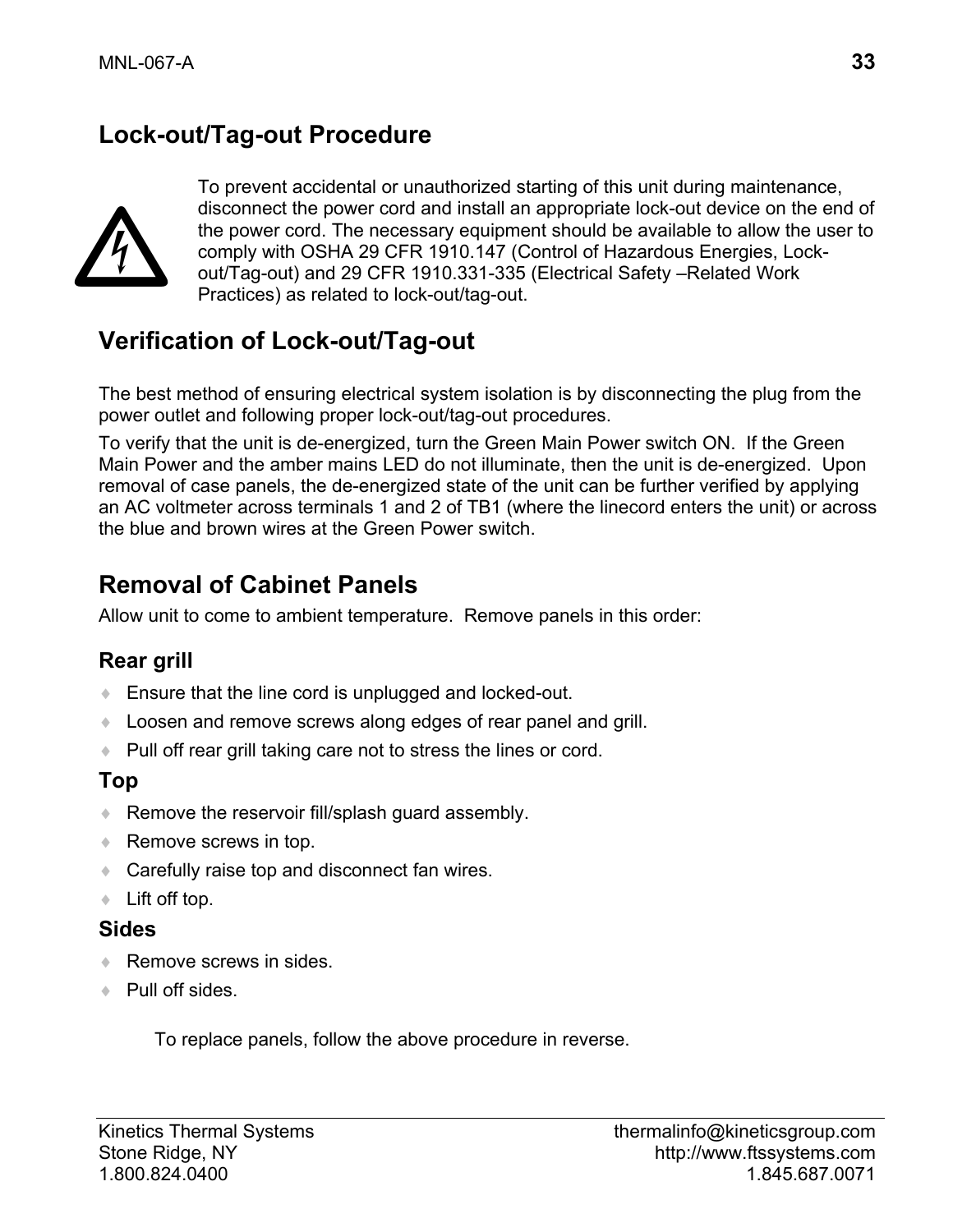### **Cleaning**

**Warning! Hazardous Voltages.** Risk of electric shock. Disconnect the power before servicing this unit. Refer servicing to qualified service personnel.

**Notice!** Only qualified personnel should perform maintenance on the unit.

**Caution!** Proper safety equipment—eye and face protection, gloves and dust mask—should be worn.

The following procedure should be followed on a routine basis, from weekly to monthly, depending upon the operating environment.

- ♦ Disconnect electric utilities, observing proper Lock-out/Tag-out Procedures
- ♦ Wipe down all exterior cabinet surfaces with a clean damp cloth.
- ♦ Check Main Breaker switch for proper operation.
- ♦ Vacuum dust from the refrigeration condenser as well as from all screens and openings.
- ♦ Remove cabinet panels. (See page 33)
- ♦ Blow compressed air systematically from the top to the bottom of the unit. Allow the air to settle for several minutes and repeat.
- ♦ Check for areas that may have frosted during operation and insulate as required.
- ◆ Replace cabinet panels.
- ◆ Connect electric utilities





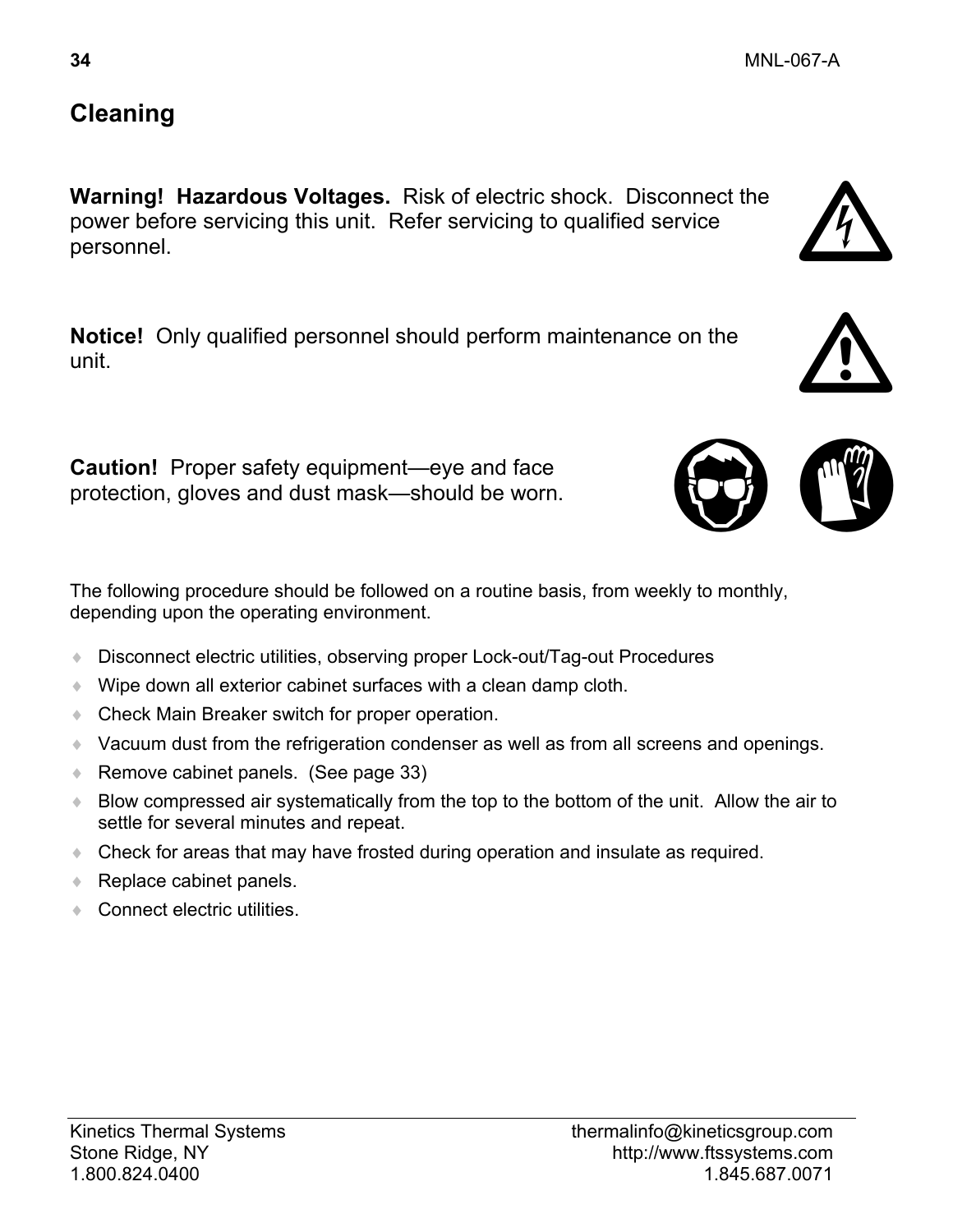## **Draining Fluid**



Always use caution when handling fluids, filling or draining the unit reservoir, or working in or around the chiller. Always wear protective eyewear when operating the chiller.



The fluid used in this chiller wears out and needs to be changed on a periodic basis. Old fluid should not be recycled for re-use by the customer. It should be properly disposed of in accordance with local regulations.

#### **To drain the reservoir:**

- ♦ Allow unit to come to ambient temperature.
- ♦ Place a large, low pan underneath the black drain hose (the hose pulls out for easier access). The pan should be large enough to contain 110% of the total volume of the system.
- ♦ Use a screw-driver to loosen the clamp on the end of the drain hose.
- ♦ Remove the plug and allow fluid to flow into the pan.
- $\bullet$  When the reservoir is drained:
- $\triangle$  Replace the plug.
- ♦ Reposition and tighten the hose clamp.

The drain hose only empties the reservoir. It does not drain the heater, heat-exchanger, tubing, etc. To complete the draining:

- ♦ Make sure reservoir lid is installed and the bleed screw is closed.
- Disconnect the process fluid lines.
- ♦ Replace the process fluid outlet line with a hose leading to the drain pan.
- ♦ Blow compressed air into the liquid-in port. Fluid will exit from the fluid outlet line into the drain pan.

### **Battery Replacement**

The controller assembly (FES-100-D-92) contains a battery backed RAM chip. The battery in this chip ensures data integrity for the controller when the power is off. While completely encapsulated and guaranteed for 10 years, this chip may need to be changed at some point. It is socketed in position U13 on the controller board. A replacement device is available through the Delta Design Service Division. The old device should be disposed of in the same manner as other batteries and items which may pose an environmental hazard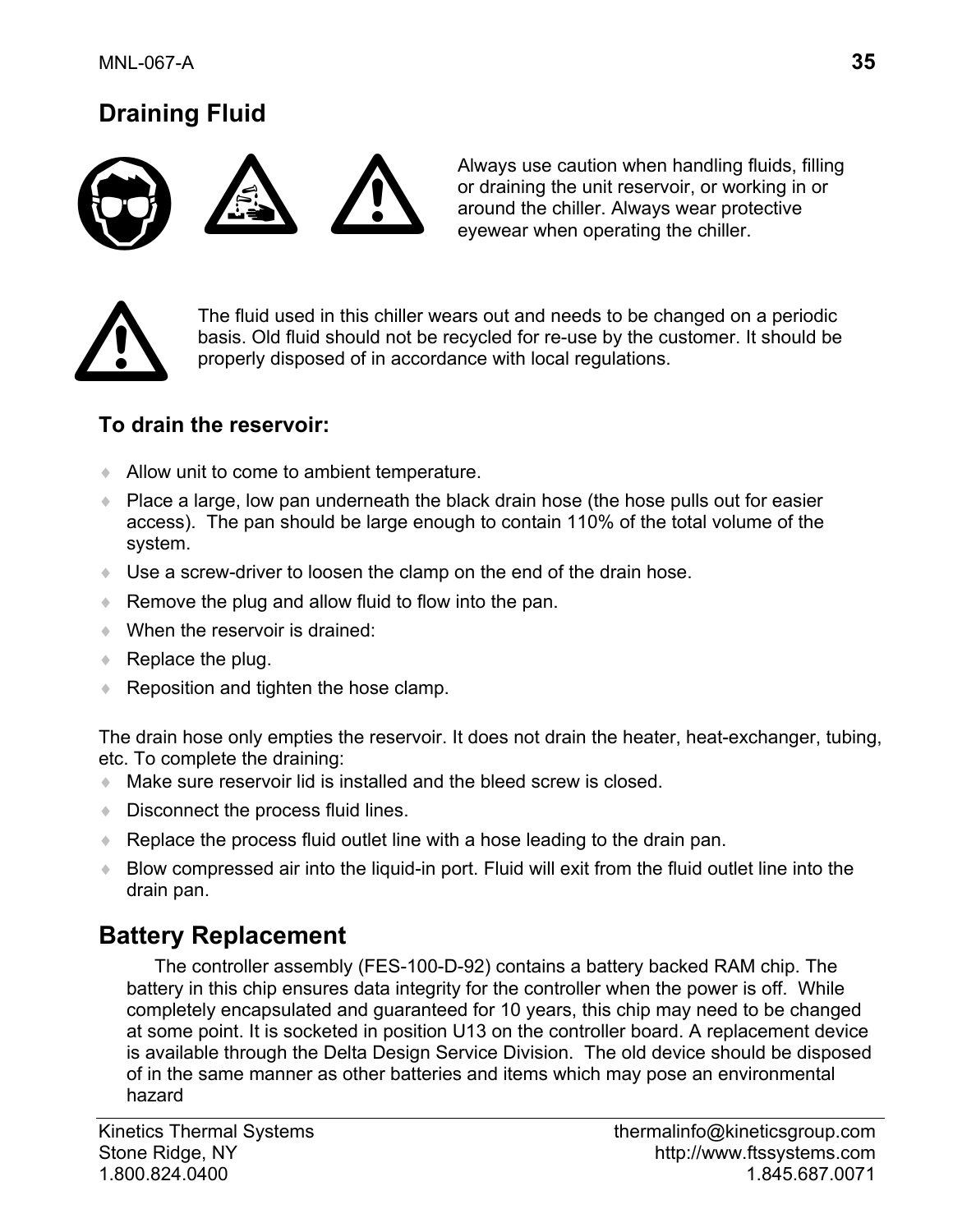# **Troubleshooting**

**WARNING!** Only qualified personnel should perform maintenance on the refrigeration system. **Only EPA certified technicians should evacuate or charge refrigerants**.

**WARNING!** Hazardous voltages present within. Risk of electric shock. Disconnect power before servicing. **Refer servicing to qualified service personnel**.

| Problem                        | <b>Possible Cause</b>                                           | <b>Solution</b>                                                                                               |
|--------------------------------|-----------------------------------------------------------------|---------------------------------------------------------------------------------------------------------------|
| UNIT WILL NOT<br><b>ISTART</b> | Power is not connected.                                         | Check power connections (e.g. unit is<br>plugged in, etc.).                                                   |
|                                | Circuit breaker at machine is in<br>the "off" position.         | Turn circuit breaker "on".                                                                                    |
|                                | Circuit breaker at the parent unit<br>is in the "off" position. | Turn circuit breaker "on".                                                                                    |
| PUMP WILL NOT<br><b>START</b>  | Power is not connected properly.                                | Follow steps under UNIT WILL NOT<br>START (above)                                                             |
|                                | Inadequate fluid in<br>reservoir/system.                        | Add fluid; clear Low Fluid alarm, if<br>necessary. See pages 11 and 28                                        |
|                                | Pump is not primed.                                             | Prime pump. See page 11                                                                                       |
|                                | Impeller is jammed.                                             | Verify that fluid temperature is<br>above freezing point. If not, turn<br>off system and allow it to warm up. |
|                                |                                                                 | Verify unit settings.                                                                                         |
|                                |                                                                 | Verify that fluid is appropriate to<br>the desired temperature range.                                         |

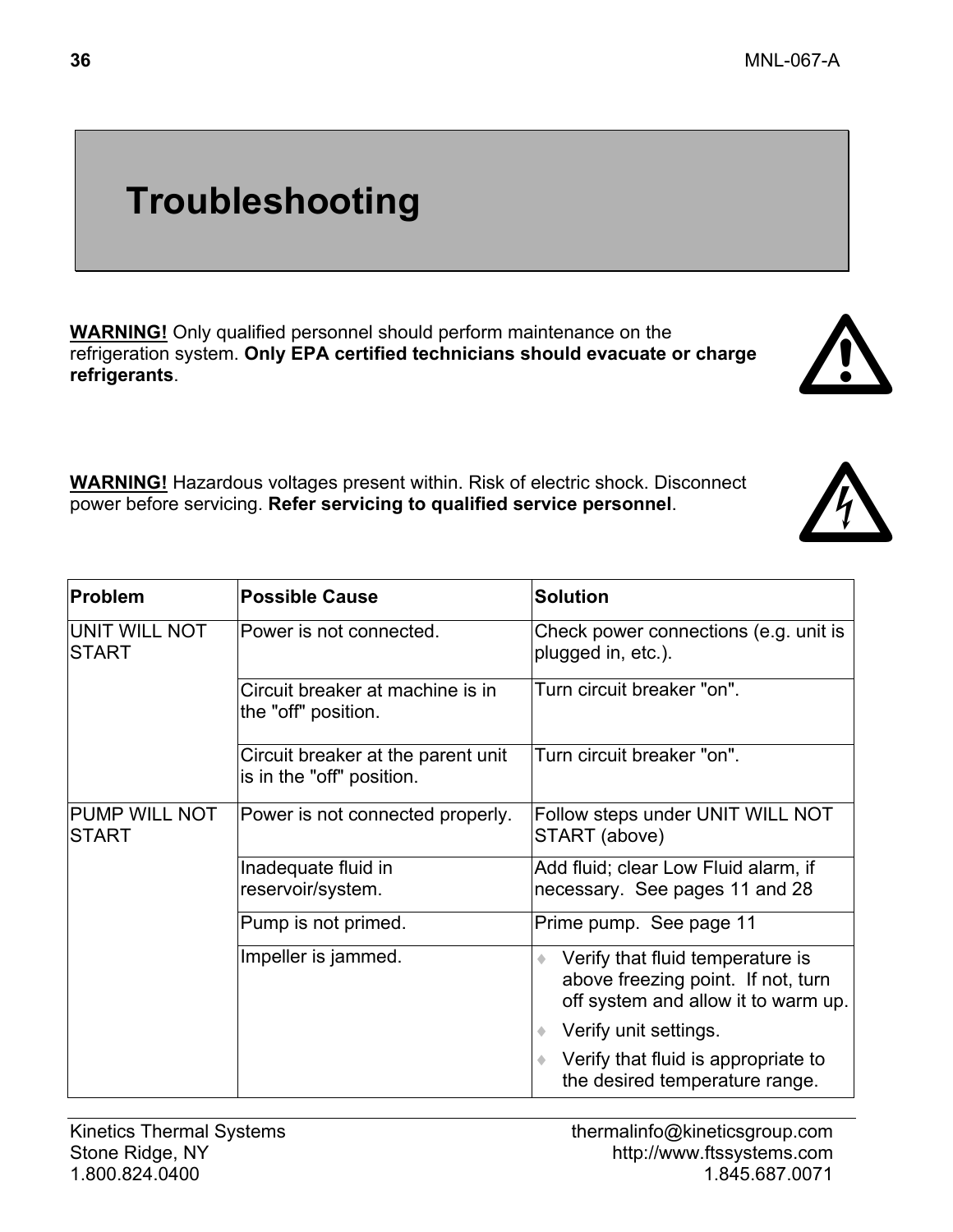| Problem                                          | <b>Possible Cause</b>                                   | <b>Solution</b>                                                                                                                                                                                                                                                        |
|--------------------------------------------------|---------------------------------------------------------|------------------------------------------------------------------------------------------------------------------------------------------------------------------------------------------------------------------------------------------------------------------------|
| PUMP WILL NOT<br><b>START</b><br>cont'd.         | Pump motor has overheated.                              | The pump motor is provided with<br>thermal overload protection. If the<br>motor overheats it will shut down and<br>restart after it has cooled down. This<br>is usually a result of the pump being<br>overworked. Check solutions under<br>"FLUID FLOW IS INADEQUATE". |
|                                                  | Pump motor has burned out.                              | Refer problem to a qualified service<br>technician.                                                                                                                                                                                                                    |
| UNIT IS NOT<br><b>COOLING</b><br><b>PROPERLY</b> | Temperature setpoint is above the<br>fluid temperature. | Check setpoint and adjust to proper<br>setting.                                                                                                                                                                                                                        |
|                                                  | Condenser is dirty or clogged.                          | Clean condenser.                                                                                                                                                                                                                                                       |
|                                                  | Plumbing is incorrectly connected<br>to process.        | Check that the "Liquid Out" port of the<br>unit is connected to the inlet of the<br>system to be cooled and that the<br>"Liquid In" port is connected to the<br>outlet of the system to be cooled                                                                      |
|                                                  | Improper fluid.                                         | Verify that a mixture of 50% Dow<br>Frost™ HD and 50% distilled water is<br>being used in the unit.                                                                                                                                                                    |
|                                                  | Heat load is above unit's rating.                       | Check to see that all fluid lines have<br>adequate insulation and that there are<br>no local sources of heat that may be<br>contributing to the load.                                                                                                                  |
|                                                  | Refrigerant leak.                                       | Refer problem to a qualified service<br>technician.                                                                                                                                                                                                                    |
|                                                  | Insufficient fluid flow.                                | See FLUID FLOW IS INADEQUATE.                                                                                                                                                                                                                                          |
|                                                  | Heater will not turn off.                               | Refer problem to a qualified service<br>technician.                                                                                                                                                                                                                    |
|                                                  | Compressor is on thermal cut-out.                       | If the motor overheats it will shut<br>down and restart after it has cooled<br>down. This is usually a result of lack<br>of air flow.                                                                                                                                  |
|                                                  |                                                         | Check fan and clean condenser.<br>Allow unit to cool and restart.                                                                                                                                                                                                      |
|                                                  |                                                         | If problem persists, refer to a qualified<br>service technician.                                                                                                                                                                                                       |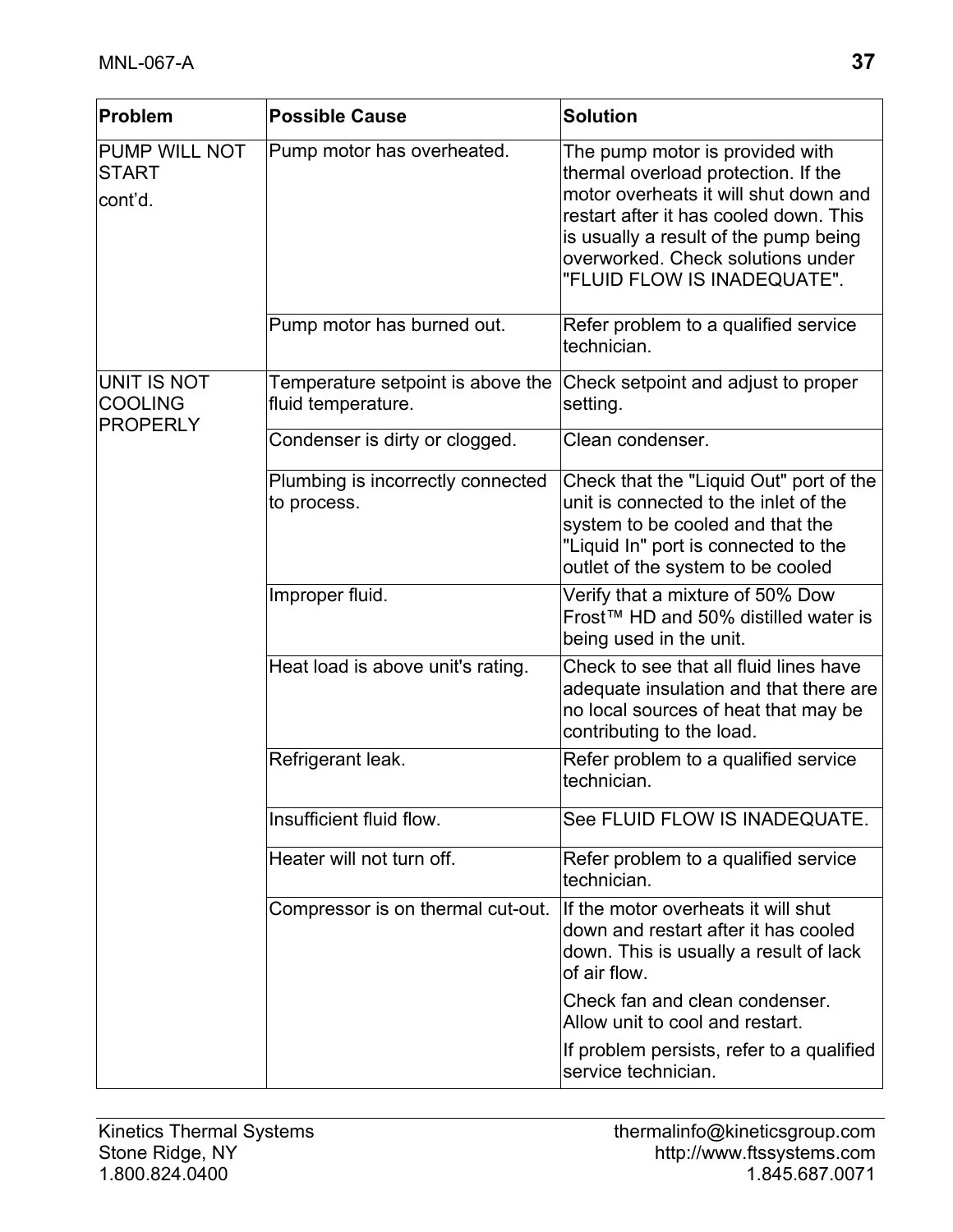| Problem                                   | <b>Possible Cause</b>                                      | <b>Solution</b>                                                                                                                                       |
|-------------------------------------------|------------------------------------------------------------|-------------------------------------------------------------------------------------------------------------------------------------------------------|
| <b>FLUID FLOW IS</b><br><b>INADEQUATE</b> | Improper fluid.                                            | Verify that a mixture of 50% Dow<br>Frost™ HD and 50% distilled water is<br>being used in the unit.                                                   |
|                                           | Plumbing lines have become<br>restricted or broken.        | Refer problem to a qualified service<br>technician.                                                                                                   |
| <b>POOR</b><br>TEMPERATURE                | Insufficient fluid flow.                                   | See FLUID FLOW IS INADEQUATE,<br>above.                                                                                                               |
| <b>CONTROL</b>                            | Improper tuning parameters.                                | See Proportional Control Tuning on<br>page 21.                                                                                                        |
|                                           | The cool, bypass or liquid<br>injection valve is sticking. | Refer problem to a qualified service<br>technician.                                                                                                   |
|                                           | Heater will not turn on/off.                               | Check front panel for "OT" alarm. If it<br>exists, bring unit to a safe stop (See<br>page 13) and refer problem to a<br>qualified service technician. |
|                                           | Open sensor.                                               | Refer problem to a qualified service<br>technician.                                                                                                   |
|                                           | A connection to the controller has<br>become loose.        | Refer problem to a qualified service<br>technician.                                                                                                   |
|                                           | Defective solenoid valve.                                  | Refer problem to a qualified service<br>technician.                                                                                                   |
|                                           | Damaged temperature controller<br>output.                  | Refer problem to a qualified service<br>technician.                                                                                                   |
| <b>HEATER NOT</b><br><b>OPERATING</b>     | Temperature setpoint is below the<br>fluid temperature.    | Check setpoint and adjust to proper<br>setting.                                                                                                       |
|                                           | Over-temperature condition.                                | Check front panel for "OT" alarm. If it<br>exists, bring unit to a safe stop (See<br>page 13) and refer problem to a<br>qualified service technician. |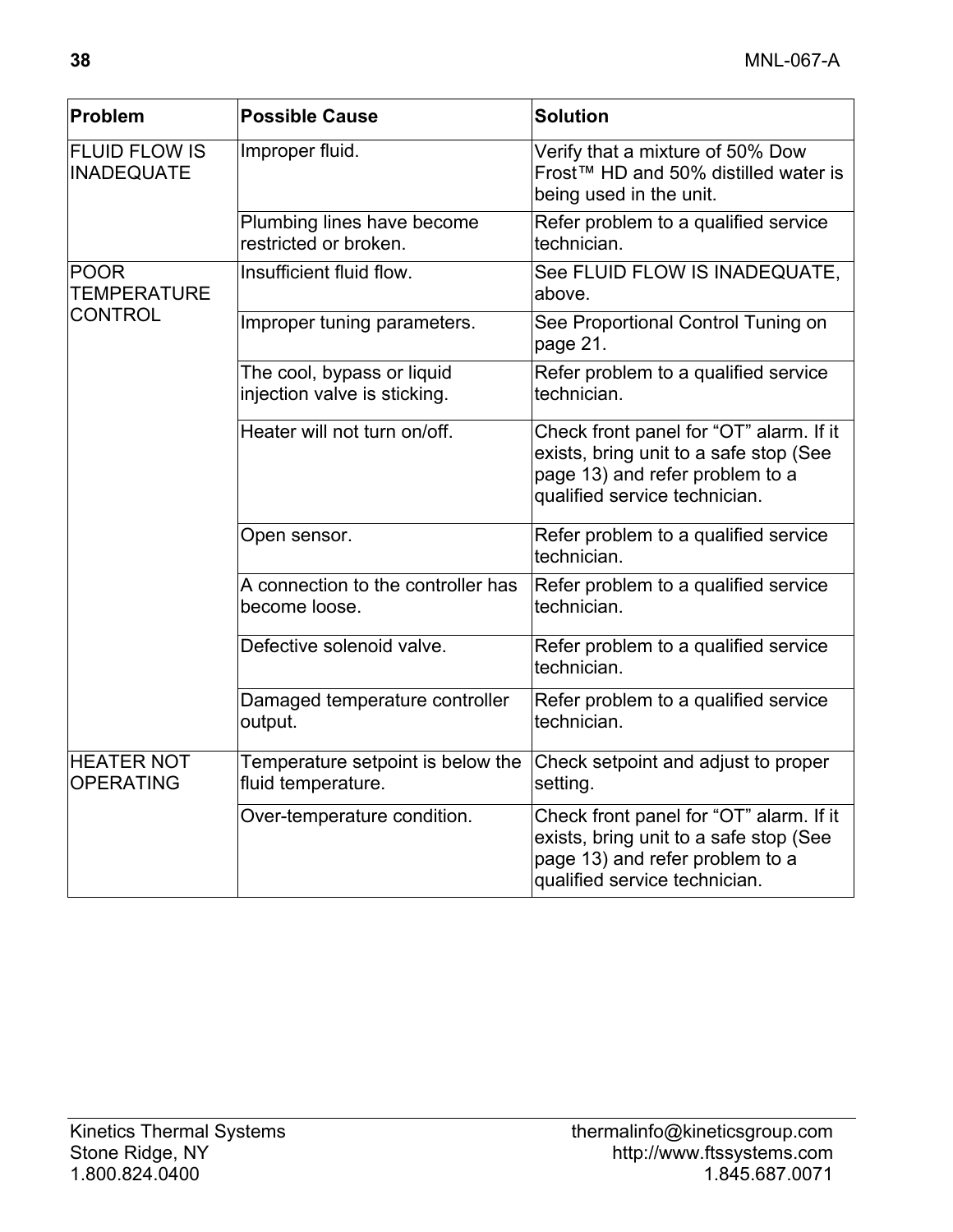# **Warranty Information**

### **Standard Limited Warranty**

The Kinetics Thermal Systems standard domestic warranty follows. This warranty covers parts and labor for a period of one year, commencing the date of invoice, for any repairs deemed resultant of a defect in materials and/or workmanship by Kinetics Thermal Systems, F.O.B. Stone Ridge.

Any factory approved changes or extensions to this warranty should be received in writing from Kinetics Thermal Systems and filed with this warranty. If your system is eligible for coverage, please review this warranty thoroughly and contact the Kinetics Thermal Systems Service Division with any questions you may have. If your system is not covered by our standard warranty, or you are seeking optional or additional coverage, see the sections below for the service plans offered.

## **Covered**

- Parts and labor for a period of one (1) year from date of delivery. Any part found defective will be either repaired or replaced at Kinetics Thermal Systems discretion, free of charges by Kinetics Thermal Systems at Stone Ridge, NY.
- On-site labor if repairs require that Kinetics Thermal Systems personnel travel to the equipment.
- Necessary parts and reasonable labor charges, if Kinetics Thermal Systems agrees that local service is preferable. These parts and labor charges are subject to written approval prior to initiating the repair.

## **Not Covered**

- Travel time, travel expenses and mileage expended by Kinetics Thermal Systems personnel if repairs require on-site labor. The customer shall prepay such expenses to Kinetics Thermal Systems.
- Transportation of the equipment for repair.
- Kinetics Thermal Systems is not responsible for incidental or consequential damages.

This writing is a final and complete integration of the agreement between the customer and Kinetics Thermal Systems. Kinetics Thermal Systems makes no other warranties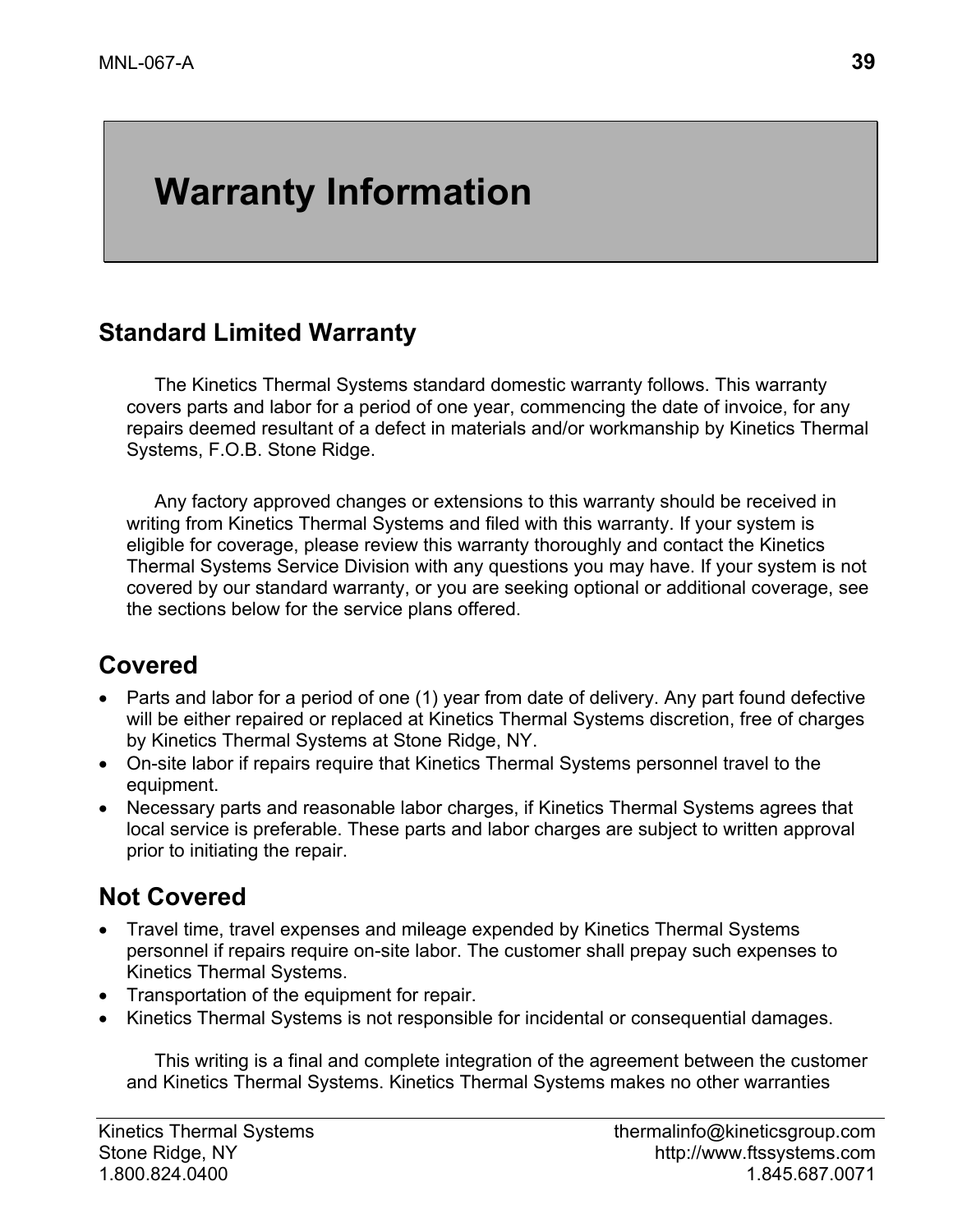express or implied, of merchantability, fitness or otherwise with respect to the goods sold under this agreement, which extend beyond the description of this limited warranty.

Kinetics Thermal Systems will have the right to inspect the equipment and determine the repairs or replacements necessary. The customer will be notified within a reasonable time of any damages incurred that are not covered by this warranty prior to initiation of any such repairs. Any customer modification of this equipment, or any repairs undertaken without prior written consent of Kinetics Thermal Systems will render this limited warranty void.

# **Service Options**

### **Extended Warranty**

This plan is an extension to the original new purchase warranty. You may extend the original warranty for six or twelve months up to a maximum of two years total coverage. This plan does not provide Preventive Maintenance, nor does it cover travel or any freight expenses incurred.

### **Preventive Maintenance**

This plan provides our customers with two onsite visits per year. We would perform a thorough preventive maintenance on your Kinetics Thermal Systems equipment. You will be provided with a PM checklist and a certificate of calibration, which is traceable to NIST. The purchase of this plan also provides discounted parts and labor rate for additional service, if required.

## **Full Service Agreement**

This plan covers 100% of expenses for travel, lodging, parts and labor. The Full Service Agreement is your total protection plan. This plan enables the end user to contact Kinetics Thermal Systems without going through the purchasing department (because the plan is prepaid). A thorough Preventive Maintenance visit is included with the Full Service Agreement. The Preventive Maintenance visit includes calibration of your equipment and a certificate of calibration that is traceable to NIST. The purchase of a Full Service Agreement ensures premium service for any repair performed on-site or at Kinetics Thermal Systems.

Contact Kinetics Thermal Systems Service Division at 845.687.5400 or 800.722.7721 for details.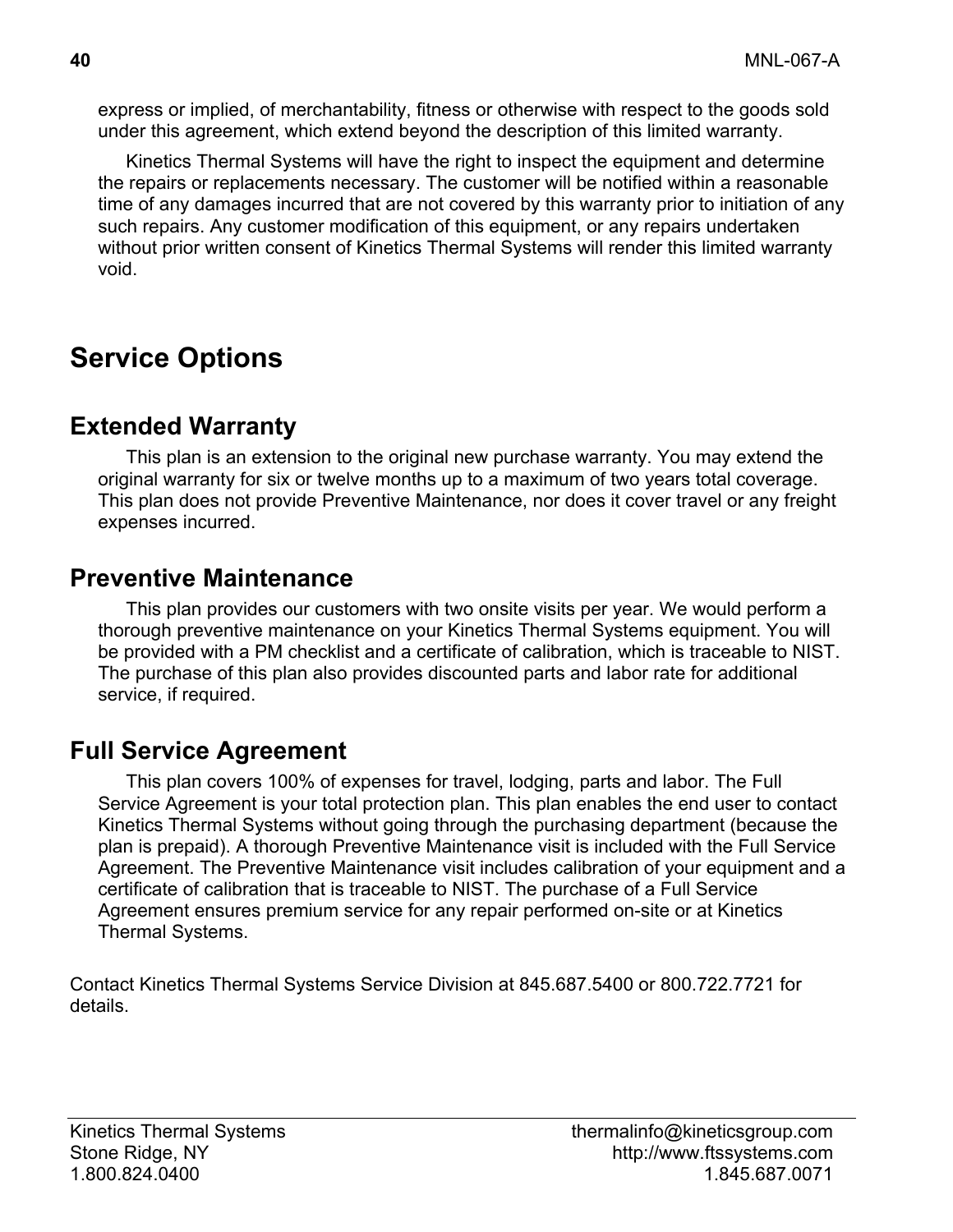## **Return of Equipment**

If it should be necessary to return the equipment to our factory for any reason, please contact the Kinetics Thermal Systems Service Division at 800.722.7721 for a Return Authorization (RA) number and instructions on returning the unit. Please provide the model number, serial number and order number.

After securing an RA number, return the unit to Kinetics Thermal Systems, freight prepaid, at the following address:

Kinetics Thermal Systems 3538 Main Street P.O. Box 158 Stone Ridge, NY 12484 USA Attn: Service Division RA#

Make sure that the RA number and the declared value of the unit is plainly marked on your shipping label.

Kinetics Thermal Systems will refuse any equipment returned without an RA number, without freight prepaid, or with an expired RA number. This number is valid for 30 days. If your RA number expires you must request a new number.

Before working on systems that are not under warranty, the Service Division will provide you with an estimate of the time and cost for the repair of your unit. No work will be started until Kinetics receives a hardcopy of your purchase order for the repair work. This also applies to warranty work when the customer is responsible for the shipping costs.

Normally, we will repair your unit and return it within twenty working days of receipt. If your repair is urgent, you may authorize an emergency repair fee, which guarantees repair and return of your unit within seven working days of receipt.

Unless you specify otherwise, we will return the repaired unit F.O.B. from our Stone Ridge, NY factory, via ground transportation.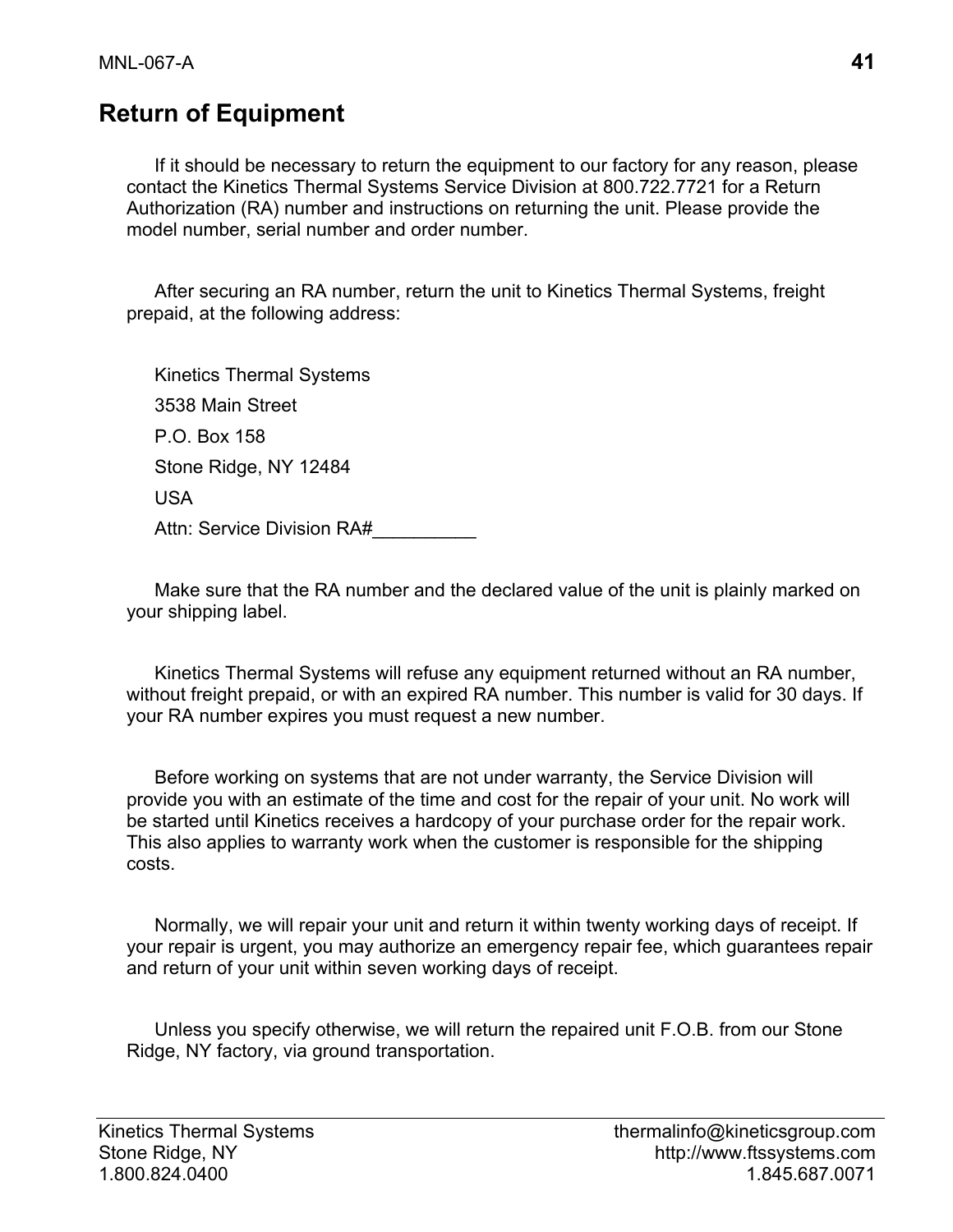# **EDC RS-232 Programmer's Reference**

Kinetics Thermal Systems Stone Ridge, NY 12484 USA

18 February 1993 R.V.Dvorak

Revision 1.01, 7 January 1994 Revision 1.10, 31 August 1994 Revision 1.20, 9 May 1996 Revision 1.30, 21 December 1998

#### **Section Contents**

|                             | RS-232 Error Codes 53 |  |
|-----------------------------|-----------------------|--|
| Transmitted Data Format  46 |                       |  |
|                             |                       |  |

## **Overview**

The MPC and EDC controllers are used in a variety of cooling products manufactured by Kinetics Thermal Systems. The commands used by a specific unit will vary per the descriptions at the end of this reference, but the operational aspects, hardware and software, of the interface are consistent across the product line. This document details the communications interface between the microcontroller and the [independent] intelligent host processor.

At the end of this document (or chapter, when embedded within a larger manual) is a sample program which will execute on an IBM-compatible PC within either GWBASIC or QBASIC. It is suggested, should initial attempts to communicate be unsuccessful, that this program be tried. It is as unencumbered as a program may be and will aid in locating the source of difficulty: if this program runs successfully, then the difficulty must be due to one of the "extras" or "features" of the unsuccessful driver.

#### **Hardware**

The hardware of the RS-232 interface meets or exceeds the specifications of EIA standard RS-232-E-1991, with regard to electrical characteristics (impedance, open-circuit characteristics, voltages, etc.).

The physical interface connector is a 9-position female D-subminiature connector, with pin-out as specified by the IBM Corporation for the "PC-AT" [COM1] communication port.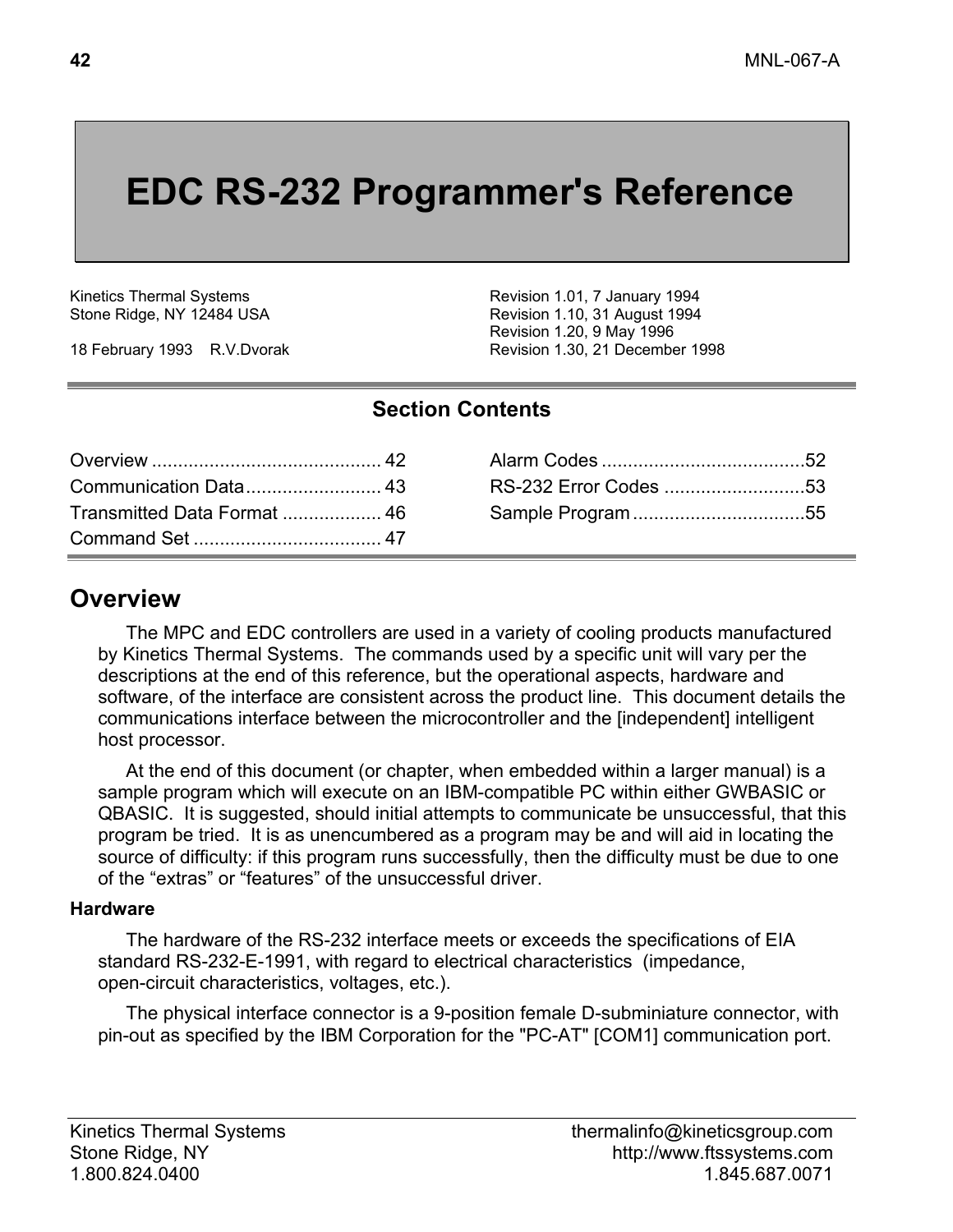The connections used within the interface will be limited to:

- GND Signal Ground
- TXD Transmit Data
- RXD Receive Data

All other signals of the RS-232 standard are immaterial to this application, or terminated, as appropriate.

#### **COMMUNICATIONS**

Communication operates at a user-definable BAUD rate selectable from 300, 1200, 2400, 9600.

Parity may be odd, even, or none. The interface uses one Start bit and either one, one-and-a-half, or two Stop bits (user-selectable).

Data word length is selectable at 7-bit data with designated parity, or 8-bit data without parity. All data in both directions is transmitted in ASCII.

Selections of BAUD rate, parity, and stop bits are made to the micro-controller via the control panel of the target (application) system.

## **Communication Data**

All programmable, selectable, or switchable functions of the target system are accessible via the RS-232, with the exception of the RS-232 configuration itself, which may not be programmed from the host.

All data, programmed values, status, and system errors are accessible by the host, i.e., an appropriate query by the host will result in a data stream returned from the system as defined below.

#### **DATA FORMAT**

All data is transmitted in ASCII. All data values are transmitted via decimal character strings. Upper and lower case alphabetic characters will be accepted interchangeably. Data descriptions are identified by direction from the perspective of the system controller:

Received (from the host system to the MPC/EDC) and Transmitted (from the MPC/EDC to the host) data.

#### **RECEIVED DATA**

Data may be transmitted at any time by the host. Status queries will be answered whether or not the unit is in local or remote. Any change in system status (except "Goto Remote") requested via the RS-232, however, will require that the unit be in the "remote" state; otherwise an error will be reported to the host.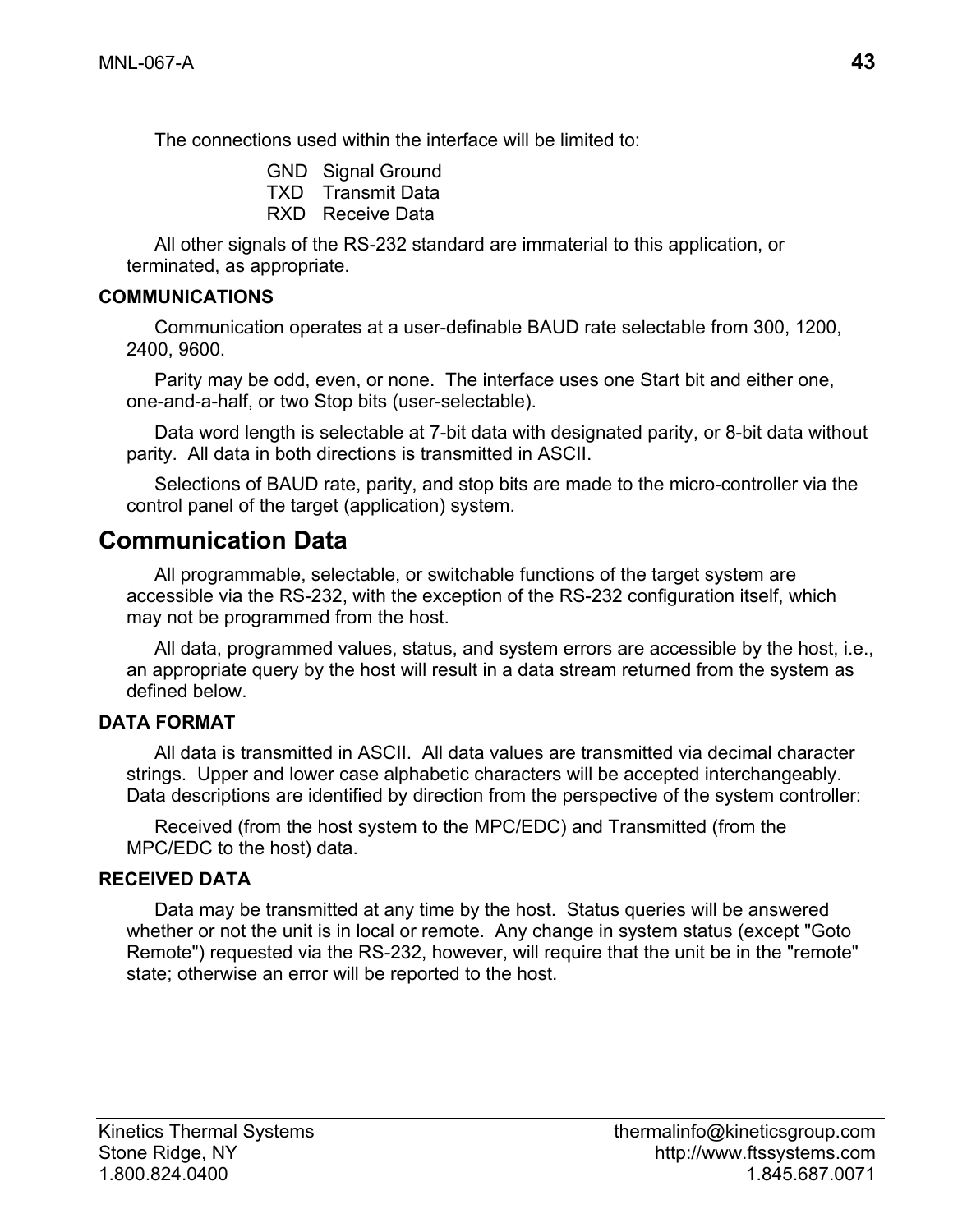Data uses a "line" format, consisting of the following:

CMD <opt CMD> <opt CMD> <...> CR <opt LF>

where:

 CMD is any valid transmitted data string CR is an ASCII "Carriage Return" LF is an ASCII "Line Feed"

Data commands may be grouped within a "line" command, or transmitted singly.

A data string must be terminated by a "Carriage Return" (ASCII 013 decimal / 0D hex). "Line Feed" (ASCII 010 decimal / 0A hex) may be optionally inserted by the host, but will be ignored. A "line" may not exceed 128 characters.

A listing and description of the available CMD statements appears in a later section.

Data commands which are grouped on a line must be separated by a single "Space" (ASCII 032 decimal / 20 hex).

The Delete/Rubout character (ASCII 127 decimal / 7F hex) will NOT be recognized. Unrecognized characters will result in an error acknowledge.

ANY error in transmission/reception of a "line" will assume corruption of the ENTIRE line, and ALL commands in that line will be ignored. This includes not only transmission (e.g., parity) errors, but values out-of-bounds, undefined commands, etc. This ensures that state changes are not presented to the system (e.g., new Setpoint SP) without all corresponding desired changes (such as corresponding PID values).

All data received by the target system will be presented by the host system as a character string of one of the following formats:

1) Absolute Command

Basic system functions/commands will consist of a fixed character string.

Examples:

| "START" | $- -$ | Wake up system                   |
|---------|-------|----------------------------------|
| "STOP"  | $- -$ | Shut down system                 |
| "POLL"  | $- -$ | Force a response from the system |

#### 2) Parametric Command

A parametric command describes a function/command for which a value must be specified. The command characters must be followed by an "equals sign" ("=") (ASCII 061 decimal / 3D hex), and a data string of decimal value.

The value may optionally contain a decimal point (except where required to define decimal fractions). Negative values require a "minus sign" ("-", ASCII 045 decimal / 2D hex) between the "equals sign" and the value. A plus sign ("+") may be used, but is not required.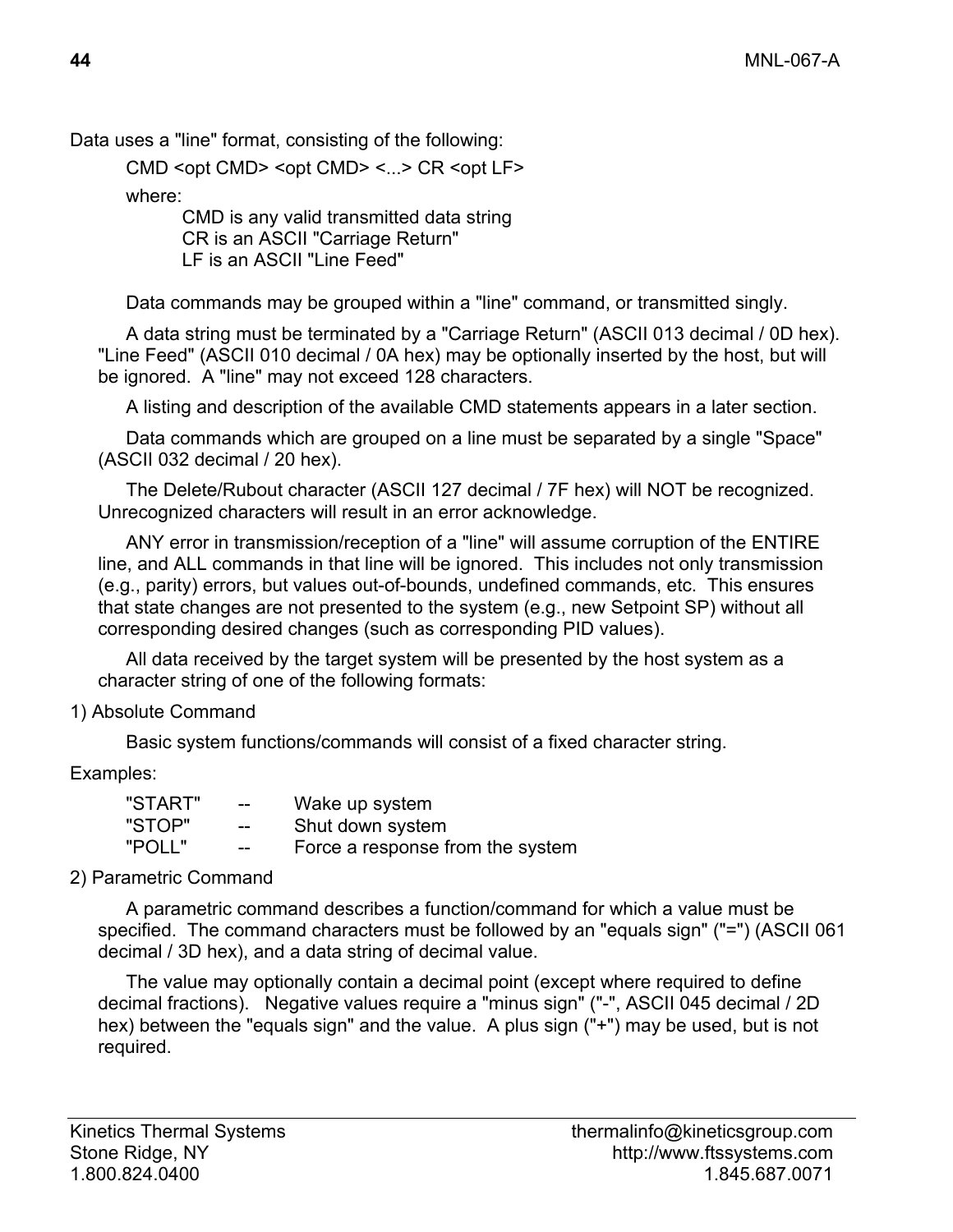Each programmable value within the system is assigned a set of limits by the system. Certain of these limits may be further modified by other program commands. Values which exceed the boundaries of either of these limits will result in an error.

The number of characters attached to the "value" field may not exceed eight; an error will result accordingly. Leading zeroes, or trailing zeroes behind a decimal point, may be added without effect, up to the character limit.

Examples:

| $SP = 20$    | Adjust Setpoint to 20 degrees                    |
|--------------|--------------------------------------------------|
| $SP = +20.$  | Adjust Setpoint to 20 degrees                    |
| SP=020.00    | Adjust Setpoint to 20 degrees                    |
| $SP = -60.3$ | Adjust Setpoint to -60.3 degrees                 |
| $CPB=3.6$    | Adjust Cooling Proportioning Band to 3.6 degrees |

Controllable features which are not system "program parameters", such as switches, use the values "0" to represent "off" and "-1" to represent "on" (byte false = \$00 = 0, byte true =  $SFF = -1$ ).

Examples:

PUMPSW=-1 ;Turn pump switch on

PUMPSW=0 ;Turn pump switch off

3) Query Command (request for information)

A request for information from the MPC to the host is an absolute command.

However, all commands which expect data in reply to the command end with a question mark ("?"). The format of the reply is defined below (under "Transmitted Data"). With few exceptions, the query command replicates the mnemonic for the corresponding parametric command, merely substituting the "?" for the "=" in the string.

#### **TRANSMITTED DATA**

It is anticipated that in a remote-controlled operation of the target system, the actual controlling "device" may be either a computer with a software program, or a human being working interactively. The format of returned data has been optimized for evaluation by a computer program, although it can be intelligently read by a human working in an interactive mode.

The content of transmitted data to the host is dependent upon the type of received data to which the system is answering. The returned message consists of one or more segments:

- a) Acknowledge: receipt and acceptance of a message which is syntactically correct, meets all constraints or limits imposed by the system, and which has been subsequently processed, is acknowledged by the character string "OK". *Exception:* certain absolute commands may result in a "runtime" error (in other words, will result in an error when the software attempts to actually execute the statement). These will result in both "OK" and the error message described below.
- b) Error Message: receipt of a message which is syntactically incorrect, exceeds system limits, or is otherwise faulty (such as Parity Error), will result alternately in an error message.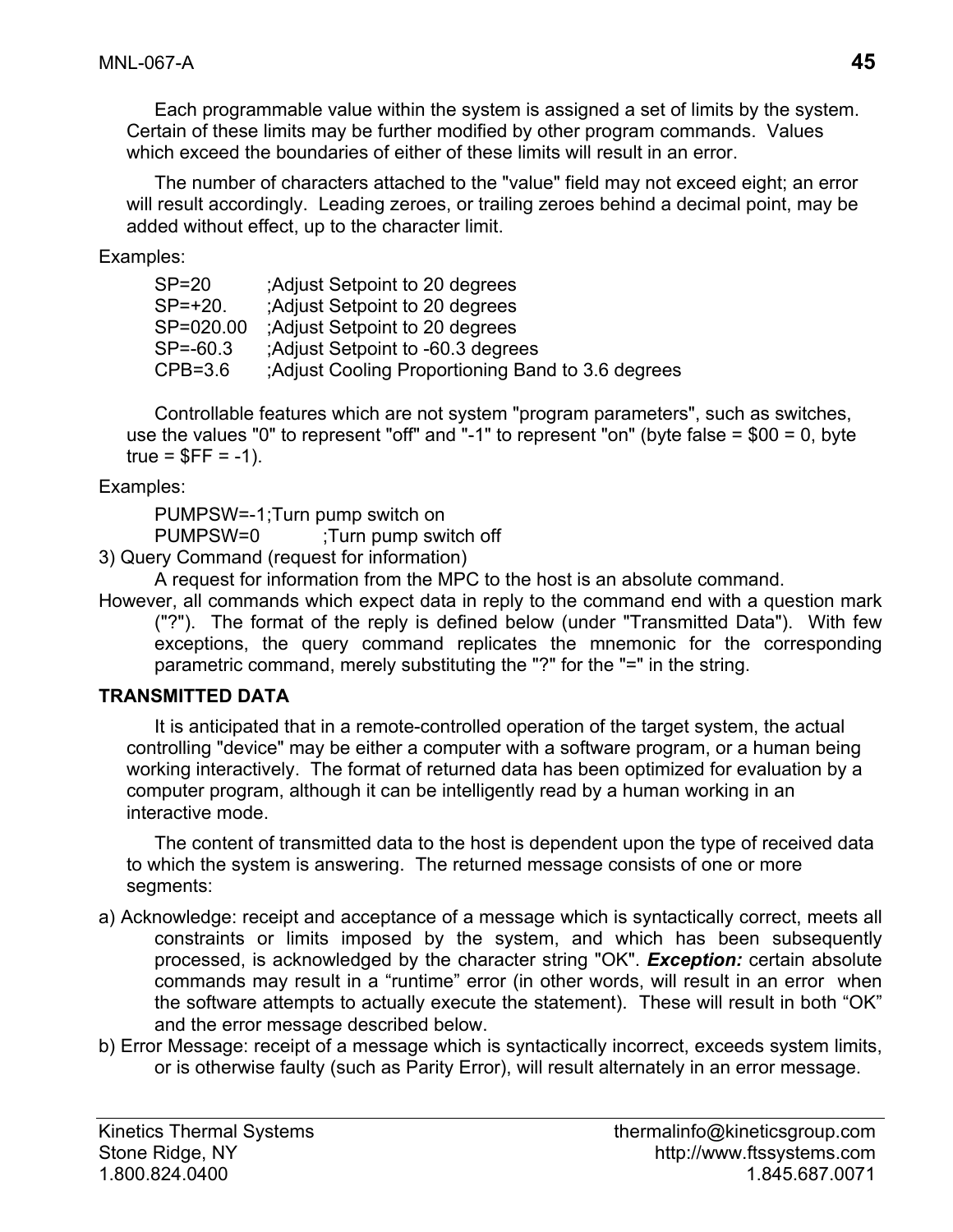- c) Parameter Message: in response to a query, the parameter and its value will be returned to the host. If multiple value/status queries are transmitted in a single statement, the multiple replies will be transmitted on multiple lines (i.e., separated by carriage returns).
- d) Terminator Character: All messages will be terminated by an exclamation point ("!") (ASCII 033 decimal / 21 hex). This character is appended to a single-line message, including "OK", or to the end of the last line of a multiline message if the host has transmitted queries.

The controller is capable of "full-duplex" operation; i.e., it is capable of receiving data while transmitting data. However, it is strongly suggested that the host wait for the message OK

and the exclamation point ("!") before proceeding to its next transmission, to ensure correlation between information sent and the replies.

The Command POLL has been provided as a non-operative command (similar to an assembly-language NOP or BASIC-language REM) to verify establishment of communications between the host and the slave. The POLL command will have no effect on the state of the controller or its system, and can result in an error only if the RS-232 connection itself is not correct (e.g., wrong BAUD rate, parity error, etc.).

Once the POLL command has been issued, and the string "OK!" has been received by the host, the software may be assumed to be synchronized.

User software should be configured to transmit a message (received data), receive the reply (transmitted data), and verify the integrity of the exchange before proceeding to the next transmission.

### **Transmitted Data Format**

#### **ACKNOWLEDGE**

The explicit characters "OK" acknowledge receipt of a valid message, followed by 11 spaces (not counting the space for line continuation, described below).

#### **ERROR**

The line begins with the character "E", followed by a 3-digit decimal value defining the error number. It is up to the user to provide necessary messages defining the error, if desired. A full listing and description of error numbers is provided in a later section of this document.

An "equals sign" ("=") follows, and is then followed by a "plus" ("+") and 7-digit explanation code. For character-traceable errors, the number indicates the column position of the character which resulted in the error. Positions are numbered 0-127, 0 representing the first character and 127 the last permissible character. If the error is due to a general error (e.g., "LINE TOO LONG"), the character-trace code is 128.

#### Example A:

 Received string: START Transmitted string: E030=+0000128!<CR> (Error 30 = "Unit Not in Remote")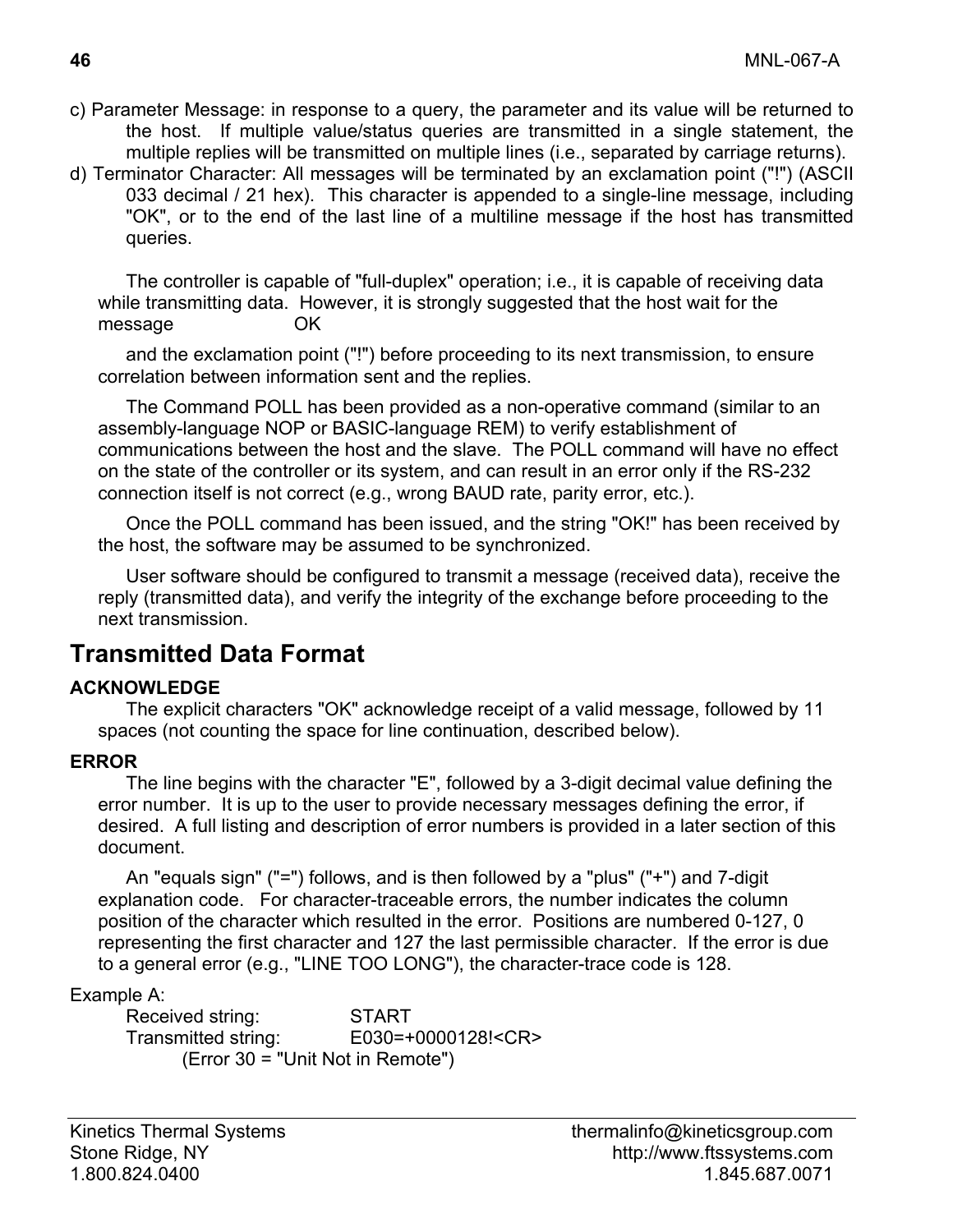Example B:

 Received string: SP=25 CPB=2.5 IT=35,0 DT=6 Transmitted message: E021=+0000019!<CR> (Error 21, Illegal character, in position 19)

#### **VALUE**

The line begins with the character "F" (Function), followed by a 3-digit decimal code defining the opcode number assigned to the parameter.

Following the function code is an "equals sign" and an 8-character value. This value will ALWAYS begin with a polarity sign ("+" or "-"), followed by either a) 7 digits; or b) 6 digits with an embedded decimal point.

The value 0 will always be "positive".

All temperatures are internally resolved to 0.01 degrees F. Temperature values will always be returned with full resolution on the RS-232 regardless of the resolution of the control panel display or the user display options. Temperature values will be transmitted to the host in the units (C, F, K scale) selected by the DEGREES= command (or via the dEG setting in the control panel "Etc" menu).

Values for system characteristics which are not programmable parameters: e.g.: switches, on/off status, etc., will be returned as byte status. In other words, if the state is "true", the returned value will be +0000255 (byte true hex FF); if the queried status is false, or off, the returned value will be +0000000 (byte false hex 00).

Example:

Received string: SP? Transmitted message: OK <CR> F057=-0030.00!<CR> (Function #57, Setpoint, is currently -30 degrees)

#### **TERMINATOR**

 The exclamation point ("!") is issued prior to the last <CR> to indicate "end of message", so that multiline messages may be accommodated. To facilitate message parsing by column position, this position is left with a "space" if the line is not the last of the message.

## **Command Set**

The following commands are defined to the interface. Certain commands, while syntactically acceptable to the parser, will result in the error code "Not Yet Implemented" (nyi); these have been defined for future expansion or options.

The command opcode (function "F" number) which will be returned by a query appears in curly-brackets following each query command.

UPPERCASE is used to note other [referenced] commands.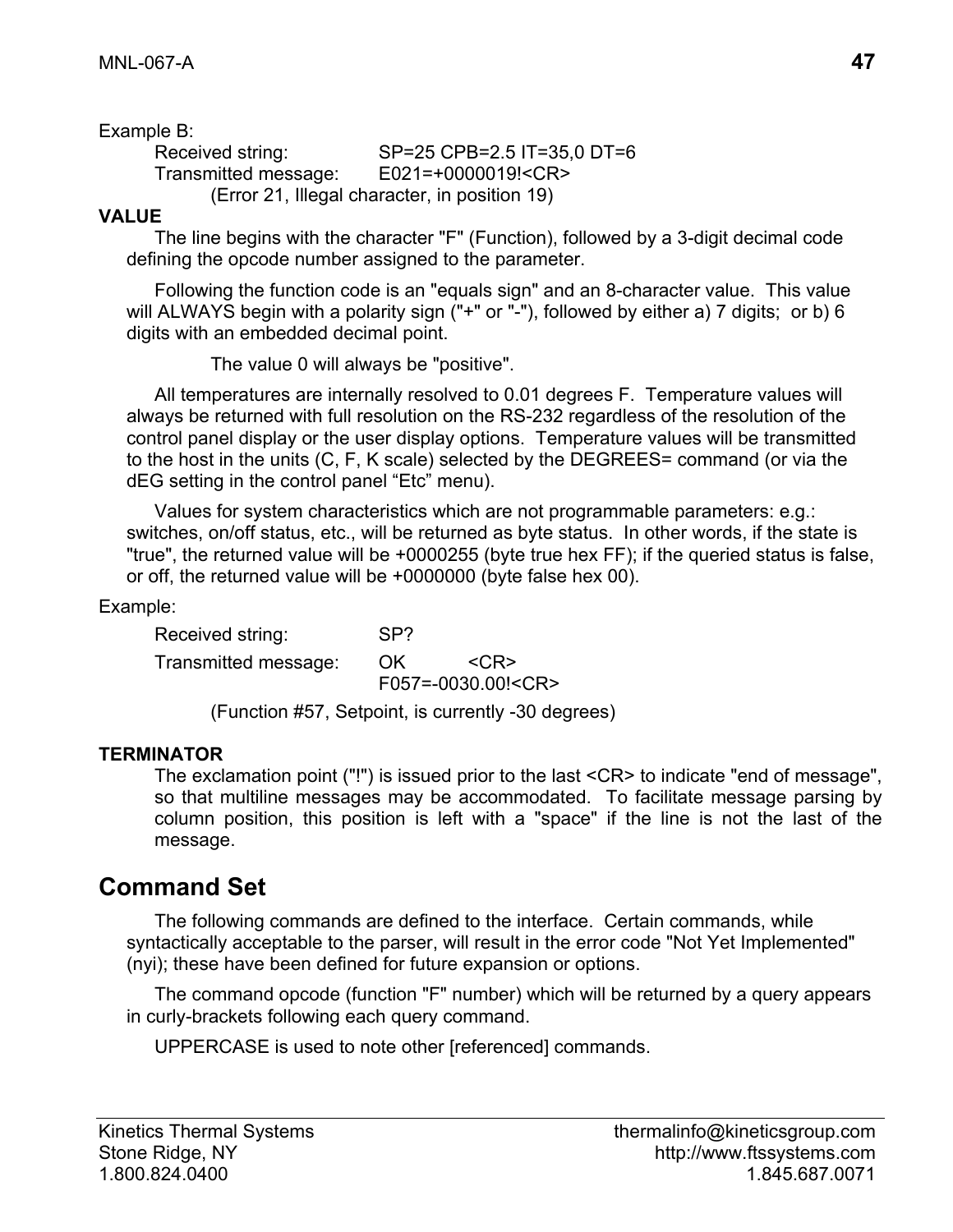- ALARMH= / ALARMH? {F001} Set or query the user setting of the over-temperature (high) alarm condition, in degrees. Limits are imposed by FLUID= and the factory-set system span (SSPANH).
- ALARML= / ALARML? {F002} Set or query the user setting of the under-temperature (low) alarm condition, in degrees. Limits are imposed by FLUID= and the factory-set system span (SSPANL).
- ALMCODE? {F076} Query the status of the system alarm table. A reply of 0 indicates a noalarm condition. Other codes are documented in a separate section, below.
- BAUD? {F003} Report the present BAUD rate in use in the communication link. Values returned will be the same as those programmed via the system control panel: 0=300, 1=1200, 2=2400, 3=9600.
- CASC? (Service Use) {F004} Report the existence of a two-stage refrigeration system (0=single compressor, 1=cascade).
- CBLI? (Service Use) {F005} Report the configuration of cool/bypass/liquid injection valves in a given system configuration.
- CCT= / CCT? {F006} Set or query the Cool Cycle Time: the on/off period assigned to the proportioning cooling valves, in seconds.
- CH= / CH? (Not Yet Implemented) {F007} Define steering of loop-dependent commands to ch.1 or ch.2 in a dual-loop system.
- CLOCK= / CLOCK? (Not Yet Implemented) {F008} Define or query the existence of Real Time Clock hardware.
- CLRALARM Clear alarm conditions from the system, if any exist. Restore ALMCODE? to 0. If the condition creating the alarm state persists, however, the system will restore the alarm until that condition is corrected.
- CPB= / CPB? {F010} Set or query the width, in degrees, of the band about setpoint (SP) over which the control system will proportion the cooling valves (Cool Proportioning Band).
- CTLREM= / CTLREM? {F011} Set or query the use of the remote sensor for temperature control of the system. Value 0 (off) means "control from the internal sensor"; 1 (on) means "control from the remote sensor". If the remote sensor is not connected (open circuit), the system will automatically revert to internal-sensor control and an alarm will result.
- CURRSNS? (Service Use) {F012} Query the existence of pump/compressor current sensors as defined by the system hardware complement (factory set).  $0 =$  off/don't exist;  $1 =$  on.
- DATE= / DATE? (Not Yet Implemented) {F013} Set or query date in Real Time Clock option.
- DB= / DB? {F014} Set or query the deadband, in degrees, between the heat and cool proportioning bands (HPB/CPB). This value is usually negative, implying overlap.
- DEFAULT (Not Yet Implemented) Restore factory default values to the programmable parameter table.
- DEGREES= / DEGREES? {F016} Set or query the temperature scale used on the display and in further RS-232 communications.  $0 =$  Celsius, 1 = Fahrenheit, 2 = Kelvin.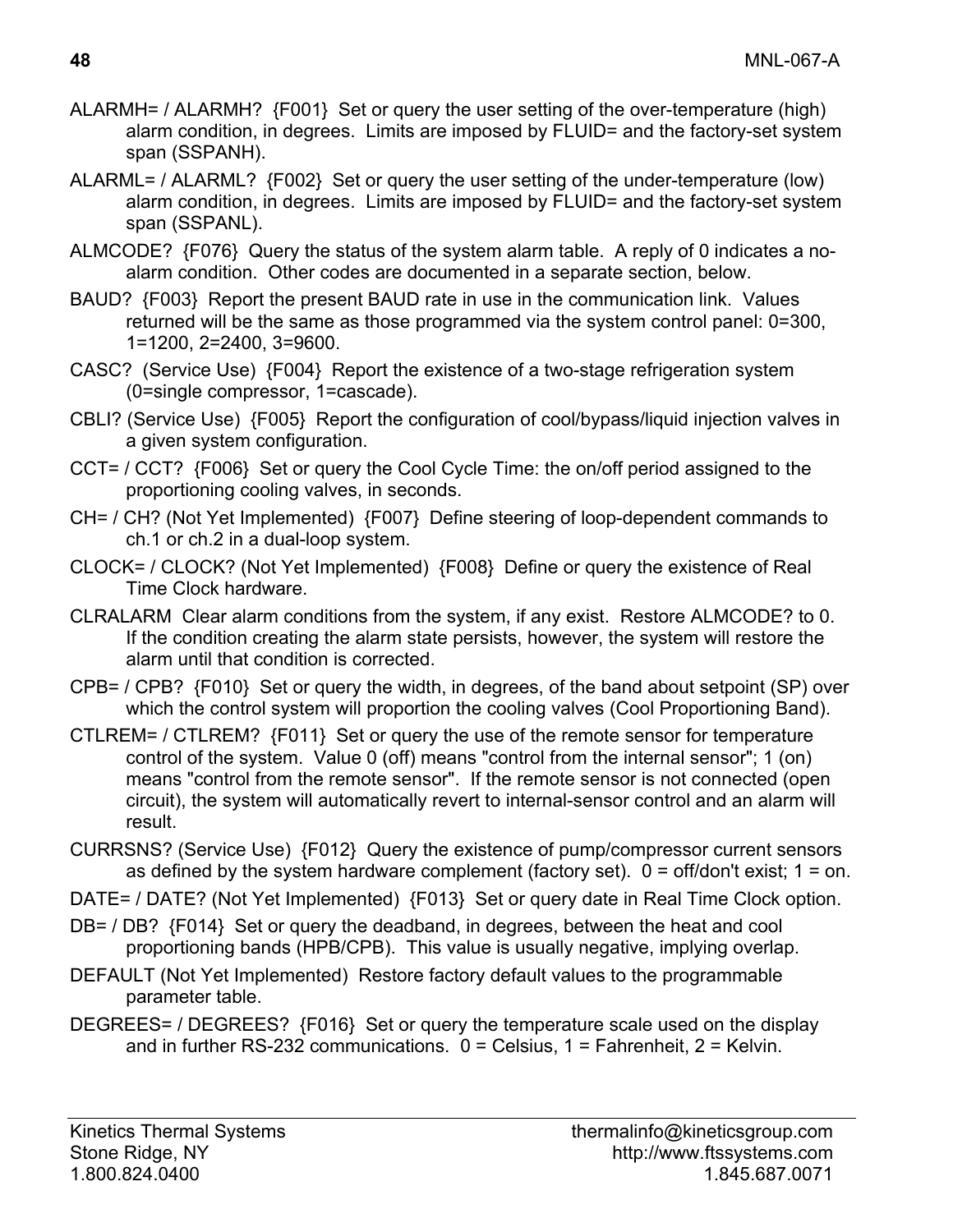- DP= / DP? {F017} Set or query the use of integer/decimal format on the control panel display. 0 (decimal point off) displays temperature rounded to the nearest integer; 1 (decimal point on) displays temperature with 0.1 resolution.
- DT= / DT? {F018} Set or query, in seconds, the [derivative] time constant applied to the proportioning band adjustment, as a function of rate of change in the process temperature.
- FLUID= / FLUID? {F019} Set or query the number defining the fluid type in use in the system (see system programming documentation for a listing). Fluid definition automatically sets FSPANH and FSPANL, subject to SSPANH and SSPANL, to limit the permissible bounds of the setpoint SP and the alarm temperatures ALARMH and ALARML.
- FORMAT= / FORMAT? (Not implemented / obsolete) {F020} Describes the format of transmitted data. Task offloaded to the host processor.
- FSPANH? {F021} Query the high temperature limit (degrees) established by the FLUID definition.
- FSPANL? {F022} Query the low temperature limit (degrees) established by the FLUID definition.
- GNREM= / GNREM? {F023} Adjust or query the calibration gain factor applied to the remote [external] temperature sensor.
- GNRTD= / GNRTD? {F024} Adjust or query the calibration gain factor applied to the system [internal] temperature sensor.
- HEATER? (Service Use) {F025} Query the system heater configuration and phase connection definition.
- HLPC? (Service Use) {F026} Query the existence of high-low-pressure cutout on the system compressor(s). Used in water-cooled units.  $0 = not used$ ,  $1 = exists$ .
- HPB= / HPB? {F027} Set or query the width, in degrees, of the band about setpoint (SP) over which the system will proportion the power applied to the heater (Heat Proportioning Band).
- HYSTLI? (Service Use) {F028} Query the hysteresis, in degrees, applied to activation of the liquid injection valve.
- HYSTST2? (Service Use) {F029} Query the hysteresis, in degrees, applied to measurement of the cascade condenser (first refrigeration stage output), for operation of the secondstage refrigeration.
- IT= / IT? {F030} Set or query the [integral] time constant, in seconds, applied to the adjustment of the proportioning band, governing the automatic reset ("droop" correction) of the process temperature to setpoint. Note: the IT value is applied only to the internal temperature-control sensor. If the remote sensor is in use (CTLREM=1), the command ITREM should be used. The proper selection of IT or ITREM is automatically performed by the system software per the CTLREM command.
- ITREM= / ITREM? {F031} Set or query the [integral] time constant, in seconds, applied to the adjustment of the proportioning band, governing the automatic reset ("droop" correction) of the process temperature to setpoint, when the remote sensor is in use (Cf. IT=).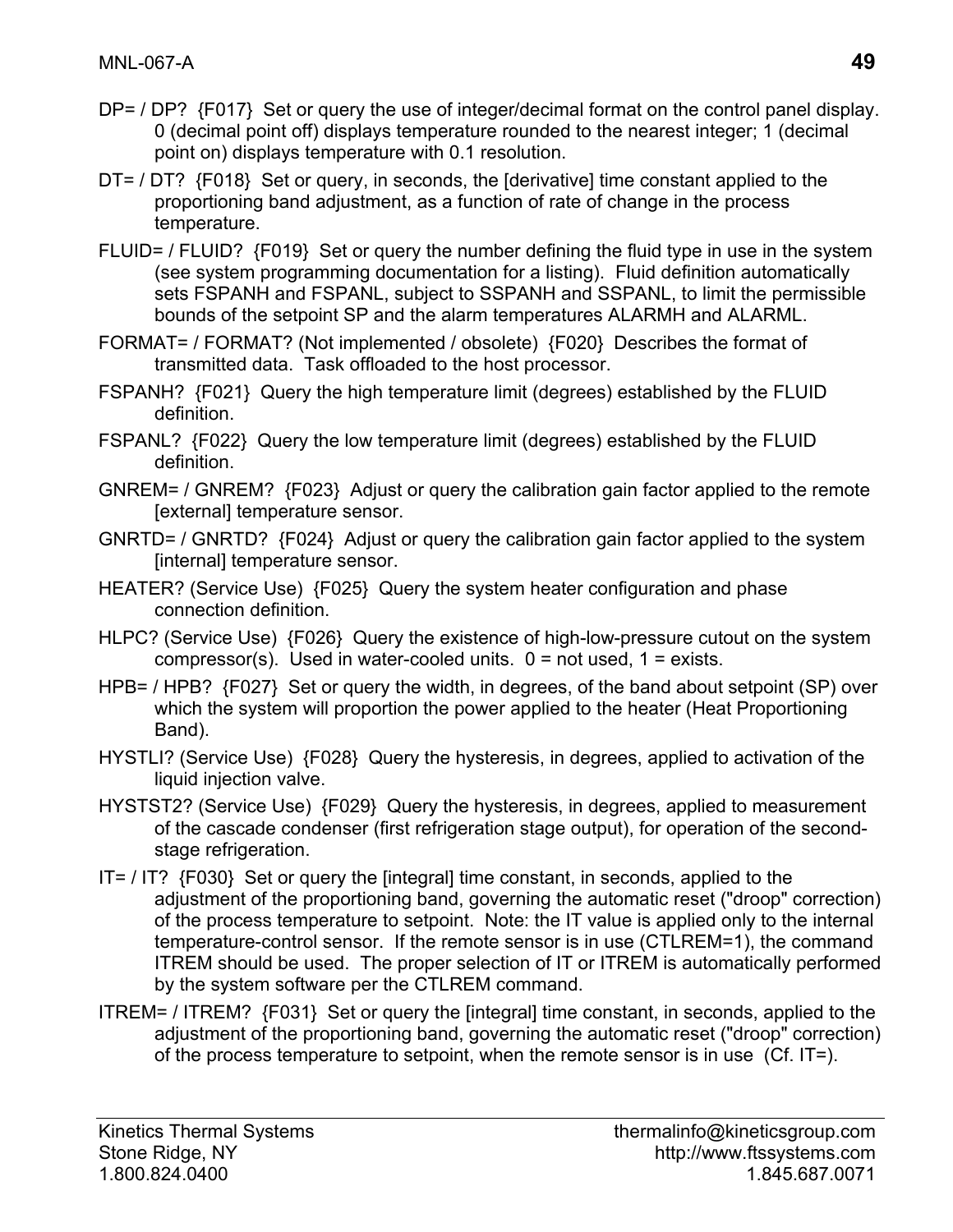- LOCK= / LOCK? {F032} Set or query the state of the Local / Remote lockout. If set to 0, the LOCREM= command may be asserted. If set to 1, the LOCREM= command will result in an error message.
- LOCREM= / LOCREM? {F033} Set or query the local / remote control status of the system. If set to 0, the system may only be programmed from the [local] control panel. If set to -1, the system may only be programmed from the remote communication link. If the system is in local control (LOCREM=0), all commands AAAAAAAA=, except the LOCREM= command, will result in the error message "unit is in local". Queries will perform normally. If LOCK=1 the LOCREM= message will return the error message "unit is locked in local/remote".
- LOOP2? (Service Use) (Not Yet Implemented) {F034} Query existence of a second control loop, in dual-loop systems.
- MODE? {F035} Query the control configuration of the system (factory-set per configuration).  $0 =$  heat and cool,  $1 =$  cool only,  $2 =$  heat only.
- NOISE= / NOISE? {F036} Set or query the action of the audible alarm (activated under fault conditions in conjunction with the red alarm lamp on the control panel).  $0 =$  "off",  $1 =$ intermittent "chirp", 2 = continuous "on".
- OSREM= / OSREM? {F037} Set or query the calibration offset factor applied to the remote [external] temperature sensor.
- OSRTD= / OSRTD? {F038} Set or query the calibration offset factor applied to the system [internal] temperature sensor.
- PARITY? {F039} Query the parity setting of the communication link. 0 = no parity, 1 = odd, 2 = even.
- $PF=$  /  $PF$ ? {F040} Set or query the selection of the automatic power recovery algorithm.  $0 =$ disabled,  $1 =$  enabled.
- PLOCK= / PLOCK? {F041} Set or query the status of the parameter lockout feature of the control panel. If set to 1, menu values may not be changed from the control panel while the system is running, even if the unit is in "local" operation. If set to 0, the system may be fully programmed from the control panel at any time if the unit is in "local". If PLOCK has been set to 1, system operating parameters may only be changed from the control panel if the unit is first turned off (STOP).
- POLLA non-operative command which may be used to test or synchronize the communications interface.
- PT? {F043}Query the current process temperature (as defined by the control point CTLREM).
- PTLOC? {F044} Query the current local process temperature (per the internal sensor).
- PTREM? {F045} Query the current remote process temperature (per the remote sensor).
- PUMP?  ${F046}$  Query the status of the circulating pump.  $0 = off, -1 = on$ .
- PUMPSW= / PUMPSW?  ${F047}$  Set or query the state of the pump switch.  $0 = (turn)$  off,  $-1 =$ (turn) on.
- RAMZERO (Not Yet Implemented)Command to zero out the microprocessor memory for restart of a "dead" unit.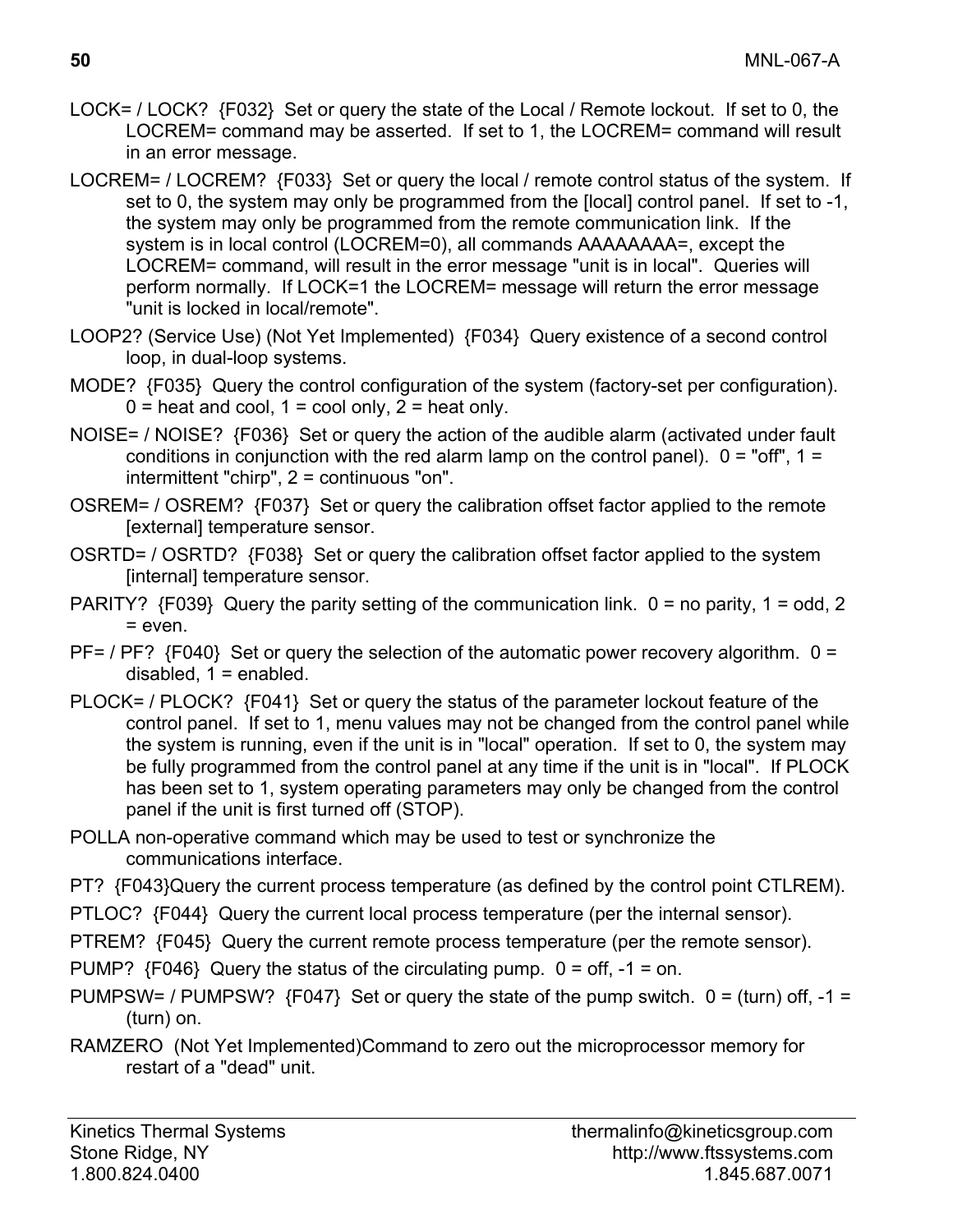- READY? {F077} Query state of process ready-determination stability algorithm (0 = not ready/stable, 1= ready/stable) per program values SP, WINDOW, and WINTIME.
- REFR?  ${F050}$  Query state of refrigeration. Returned  $0 =$  off,  $1 = 1$ st stage on,  $2 = 2$ nd stage on (if cascade system).
- REFRHRS? {F078} Query running hours of system refrigeration.
- REFRSW= / REFRSW? {F051}Set or query state of refrigeration switch. 0 = off, -1 = on.
- REV? {F052} Query [embedded] software revision level in system program ROM.
- RFC Command to restore factory-determined calibration constants.
- RR= / RR? {F054} Set or query setpoint transition rate (Ramp Rate), in degrees per second.
- STOPBITS? {F055} Query the programmed number of Stop bits in the RS-232 communication definition. Values may be 1, 1.5, or 2.
- SP= / SP? {F057} Query or set the system temperature setpoint, in degrees.
- SSPANH? {F058} Query the factory-set maximum allowable setpoint, in degrees (determined by system hardware complement).
- SSPANL? {F059} Query the factory-set minimum allowable setpoint, in degrees (determined by system hardware complement).
- START / START? {F060} Command to turn the system on (subject to positions of PUMPSW and REFRSW) and to initiate the system temperature control software. Query to determine whether the system is running ( $0 = \text{off}, -1 = \text{on}$ ).
- STATUS? (Not implemented, obsolete).
- STOP Command to turn the system off, restore displays and controls to idle.
- SYSHOURS? {F063} Query number of running hours accumulated on the system, as determined by the number of running hours on the pump.
- TEMPLI? (Service use) {F064} Query temperature, in degrees, of suction line, for control of liquid-injection valve in refrigeration hardware.
- TEMPST1? (Service use) {F065} Query temperature, in degrees, of the cascade condenser (heat-exchanger output of the first refrigeration stage in a two-stage system).
- TIME= / TIME? (Not yet implemented) {F066} Set or query time of day in Real-Time Clock option.
- TRIPLI? (Service use) {F067} Query factory-programmed trip temperature of suction line, to determine operation of the liquid injection valve.
- TRIPST2? (Service use) {F068} Query trip temperature, in degrees, of cascade condenser, for turn-on of the second stage refrigeration.
- UPHOURS? {F069} Query total hours of system operation (including off), from engagement of Emergency Off switch.
- USPANH= / USPANH? {F079} Set or query SP upper operating limit, in degrees, as determined by the user's requirement. This limit may not exceed the value FSPANH? or SSPANH?
- USPANL= / USPANL? {F080} Set or query SP lower operating limit, in degrees, as determined by the user's requirement. This limit may not be more negative than the value FSPANL? or SSPANL?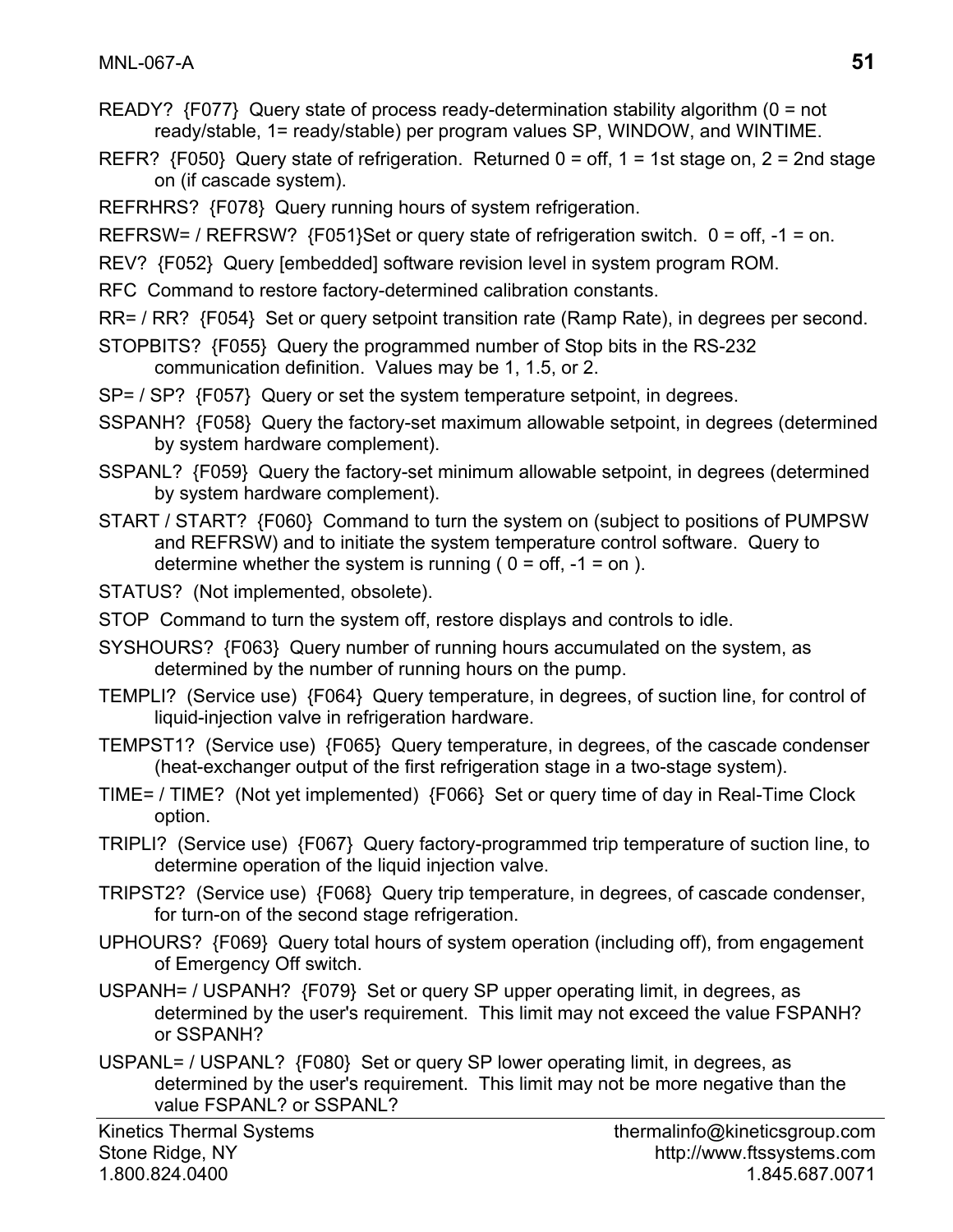- WAKE= / WAKE? (Not Yet Implemented) {F070} Set or query the status of the automaticwakeup function.
- WAKEMINS= / WAKEMINS? (Not Yet Implemented) {F071} Set or query the elapsed time to automatic wakeup.
- WAKETIME= / WAKETIME? (Not Yet Implemented) {F072} Set or query the automaticwakeup time set via Real-Time Clock option.
- WINDOW= / WINDOW? {F073} Set or query the window, in degrees, used to determine process stability (conformance to setpoint), as reported by the system "Alarm/Ready" contacts.
- WINTIME= / WINTIME? {F074} Set or query the time constant, in seconds, used to determine process stability (conformance to setpoint), as reported by the system "Alarm/Ready" contacts. This time is a time constant used in the stability integration and determination algorithm, not an absolute time value. Small movements in process temperature will be determined to be stable more rapidly than large swings. This value is used to prevent over/undershoot of the setpoint temperature from yielding a premature "ready" result.
- ZEROCAL (Not Yet Implemented) Command to restore all calibration constants to the unbiased state (zero offset, unity gain).

## **Alarm Codes**

Numeric codes are returned to the query ALMCODE? per the following alarm conditions. Alarms, once set, are maintained until explicitly cleared, even if the alarm condition has been corrected.

MPC/EDC Code 0: No outstanding alarm condition.

MPC/EDC Code 1: Low fluid level in system.

MPC/EDC Code 2: Low fluid flow in system (inadequate pressure in return line).

EDC RS75ZXXDDn Code 2: Overtemp alarm

MPC Code 3:

EDC Code 3: High temperature alarm. Process temperature exceeds ALARMH?

- MPC Code 4: Stage 1 Refrigeration is not powered, as determined by current sensors. This failure can be due to [internal] overtemp cutouts, trip of a circuit breaker, etc.
- EDC Code 4: Low temperature alarm. Process temperature has fallen below ALARML?
- MPC Code 5: Stage 2 Refrigeration is not powered. See Code 4.
- EDC Code 5: Overtemp. Indicates activation of fail-safe [control-independent] overtemperature safety device.
- MPC Code 6: Pump is not powered. May be not powered, fuse may be blown, etc.
- EDC Code 6: Insufficient cooling water in water-cooled system.
- MPC Code 7: System has been programmed for control from Remote sensor. Remote sensor is open-circuit.

MPC Code 8: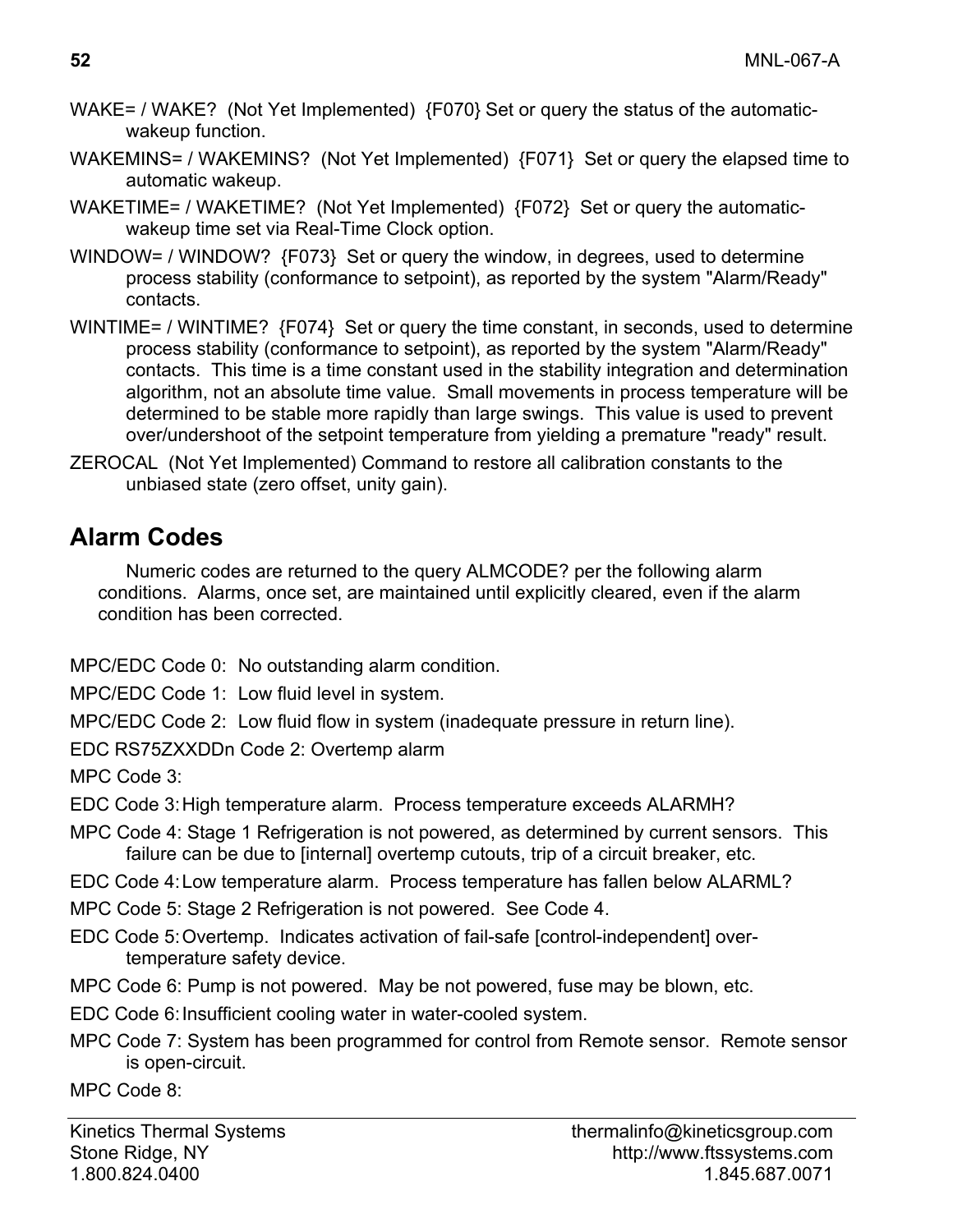MPC Code 9:

MPC Code 10: Same as MPC Code 4, for a single-stage (only one compressor) system.

MPC Code 11:

MPC Code 12: 4-20mA Alarm. Indicates disconnect of 4-20mA current source to remote analog programming input, if such interface is specified.

## **RS-232 Error Codes**

The following error codes are returned Ennn if the parser/syntaxer/limits-checking software finds fault with the received string.

**Group 0 Errors:** UART Transmit/Receive and General Receive errors.

- E001 UART Overrun. Character received by UART before previous character has been retrieved from the character input buffer. Microprocessor hardware failure.
- E002 Parity Error. Character detected has incorrect parity as defined by control-panel programming. See PARITY?
- E003 Frame Error. Incorrect number of Stop Bits detected on received character. See STOPBITS?
- E004 Break Error. UART detects loss of RS-232 line with host. This error is only reported if such a break occurs after the receipt of valid data, and before receipt of a <CR> (carriage return). Line break is otherwise ignored.
- E005 Line Too Long. Received "line" (character string) exceeds 128 characters without receipt of <CR> (carriage return).
- E006 Receive Buffer Overrun. 1KB character input buffer is full. Commands are being received faster than they can be processed.
- E007 Line Buffer Overrun. Lines are being received faster than they can be processed.
- E008 Break Error. See E004.

**Group 1 Errors:** General Parsing and Transmission Errors

- E010 Transmit Buffer Overflow. Requests for information (queries) result in information being buffered faster than it can be transmitted to the host (Baud-Rate dependent). 1KB buffer exceeded.
- E011 Parse Buffer Overflow. Too many commands (>32) on a single line.

#### **Group 2 Errors:** Command Parsing Errors

E020 Undefined String. Character string not identified as valid command, in position indicated by trailing argument.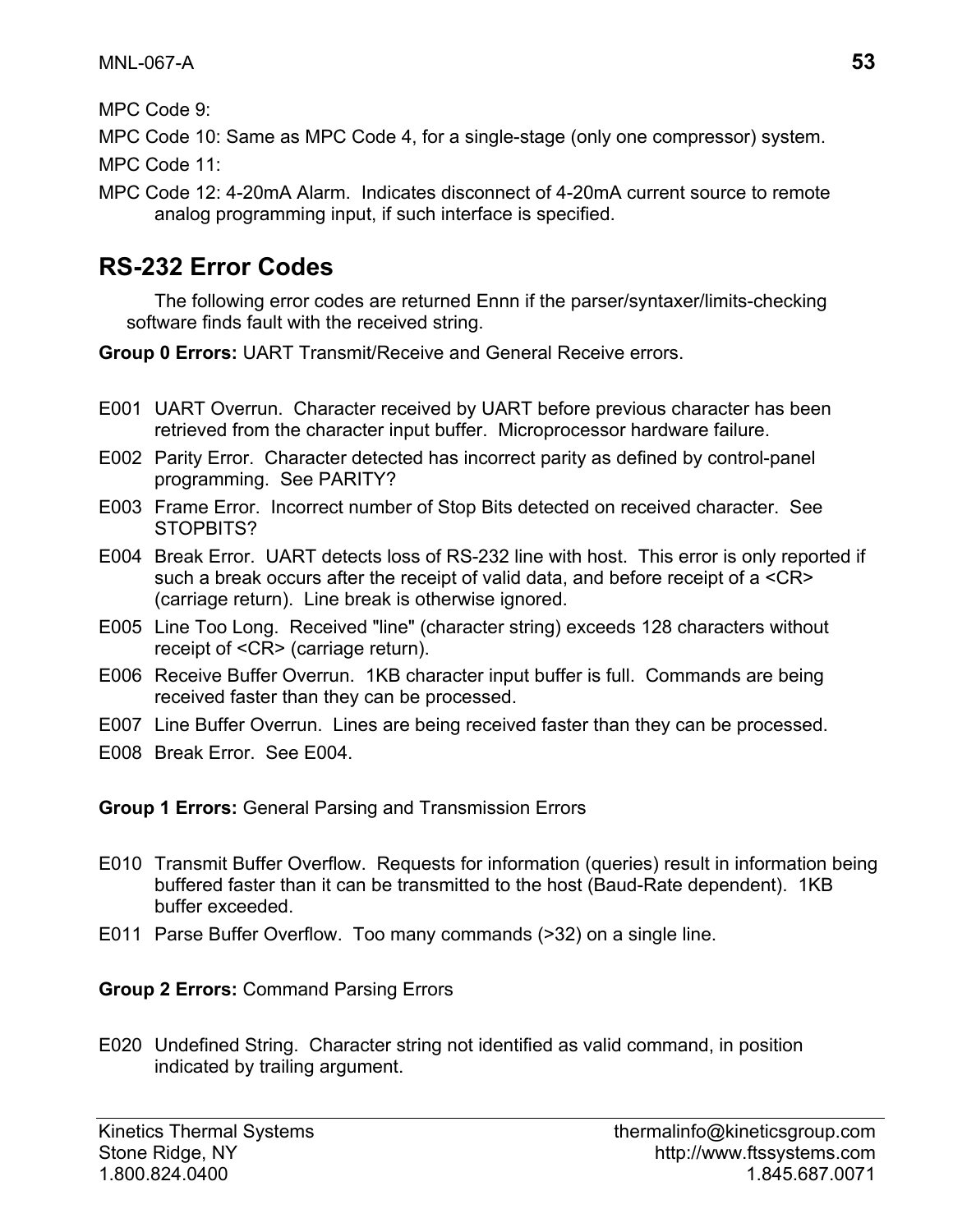- E021 Illegal Character. Character in string not a recognized character (A-Z, a-z, 0-9, "=", "?", ".", "+", "-", <SP> (space), <LF> (line feed), or <CR> (carriage return).
- E022 Illegal Operand. Keyword string followed by illegal operation (command, program, query). E.g., TEMPST1 may only be queried; is a temperature which exists in the system and is measured. Attempt to program via TEMPST1= will yield E022.
- E023 Question Mark (?) Followed by Argument. Query will not accept an argument.
- E024 Value Too Long. Programmed value may not exceed 8 characters.
- E025 Illegal Sign Placement or Excess Decimal Points. Polarity indication (+,-) must be first character. Only one decimal point permitted per number.
- E026 Too Many Decimal Places. Too many digits supplied after decimal point.
- E027 Value Out of Bounds. Programmed number exceeds limits fixed internally or by superseding limits (e.g., FSPANH will limit USPANH).
- E028 Excessive number. The previous filters will allow certain [illegal] ranges of numeric possibility to get through. This error traps these ranges before they cause software mathematics errors (due to register overflow, etc.).

#### **Group 3 Errors:** Security Errors

- E030 Unit Not in Remote. Attempt has been made to program a value which may not be altered if system is presently switched to "local" operation.
- E031 Not a User Function. Certain program statements are reserved for factory access. Error 31 reports an attempt to program values requiring [factory] security-code access.

**Group 4 Errors:** Operational and Miscellaneous Errors

- E040 Not Yet Implemented. Use of a command which is defined to the parser but not presently implemented by Kinetics Systems.
- E041 Stop Error. System already stopped has received a "STOP" command.
- E042 Start Error. System already started has received a "START" command.
- E043 Not a User Function. Certain operational commands are defined to the system and reserved for factory use. Error 43 reports use of such a command without proper security access.
- E044 Local Lockout. Unit is locked in local. Removal of this lock may only be accomplished from the system control panel before changes to system state may be made from the RS-232.